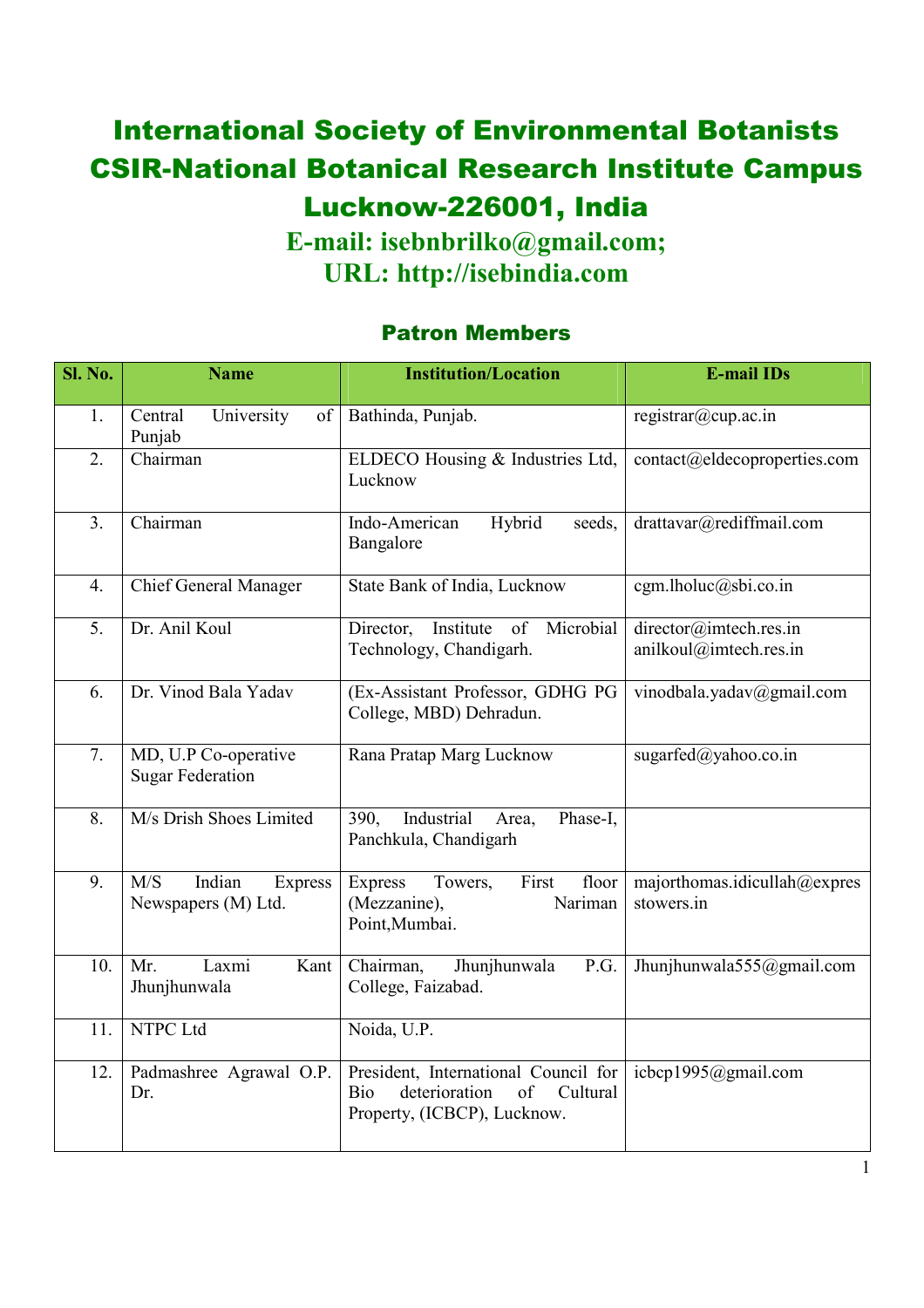| 13. | Tandon P. Prof  | Chief Executive Officer, Biotech   ceo.biotech@gmail.com<br>Park, Lucknow.                  |           |
|-----|-----------------|---------------------------------------------------------------------------------------------|-----------|
| 14. | Tata Motors Ltd | 7th Floor, Cyber Tower, Vibhuti   joydeep.roychowdhury@tatam<br>Khand, Gomti Nagar, Lucknow | otors.com |
| 15. | Vice Chancellor | DAV University, Jalandhar, Punjab.                                                          |           |

## Institutional Members

| <b>Sl. No.</b> | <b>Name</b>                                                                                     | <b>Institution/Location</b>                                      | <b>E-mail IDs</b>                               |
|----------------|-------------------------------------------------------------------------------------------------|------------------------------------------------------------------|-------------------------------------------------|
| 1.             | Ankleshwar Environmental<br><b>Preservation Society</b>                                         | Ankleshwar, Gujarat                                              | $a$ epseducentre $(a)$ yahoo.com                |
| 2.             | Director,<br>Institute<br>of<br>Himalayan Bio Resource<br>Technology                            | Institute of Himalayan Bioresource<br>Technology, Palampur, H.P. | msingh@iht.res.in;<br>direction(@iht.res.in     |
| 3.             | Forest<br>State<br>Director,<br>Research Institute.                                             | Forest<br><b>State</b><br>Research<br>Institute,<br>Jabalpur     | dirstrijbp@mpforest.org<br>sdfri@rediffmail.com |
| 4.             | of<br>National<br>Bank<br>$\&$<br>Rural<br>Agriculture<br>Development (NABARD)                  | 11, Vipin Khand, Gomti Nagar,<br>Lucknow, UP                     | lucknow@nabard.org                              |
| 5.             | National<br>of<br>Institute<br>Communication<br>Science<br>& Information Resources<br>(NISCAIR) | NISCAIR, Dr. K S Krishnan Marg,<br>New Delhi                     | coa@niscair.res.in;<br>naresh@niscair.res.in    |

## Life Members

| Sl. No. | <b>Name</b>         | <b>Institution/Location</b>                                                                                                                      | Email                  |
|---------|---------------------|--------------------------------------------------------------------------------------------------------------------------------------------------|------------------------|
| 1.      | Abhilash P C Dr.    | Institute of<br>Assistant Professor,<br>Sustainable<br>Environment<br>and<br>Development (IESD),<br>Banaras<br>Hindu University (BHU), Varanasi. | pcabhilash@gmail.com   |
| 2.      | Agarwal Sumer Er.   | Managing Director, Levana Group,<br>Hazratganj, Lucknow                                                                                          | sumeragarwal@gmail.com |
| 3.      | Aggrawal Preeti Dr. | M.H.H. P.G.<br>College<br>Lecturer,<br>Ghaziabad                                                                                                 |                        |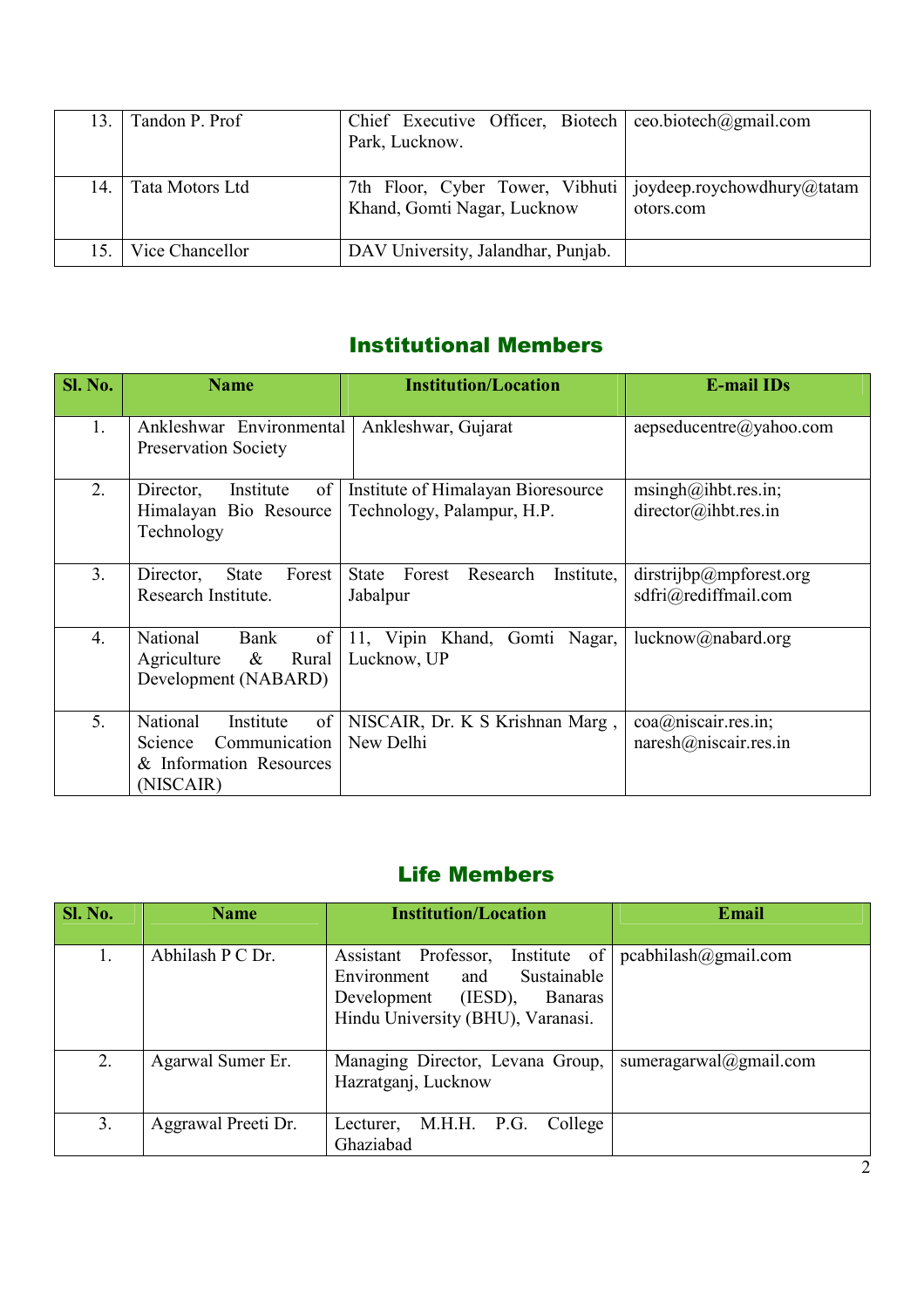| 4.  | Agnihotri Priyanka<br>Dr.       | Senior Scientist, Plant Diversity,<br>Systematics and Herbarium, CSIR-<br>NBRI, Lucknow                                             | priyagni 2006@yahoo.co.in                        |
|-----|---------------------------------|-------------------------------------------------------------------------------------------------------------------------------------|--------------------------------------------------|
| 5.  | Agrawal Lalit Dr.               | Agriculture<br>Department of<br>and<br>Allied Sciences, Doon Business<br>School, Selaqui, Dehradun                                  | lalit.ncpgr@gmail.com;<br>lalit.nbri@gmail.com   |
| 6.  | Agrawal Madhoolika<br>Prof.     | Professor, Dept of Botany, Banaras<br>Hindu University, Varanasi.                                                                   | madhoo.agrawal@gmail.com<br>madhoo58@yahoo.com   |
| 7.  | Agrawal Nelesh Dr.              | Managing Director, Earth Protection<br>Environmental Consultant<br>Group<br>Pvt. Ltd, Lucknow.                                      | epgec@yahoo.co.in<br>thepollutionwatch@gmail.com |
| 8.  | Agrawal Shashi<br>Bhushan Prof. | Professor, Dept of Botany, Banaras<br>Hindu University, Varanasi.                                                                   | sbagrawal56@yahoo.com<br>sbagrawal56@gmail.com   |
| 9.  | Ahma Darakhshan<br>Prof.        | <b>CANADA</b>                                                                                                                       | darakhshan_ahmad@hotmail.co<br>m                 |
| 10. | Ahmad Altaf Mr.                 | Hamdard University, New Delhi.                                                                                                      | ahmadaltaf@yahoo.com                             |
| 11. | Ahmad Ashfaq Er.                | Lecturer, AMU, Aligarh.                                                                                                             | ahmad ashfaq76@yahoo.com                         |
| 12. | Ahmad Javed Dr.                 | Ex Head, Dept of Botany, Hamdard<br>University, New Delhi.                                                                          | javedamd@hotmail.com                             |
| 13. | Ahmad K J Dr.                   | Ex-Scientist CSIR-NBRI, Lucknow.                                                                                                    | kjahmad@gmail.com<br>isebnbrilko@gmail.com       |
| 14. | Ahmad Naheed Dr.                | Patna University, Patna.                                                                                                            | naheedshamsi@yahoo.co.in                         |
| 15. | Ahmad Naseem Dr.                | Aligarh Muslim University, Aligarh.                                                                                                 | naseembot@gmail.com                              |
| 16. | Ali Arif Prof.                  | Jamia Millia Univ, New Delhi.                                                                                                       | aliarif@rediffmail.com                           |
| 17. | Ali Majid Mr.                   | Former Principal Secretary, Science<br>& Technology, U.P.                                                                           | alimajid532@gmail.com                            |
| 18. | Ambatkar Mugdha Dr.             | Research<br>Scholar,<br>Plant<br>Biotechnology Research Laboratory,<br>Ramniranjan Jhunjhunwala College,<br>Ghatkopar West, Mumbai. | mugdhaambatkar@gmail.com                         |
| 19. | Anand Nitya Dr.                 | Ex-Director CSIR-CDRI, Lucknow.                                                                                                     | nityaanand1925@gmail.com                         |
| 20. | Andrade Wilson Fr               | Fidelis<br>Principal,<br>St.<br>College,<br>Lucknow.                                                                                | stfidelislko@yahoo.co.in                         |
| 21. | Angela G. Dr.                   | Reader in Botany, St. Ann's College                                                                                                 | gattu.angela@gmail.com                           |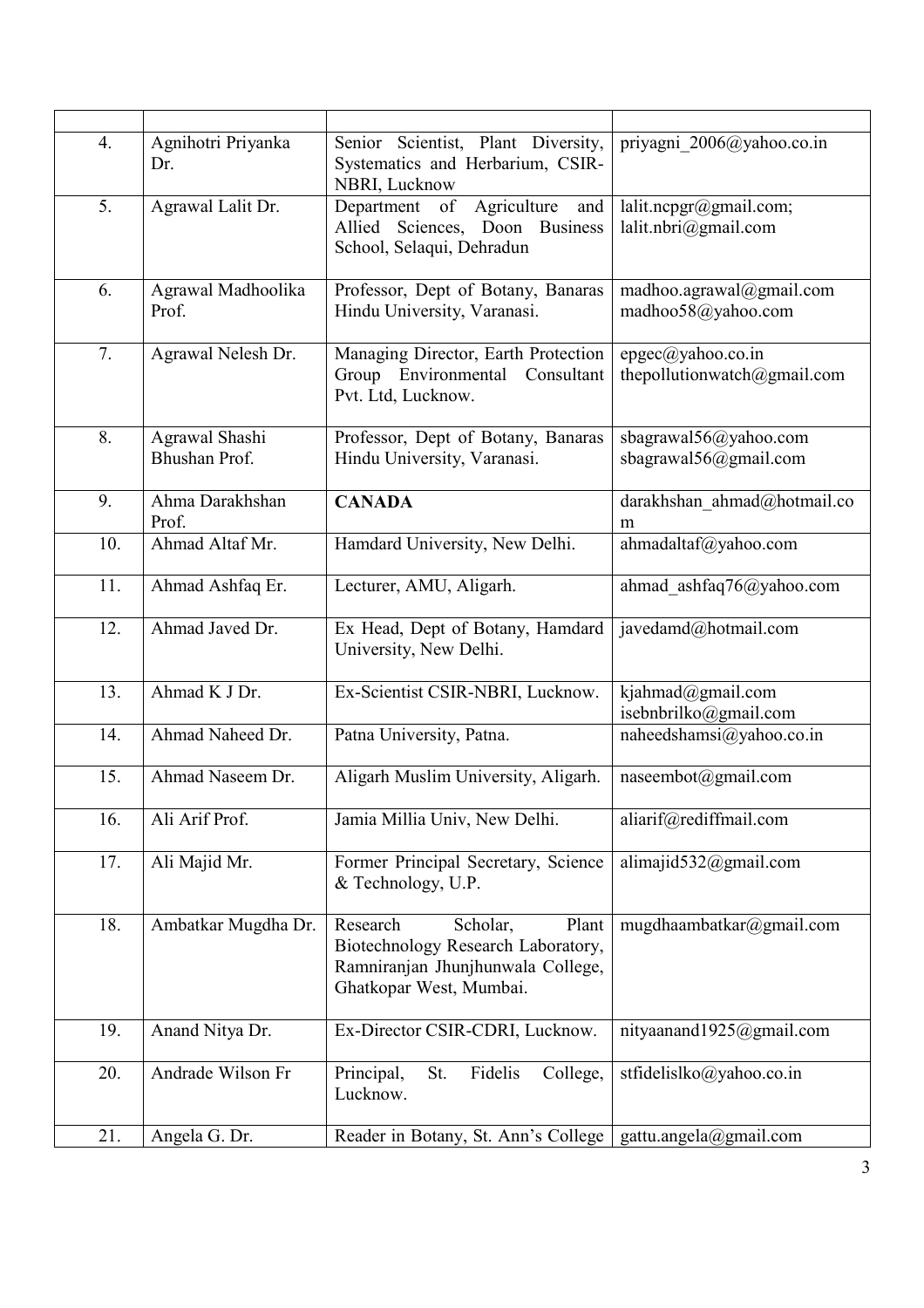|     |                                | Mehdipatnam,<br>for<br>Women<br>Telangana, Hyderabad.                                                           |                                                                |
|-----|--------------------------------|-----------------------------------------------------------------------------------------------------------------|----------------------------------------------------------------|
| 22. | Anjana Dr.                     | Regional<br>Director,<br>Assistant.<br>IGNOU Regional Centre, Khanna,<br>Punjab.                                | anjana.virbhan@gmail.com                                       |
| 23. | Anjum Naser Aziz Dr.           | $(DBT-RCF)$<br>Scientist-D,<br>Department of Botany, Faculty of<br>Life Sciences, AMU, Aligarh.                 | $g0216$ @myamu.ac.in<br>dnaanjum $@g$ mail.com                 |
| 24. | Ansari S R Dr.                 | Islamia Degree College, Lucknow.                                                                                |                                                                |
| 25. | Arora Komal Dr.                | Head, Department of Botany<br>DAV College, Jalandhar, Punjab.                                                   | drkomalswami@yahoo.com                                         |
| 26. | Arora Naveen Kumar<br>Prof.    | Professor,<br>Department<br>Environmental<br>Science,<br><b>BBA</b><br>University, Lucknow.                     | nkarora.bbau@gmail.com                                         |
| 27. | Arshi Anjum Ms.                | Hamdard Univ, New Delhi.                                                                                        | anjumarshi9@rediffmail.com                                     |
| 28. | Arun Babu V. Mr.               | DST-Inspire SRF, Mahatma Gandhi<br>University, Kochi, Kerala.                                                   | arunvese@gmail.com                                             |
| 29. | Arunachalam A. Dr.             | Director,<br>ICAR-Central<br>Agroforestry<br>Research<br>Institute,<br>Jhansi.                                  | arun70@gmail.com                                               |
| 30. | Arunachalam Kusum<br>Prof. Dr. | School of Environmental & Natural<br>Resources,<br>Doon<br>University,<br>Dehradun.                             | a kusum $in@yahoo.com$                                         |
| 31. | Arya Arun Prof.                | Professor, Maharaja Sayajirao<br>University of Baroda, Department of<br>Botany, Baroda.                         | aryaarunarya@rediffmail.com                                    |
| 32. | Asthana Ashish<br>Kumar Dr.    | Senior<br>Scientist,<br>Plant<br>Principal<br>Diversity,<br>Systematics<br>and<br>Herbarium, CSIR-NBRI Lucknow. | drakasthana@rediffmail.com<br>drakasthanaster@gmail.com        |
| 33. | Asthana Geeta Prof             | Professor, Department of Botany,<br>Lucknow University, Lucknow.                                                | drgasthana@yahoo.com                                           |
| 34. | Attri A.K. Prof.               | School<br>Ex-Professor,<br>of<br>Environmental Sciences, JNU, New<br>Delhi.                                     | $\text{attri}(\widehat{a}$ mail.jnu.ac.in<br>attriak@gmail.com |
| 35. | Awasthi Ashok Kumar            | Professor,<br>of<br>Dept<br>Botany,                                                                             | ashok.awasthi15@gmail.com                                      |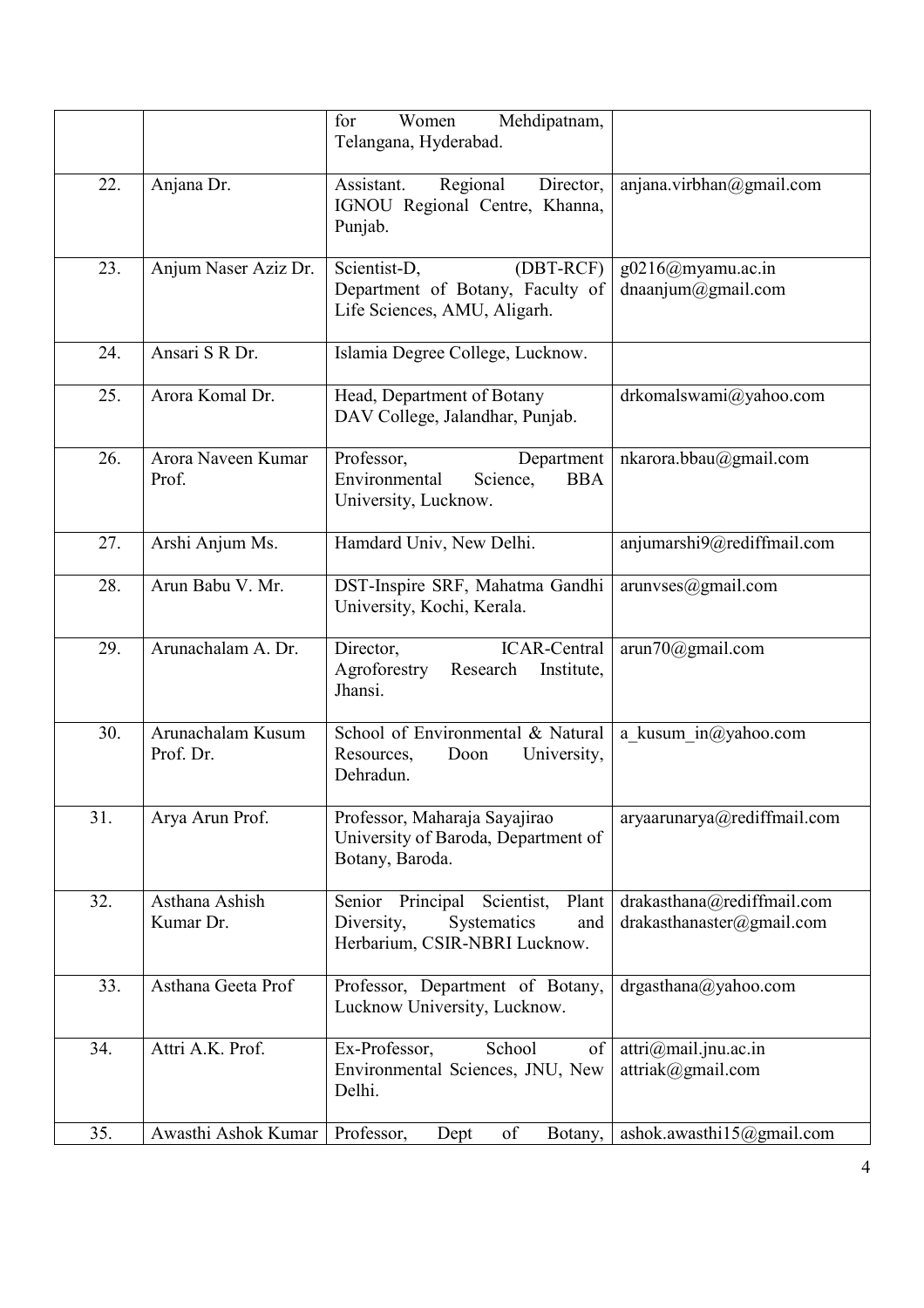|     | Dr.                                       | Brahmanand College, Kanpur.                                                                                                     |                                               |
|-----|-------------------------------------------|---------------------------------------------------------------------------------------------------------------------------------|-----------------------------------------------|
| 36. | Awasthi Garima Ms.                        | Assistant Professor, Vivekananda<br>Global University, Jaipur, Rajasthan                                                        | gariimaa21@gmail.com                          |
| 37. | Awasthi Mamta Dr.                         | Assistant Professor, NIT, Hamirpur,<br>H.P.                                                                                     | awasthi6@rediffmail.com                       |
| 38. | Awasthi Shweta Dr.                        | Lecturer, B.N.D. College, Kanpur.                                                                                               | shweta.awasthi30@gmail.com                    |
| 39. | Awasthi Surabhi Ms.                       | Plant<br>ICMR-RA,<br>Ecology<br>$\&$<br>Environment<br>Division,<br>Science<br>CSIR-NBRI, Lucknow.                              | surabhi.microbiology@gmail.co<br>m            |
| 40. | <b>Baghel Vinay Singh</b><br>Dr.          | School<br>Assistant Professor,<br>for<br>Environmental<br>Sciences,<br>B.B.A.<br>University, Lucknow.                           | baghelbbau@gmail.com                          |
| 41. | Bagul Rama Kant<br>Mahadu Dr.             | Associate Professor, Dept of Botany,<br>MGSM's<br>Arts,<br>Science<br>and<br>Commerce College, Jalgaon.                         | drrmbagul@gmail.com                           |
| 42. | Bajpai Omesh Dr.                          | N-PDF fellow, BBA University,<br>Lucknow.                                                                                       | omeshbajpai@gmail.com                         |
| 43. | Bajpai Rajesh Dr.                         | CSIR-NBRI, Lucknow.                                                                                                             | bajpai_r17@rediffmail.com                     |
| 44. | Bajpai Rakhi Dr.                          | Young Scientist (SERB), Algology<br>Laboratory, CSIR-NBRI, Lucknow.                                                             | rakhi.bajpayi@gmail.com                       |
| 45. | Bakshi Mansi Dr.                          | Banaras Hindu University, Varanasi.                                                                                             | mansibakshi.51@gmail.com                      |
| 46. | <b>Baliram Bendre</b><br>Kishor Kumar Dr. | Associate<br>Professor,<br>R.S.S.P.M.<br>Nanasaheb.Y.N.<br>Chavan<br><b>ASC</b><br>College, Chalisgaon, Jalgaon.                | dr.k.b.bendre@gmail.com                       |
| 47. | Barik Saroj Kanta<br>Prof.                | Director, CSIR-NBRI, Lucknow,<br>President ISEB.                                                                                | sarojkbarik@yahoo.com<br>director@nbri.res.in |
| 48. | Basha Shaik Khasim<br>Munir Dr.           | Associate<br>Professor,<br>NBKR,<br>N.B.K.R. Institute of Science and<br>Technology,<br>Tirupati University,<br>Andhra Pradesh. | drskmbasha@gmail.com                          |
| 49. | Bashir Fozia Ms.                          | of Botany,<br>Head,<br>Department<br>Krishna College of Science and<br>Information Technology, Bijnor.                          | foziabashirfaisal@gmail.com                   |
| 50. | Bast Felix Dr.                            | Assistant<br>Professor,<br>Central<br>University of Punjab.                                                                     | felix.bast@gmail.com                          |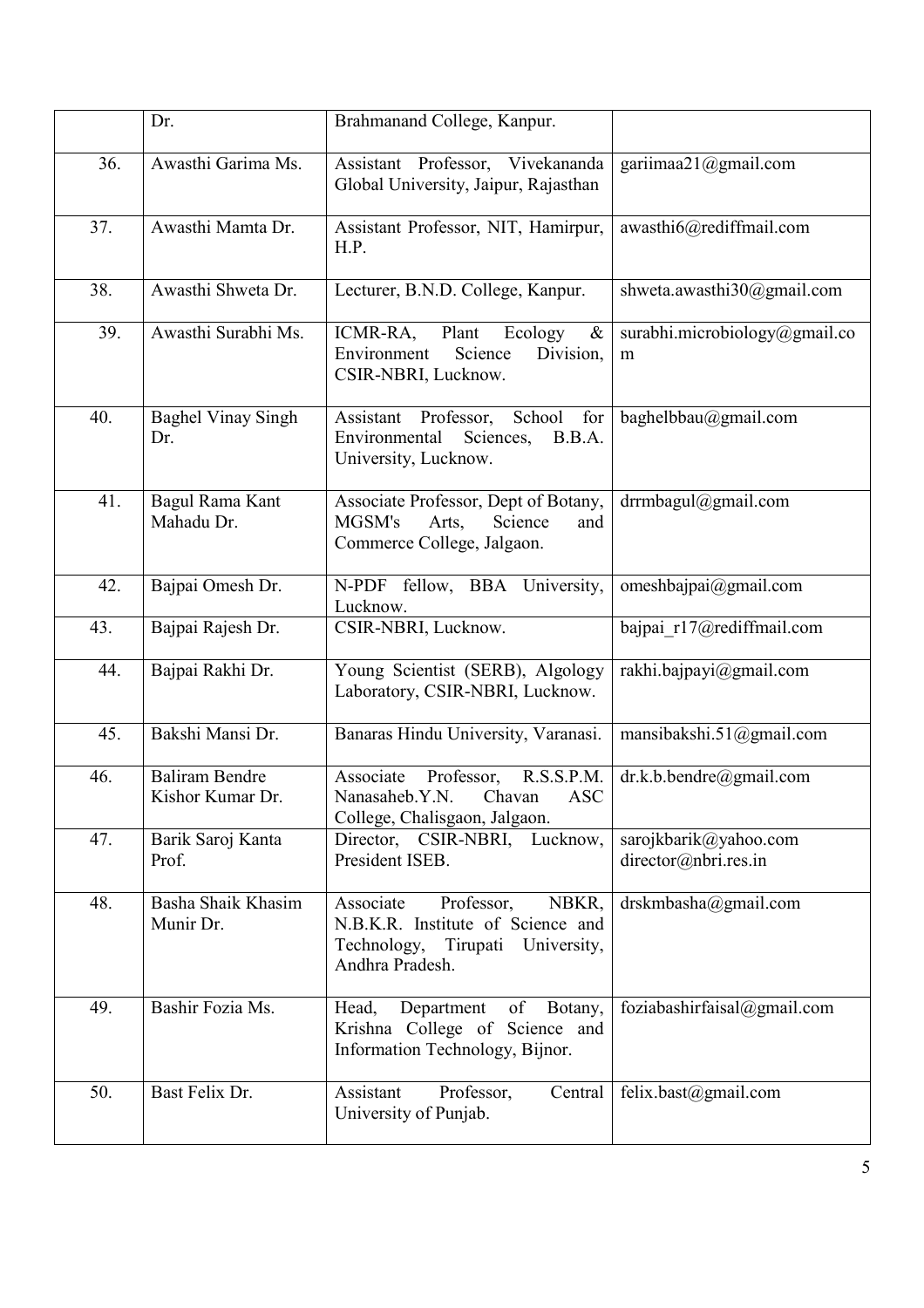| 51. | Basu Tilak Mr.                        | Ex-Scientist,<br>CSIR-CGCRI,<br>Kolkata.                                                                               | tilakdola@gmail.com                                      |
|-----|---------------------------------------|------------------------------------------------------------------------------------------------------------------------|----------------------------------------------------------|
| 52. | Batish Daizy R. Prof.                 | Professor, Dept of Botany, Panjab<br>University, Chandigarh.                                                           | daizybatish@yahoo.com                                    |
| 53. | Behera Mukunda Dev<br>Dr              | Associate Professor, Oceans, Rivers,<br>Atmosphere and Land Sciences,<br>Indian Institute of Technology,<br>Kharagpur. | mdbehera@coral.iitkgp.ernet.in<br>mukundbehera@gmail.com |
| 54. | Behera Sandip Kumar<br>Dr.            | Senior Technical Officer,<br>Plant<br>Diversity,<br>Systematics<br>$\&$<br>Herbarium, CSIR-NBRI, Lucknow               | $16$ .sandip@gmail.com                                   |
| 55. | Behera Soumit Kumar<br>Dr.            | Principal Scientist, Plant Ecology &<br>Climate Changes Science Division,<br>CSIR-NBRI, Lucknow                        | soumitkbehera@gmail.com<br>soumitbehera@nbri.res.in      |
| 56. | Behl H.M. Dr.                         | Ex-Scientist,<br>CSIR-NBRI,<br>Lucknow.                                                                                | hmbehl@neem.net;<br>hm.behl@gmail.com                    |
| 57. | Bell J.N.B. Prof.                     | <b>U.K.</b>                                                                                                            | n.bell@imperial.ac.uk                                    |
| 58. | Bhakuni D.S. Dr.                      | Ex-Scientist in Director's Grade,<br>CSIR-CDRI, Lucknow.                                                               |                                                          |
| 59. | <b>Bhalerao Satish</b><br>Ambadas Dr. | Environmental Sciences Research<br>Laboratory, Department of Botany,<br>Wilson College, Mumbai.                        | drsatishbhalerao@yahoo.com                               |
| 60. | Bhargava R.N Mr.                      | Ex-Chairman-cum-Managing<br>Director, ECOMEN, Lucknow.                                                                 | ravi.bhargava@gmail.com                                  |
| 61. | Bhargava Sanjay Mr.                   | Chartered Account, Lucknow.                                                                                            | sanbhag@rediffmail.com                                   |
| 62. | Bhat Mamta Ms.                        | Assistant Professor, Baba Ghulam<br>Shah Badshah University, Dhanore<br>Rajouri, J&K.                                  | mamtabhat12oct@gmail.com                                 |
| 63. | Bhatia C.R. Dr.                       | Bio-<br>of<br>Dept.<br>Ex-Secretary,<br>Technology, Govt. of India Mumbai.                                             | crbhatia.bhatia@gmail.com                                |
| 64. | Bhatnagar A.K. Prof.                  | Professor, Dept of Botany, Delhi<br>University, Delhi.                                                                 | akb du@rediffmail.com                                    |
| 65. | Bhatnagar Shama<br>Prof.              | Assistant Professor, Ayojan School<br>of Architec-ture, Jaipur, Rajasthan.                                             |                                                          |
| 66. | Bhatt Ganesh. Datt Dr.                | Professor, School of Agriculture                                                                                       | ganeshdattbhatt@gmail.com                                |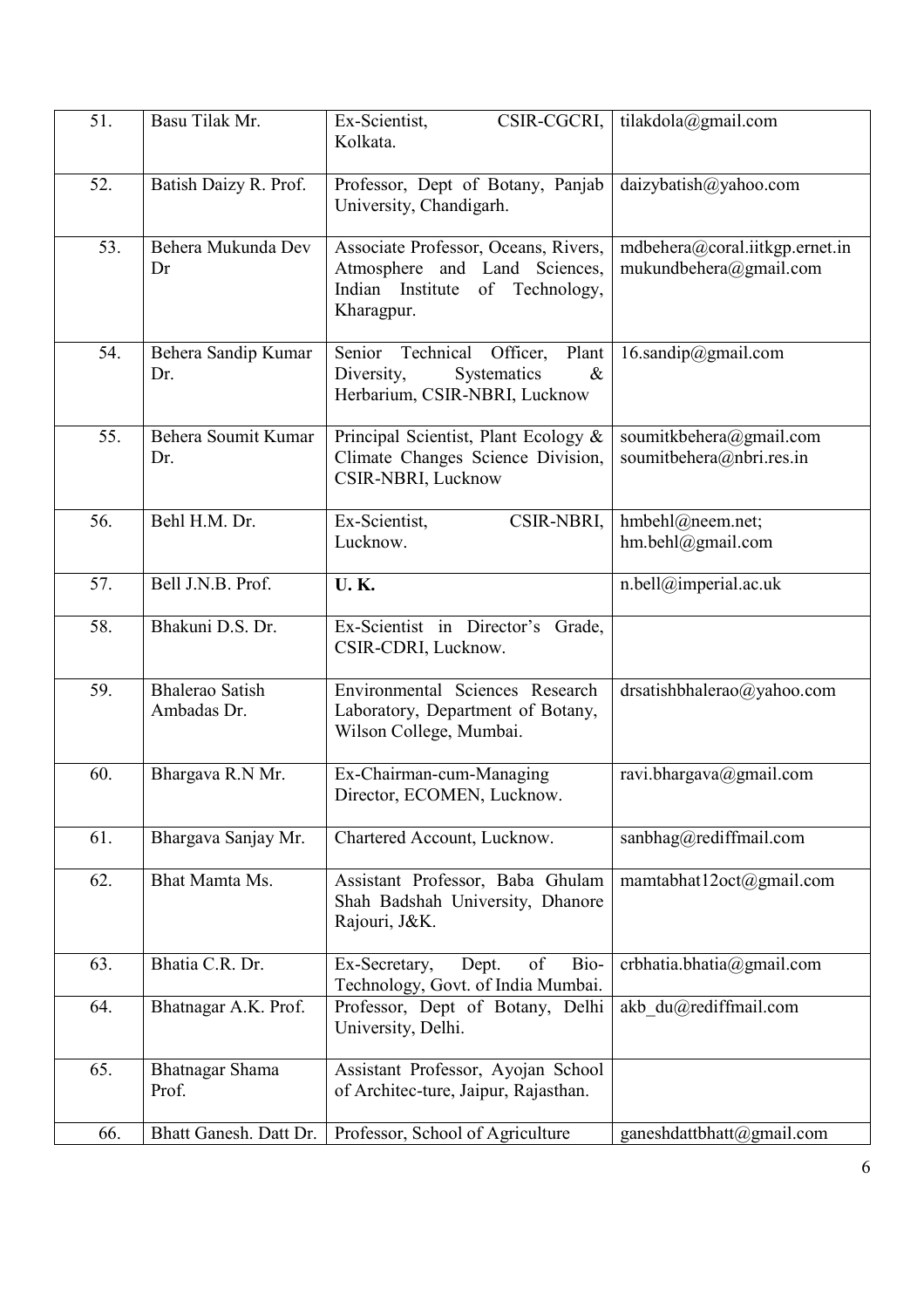|     |                                   | Galgotias University, Greater Noida,<br>U.P.                                                                                              |                                      |
|-----|-----------------------------------|-------------------------------------------------------------------------------------------------------------------------------------------|--------------------------------------|
| 67. | Bhattacharya Sujata<br>Dr.        | Inspire Fellow, Dept of Botany,<br>Shoolini University, Solan.                                                                            | sujata0685@gmail.com                 |
| 68. | Bhattacharya, Satya<br>Sundar Dr. | Assistant Professor, Soil and Agro-<br>Bio Engineering Lab, Dept. of<br>Environmental<br>Science,<br>Tezpur<br>Central University, Assam. | evssatya@gmail.com                   |
| 69. | Bhushan Bharat Mr.                | Department of Botany, Sahu Jain<br>P.G. College, Najibabad, Bijnor.                                                                       | bharatindian786@gmail.com            |
| 70. | Boratkar Manish V.<br>Mr.         | Scientific<br>Officer,<br>ICRISAT,<br>Patnacheru,<br>Hyderabad,<br>Andhra<br>Pradesh.                                                     | mb.cotbreeder@gmail.com              |
| 71. | Borges Renee M Prof.              | Professor, Center for Ecological<br>Sciences, Indian Institute of Science,<br>Bangalore.                                                  | renee@iisc.ac.in                     |
| 72. | Bose Bandana Prof.                | Ex. Dean, Fac. of Agriculture, Inst.<br>of Agricultural Sciences, Banaras<br>Hindu University, Varanasi.                                  | bandana bose2000@yahoo.com           |
| 73. | Brahmbhatt Nayana<br>Dr.          | Associated<br>Professor,<br>V.P.<br>$\&$<br>R.P.T.P<br>Science<br>College,<br>Vallabhvidya Nagar Anand, Gujarat.                          | naina bbhatt@yahoo.co.in             |
| 74. | Chadha Jatinder Mr.               | Chandigarh.                                                                                                                               |                                      |
| 75. | <b>Chakrabarty Debasis</b><br>Dr. | Principal<br>Scientist,<br>Molecular<br>Biology and Biotechnology, CSIR-<br>NBRI, Lucknow.                                                | debasis1972@rediffmail.com           |
| 76. | Chandra Prem Mr.                  | Department of Microbiology, BBA<br>University Lucknow.                                                                                    | p.chandrabbau@gmail.com              |
| 77. | Chandra Ram Prof.                 | Professor,<br>Department<br>of<br>Environmental<br>Microbiology<br>Division, BBAU, Lucknow.                                               | prof.chandrabbau@gmail.com           |
| 78. | Chaphekar S.B. Prof.              | Ex-Professor, Indian Institute of<br>Science, Mumbai.                                                                                     | sharadchaphekar@gmail.com            |
| 79. | Chatterjee Anindita<br>Dr.        | Indian Statistical Institute Kolkata                                                                                                      | anindita.chatterjee.ac@gmail.co<br>m |
| 80. | Chaturvedi Shivani<br>Dr.         | Indian<br>Institute<br>Technology<br>of<br>Delhi, Department of Chemistry,<br>New Delhi.                                                  | shivani.d123@gmail.com               |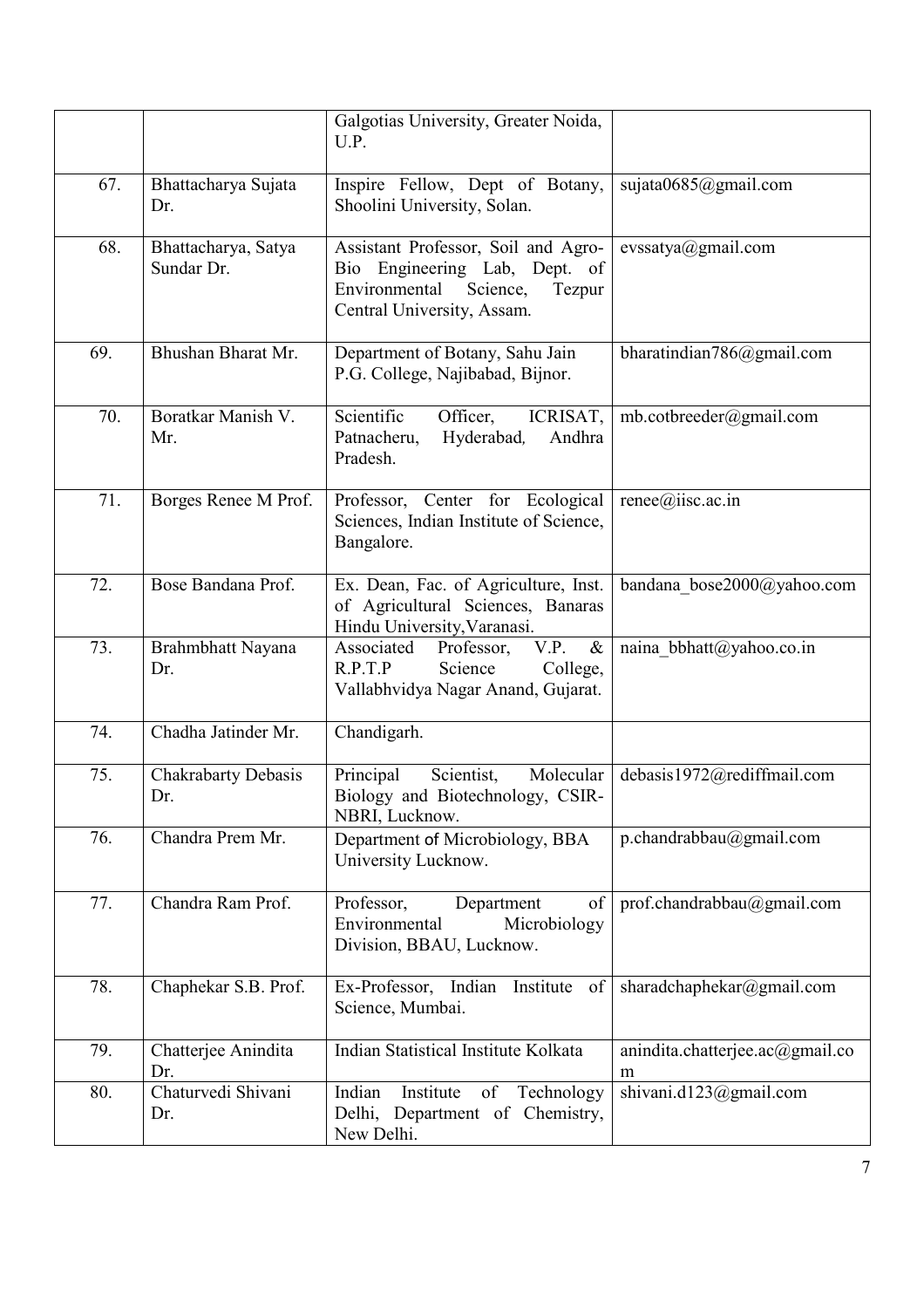| 81. | Chaudhari R.T. Dr.             | Principal, Shri V.S. Naik Arts,<br>Comm. & Sci. College, Raver,<br>Jalgaon, Maharashtra.                                                                 | principalvsn $rvr@yahoo.in$                     |
|-----|--------------------------------|----------------------------------------------------------------------------------------------------------------------------------------------------------|-------------------------------------------------|
| 82. | Chauhan Reshu. Ms.             | Plant<br>Ecology<br>ICMR-RA,<br>$\&$<br>Science<br>Division,<br>Environment<br>CSIR-NBRI, Lucknow.                                                       | reshu.biotech.87@gmail.com                      |
| 83. | Chaurasia Raju Mr.             | Nagar Nigam, Lucknow.                                                                                                                                    | rajuchaurasia16@gmail.com                       |
| 84. | Chaurasia Ram Sewak<br>Dr.     | Botanic<br>Scientist,<br>Garden<br>$\&$<br>Floriculture<br>Department,<br>CSIR-<br><b>NBRI</b> Lucknow.                                                  | drrschaurasia@gmail.com<br>rsnbri@gmail.com     |
| 85. | Choudhary Hiralal Mr.          | Assistant Professor, Kokrajhar Govt.<br>College, Assam.                                                                                                  | hiralal.choudhury@gmail.com                     |
| 86. | Choudhary Krishna<br>Kumar Dr. | Assistant Professor, Department of<br>of Basic<br>School<br>Botany,<br>and<br>Applied<br>Sciences,<br>Central<br>University of Punjab, Bathinda.         | choudhary.krishna2@gmail.com                    |
| 87. | Das Pulak Dr.                  | School<br>Assistant<br>Professor,<br>of<br>Ecology-Ambedkar<br>Human<br>University Delhi.                                                                | pulakdas.ecology@gmail.com                      |
| 88. | Das Pulakesh Dr.               | Senior<br>Associate<br>Project<br>Landscapes<br>Sustainable<br>$\&$<br>World<br>Resources<br>Restoration,<br>India, HauzKhas, New<br>Institute<br>Delhi. | pulakesh.das@wri.org<br>das.pulok2011@gmail.com |
| 89. | Das Suchismita Dr.             | Assistant Professor, Department of drsuchismita9@gmail.com<br>Life<br>Science<br>& Bioinformatics,<br>Assam University, Silchar, Assam.                  |                                                 |
| 90. | Datta S.K. Dr.                 | Bose Institute, Kolkata.                                                                                                                                 | subodhdatta@yahoo.com                           |
| 91. | Dave Richa Dr.                 | Amity University, Noida.                                                                                                                                 | richadave11@gmail.com<br>rdave@amity.edu        |
| 92. | Deeba Farah Ms.                | DST-National Post Doc Fellow at<br>CSIR-CIMAP, Lucknow.                                                                                                  | farahnbri@gmail.com                             |
| 93. | Deka Suresh Dr.                | Institute of Advanced<br>Study in<br>Science & Technology,<br>Garchuk,<br>Assam.                                                                         | sureshdeka@yahoo.com                            |
| 94. | Deshmukh Laxman                | J.D.M.V.P.S Arts, Comm. & Sci.   jdmvp.prin@gmail.com,                                                                                                   |                                                 |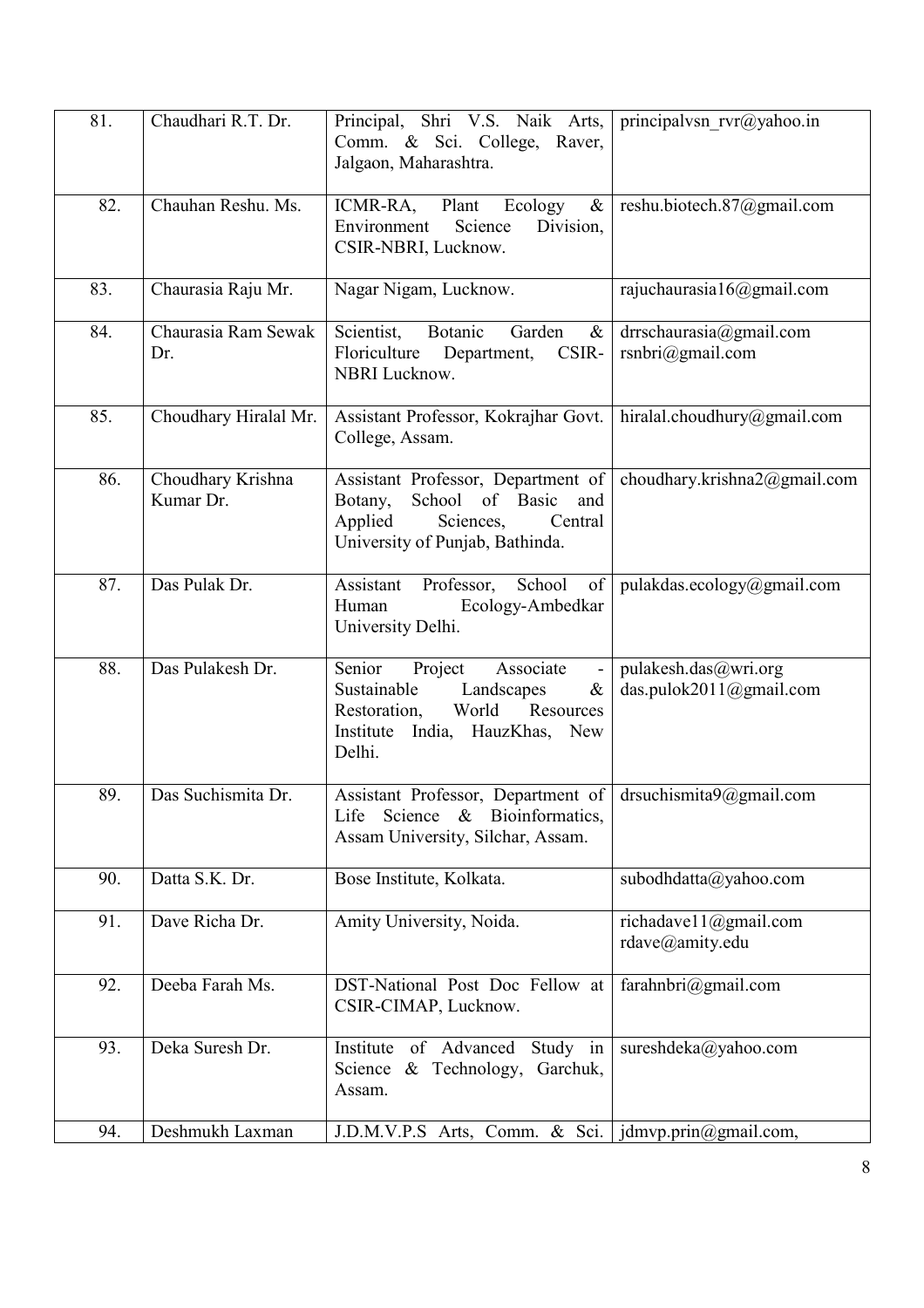|      | Prataprao Dr.        | College, Jalgaon.                                                                                                                                                                                | lpdeshmukh67@gmail.com                                        |
|------|----------------------|--------------------------------------------------------------------------------------------------------------------------------------------------------------------------------------------------|---------------------------------------------------------------|
| 95.  | Dev Mahendra Mr.     | Sigma Trade Wings, Lucknow.                                                                                                                                                                      | mahendre@stw.co.in                                            |
| 96.  | Devi Anitha Uppu Dr. | Head of Botany Department, Govt<br>Degree & P.G. College for Women<br>Karimnagar.                                                                                                                | nithasreedhar86@gmail.com                                     |
| 97.  | Devi Kh Ashalata Dr. | Assistant Professor Department of<br>Environmental<br>Science,<br>Tezpur<br>University, Assam.                                                                                                   | khasha2001@yahoo.com<br>ashalatadevi12@gmail.com              |
| 98.  | Deviprasad K.N Mr.   | Associate Professor, Vivekananda<br>College, Puttur, Karnataka.                                                                                                                                  | deviprasad.botany@gmail.com                                   |
| 99.  | Dewanji Anjana Dr.   | Associate<br>Professor,<br>Indian<br>Statistical Institute of Agricultural &<br>Ecology Research Kolkata.                                                                                        | anjana@isical.ac.in                                           |
| 100. | Dhal Nabin Kumar Dr. | Principal Scientist, Environment &<br>Sustainability Dept, CSIR-Institute<br>of<br>Minerals<br>$\&$<br>Materials<br>Technology, Bhubaneswar.                                                     | dhalnk@yahoo.com<br>nkdhal@immt.res.in<br>nkd.radha@gmail.com |
| 101. | Dhanya M.S. Dr.      | Assistant<br>Professor,<br>Centre<br>for<br>Science<br>Environmental<br>and<br>University,<br>Technology<br>Central<br>Punjab.                                                                   | dhanyasubramanian@gmail.com                                   |
| 102. | Dhar Priyanka. Dr.   | National<br>Doc<br>fellow,<br>Post<br>Pharmacognosy<br>&<br>Ethnopharmacology<br>Division,<br>CSIR-NBRI, Lucknow                                                                                 | priyankadrdo@gmail.com                                        |
| 103. | Dhyani Shalini Dr.   | Senior Scientist, Water Technology   shalinidhyanineeri@gmail.com;<br>and Management Division, CSIR-<br>National Environmental Engineering<br>Research Institute (NEERI), Nagpur,<br>Maharashtra | s dhyani@neeri.res.in                                         |
| 104. | Dikshit A.P. Dr.     | Ex-Chairman,<br>Sustainable<br>Development Foundation, Mumbai.                                                                                                                                   | apdikshit@yahoo.com                                           |
| 105. | Diva Iram Dr.        | Assistant Professor, Charak Group<br>of Institute, Dept of Botany, Hardai<br>Sitapur Bypass, Maura on IIM Road,<br>Lucknow.                                                                      | iramdiva@gmail.com                                            |
| 106. | Dubey Anamika Dr.    | Department of Botany, Dr. H.S.<br>Gour Central University, Sagar.                                                                                                                                | anamikadubey909@gmail.com                                     |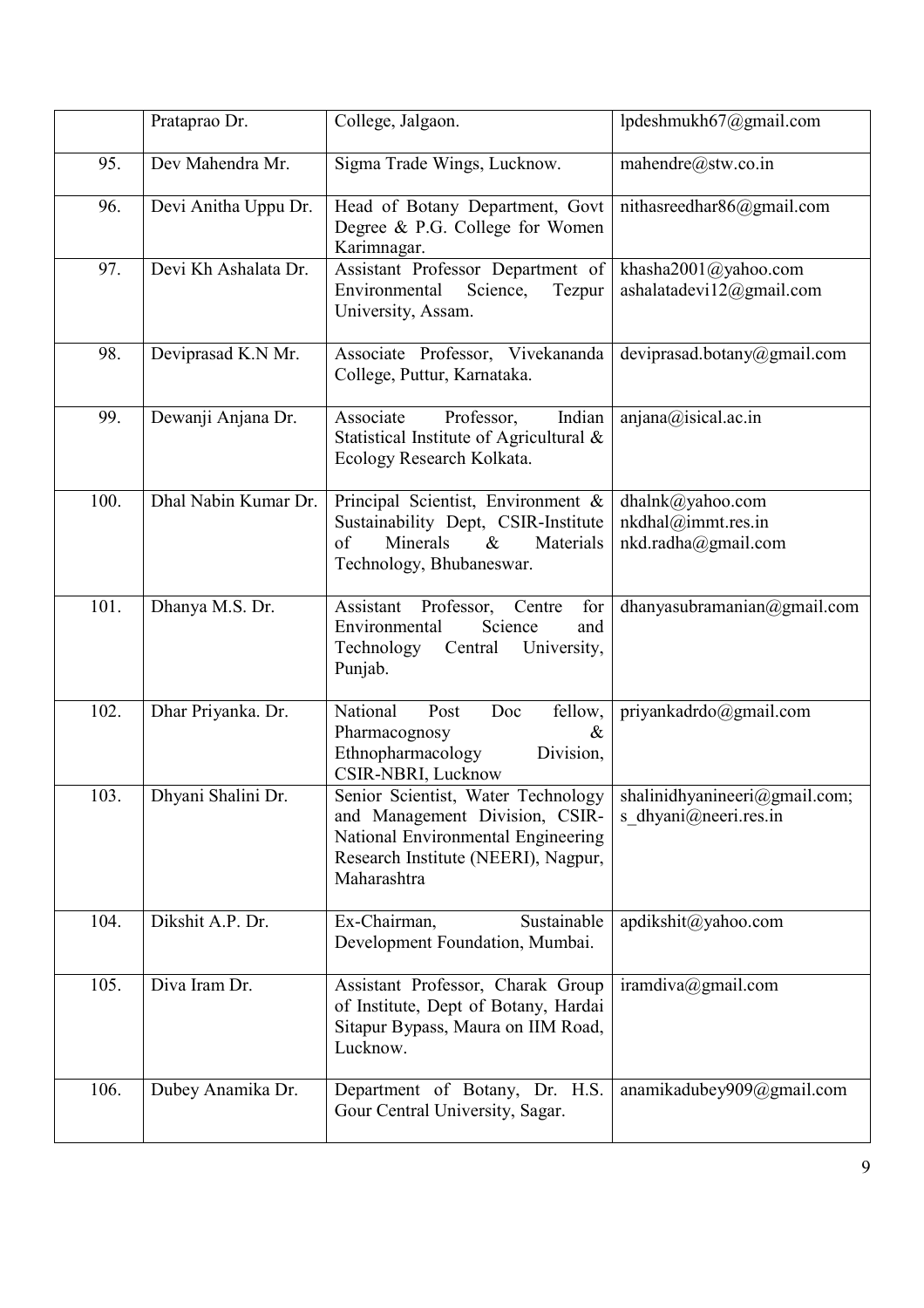| 107. | Dubey Pradeep<br>Kumar Mr.    | Research Scholar, Environmental<br>Science & Technology, Institute of<br>Sustainable<br>Environment<br>$\&$<br>Development,<br><b>Banaras</b><br>Hindu<br>University, Varanasi. | pdubeybhu@gmail.com<br>pradeep.dubey4@bhu.ac.in |
|------|-------------------------------|---------------------------------------------------------------------------------------------------------------------------------------------------------------------------------|-------------------------------------------------|
| 108. | Dubey Prem Shankar<br>Prof.   | Ex Chairman MPPCB Bhopal                                                                                                                                                        |                                                 |
| 109. | Dubey Rama Kant Mr.           | Institute<br>of<br>Environment<br>$\&$<br>Sustainable<br>Development,<br>BHU,<br>Varanasi.                                                                                      | ramakant.sls@gmail.com                          |
| 110. | Dwivedi Anil Kumar<br>Dr.     | Senior Lecturer, DDU University,<br>Gorakhpur.                                                                                                                                  | anil.k.dwiwedi@gmail.com                        |
| 111. | Dwivedi Brajesh<br>Kumar. Dr. | Allahabad<br>University,<br>Lecturer,<br>Prayagraj                                                                                                                              | brajeshald@yahoo.co.in                          |
| 112. | Dwivedi R.S. Dr.              | Executive Members, Prof. H.S.<br>Srivastava Foundation, Lucknow.                                                                                                                |                                                 |
| 113. | Dwivedi Sanjay Dr.            | Technical Officer, Plant<br>Senior<br>Ecology & Environment Science<br>Division, CSIR-NBRI Lucknow.                                                                             | drs dwivedi@yahoo.co.in                         |
| 114. | Edrisi Adil. Sheikh.<br>Mr.   | Assistant<br>Professor<br>Thapar<br>at<br>Institute<br>of<br>Engineering<br>$\&$<br>Technology, Patiala, Punjab                                                                 | sheikhadiledrisi@gmail.com                      |
| 115. | Ekambaram L. Dr.              | Elixir<br>President,<br>Enviro<br>Bio-<br>Diversity Agro Horti-Health Centre,<br>Chennai.                                                                                       |                                                 |
| 116. | Enespa Ms.                    | BBA Central University, Lucknow.                                                                                                                                                | enespasingh@gmail.com                           |
| 117. | Erasmus Deepak Er.            | Managing<br>Director,<br><b>GREEN</b><br>ROUTE, Vishnupur, Shillong.                                                                                                            | derasmus 2000@yahoo.com                         |
| 118. | Fariduddin Qazi Dr.           | Assistant Professor, Department of<br>Botany, Aligarh Muslim University,<br>Aligarh.                                                                                            | qazi farid@yahoo.com                            |
| 119. | Farooqui Anjum Dr.            | Scientist, BSIP, Lucknow                                                                                                                                                        | afarooqui 2000@yahoo.com                        |
| 120. | Fatima Hoor Ms.               | Environmental<br>Science,<br>LU,<br>Lucknow.                                                                                                                                    | hoorfatima136@gmail.com                         |
| 121. | Gandhi Jagdish Dr.            | Founder Manager, City Montessori<br>School, Lucknow.                                                                                                                            | jgandhi@cmseducation.org                        |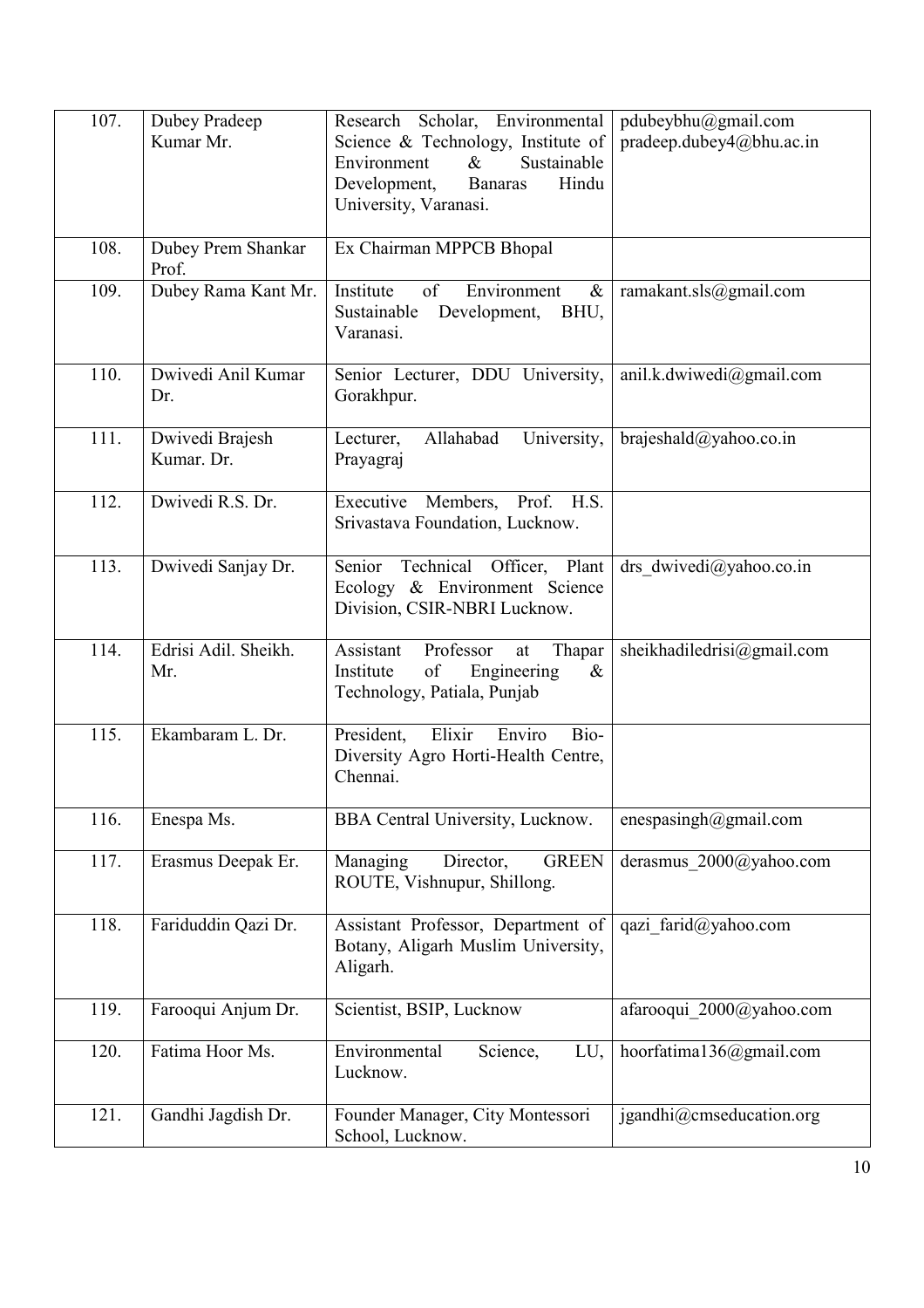| 122. | Gautam Ambedkar<br>Mr.      | UGC SRF, Plant Ecology $\&$<br>Environmental Science<br>Division,<br>CSIR-NBRI, Lucknow.                                                                              | ambedkargautam176@gmail.co<br>m                    |
|------|-----------------------------|-----------------------------------------------------------------------------------------------------------------------------------------------------------------------|----------------------------------------------------|
| 123. | Geelani Syed Maqbool<br>Dr. | Division of Environmental Sciences,<br>Skuast-K, J & K.                                                                                                               | geelani111@gmail.com                               |
| 124. | Ghate Seemaa Dr.            | Women Scientist in Know How<br>Foundation, Pune.                                                                                                                      | shamu995@rediffmail.com<br>drseemaaghate@gmail.com |
| 125. | Ghoshal Nandita Prof.       | Coordinator, Centre<br>of<br>Former<br>Advanced<br>Study<br>$\sin$<br>Botany,<br>Department of Botany, Institute of<br>Science, Banaras Hindu University,<br>Varanasi | nghoshal.bhu@gmail.com,<br>n ghoshal@yahoo.co.in   |
| 126. | Gill Mukti Dr.              | Associate Professor, Khalsa College<br>For Women, Ludhiana.                                                                                                           | muktigill@india.com                                |
| 127. | Godin Denzil John Dr.       | Senior Lecturer, Dept of Botany, P<br>G Christian College, Lucknow.                                                                                                   | dlgodin@rediffmail.com                             |
| 128. | Goel Anil Kumar Dr.         | Ex-Scientist,<br>CSIR-NBRI,<br>Lucknow.                                                                                                                               | anilkumar goel@rediffmail.com                      |
| 129. | Goel P.K. Dr.               | Reader, Dept of Pollution Studies,<br>Y.C. College of Science, Karad,<br>Maharashtra.                                                                                 | pkgoel55@gmail.com                                 |
| 130. | Gokul H Dr.                 | Professor & Head, Dept of Botany,<br>The National College, Bangalore.                                                                                                 | kg121254@gmail.com                                 |
| 131. | Grill Erwin Prof.           | Lehrstuhl für Botanik, Technische<br>Universität München, Germany                                                                                                     | grill@wzw.tum.de                                   |
| 132. | Grover S. K. Dr.            | General,<br>Ex-Deputy<br>Director<br>Doordarshan, Lucknow.                                                                                                            | skgroverddg@gmail.com                              |
| 133. | Gupta Amit Kumar<br>Dr.     | Director,<br>Ministry<br>of<br>Dy.<br>Environment, Forest and Climate<br>Change Regional Office, Kendriya<br>Bhawan, Aliganj, Lucknow.                                | amitenv@gmail.com<br>$amitenv(a)$ yahoo.com        |
| 134. | Gupta Anand Kumar<br>Mr.    | Scientist, Plant Science Division,<br>ICAR-Indian Institute of Soil and<br>Water Conservation Uttarakhand,<br>Dehradun.                                               | anand.env $@g$ mail.com                            |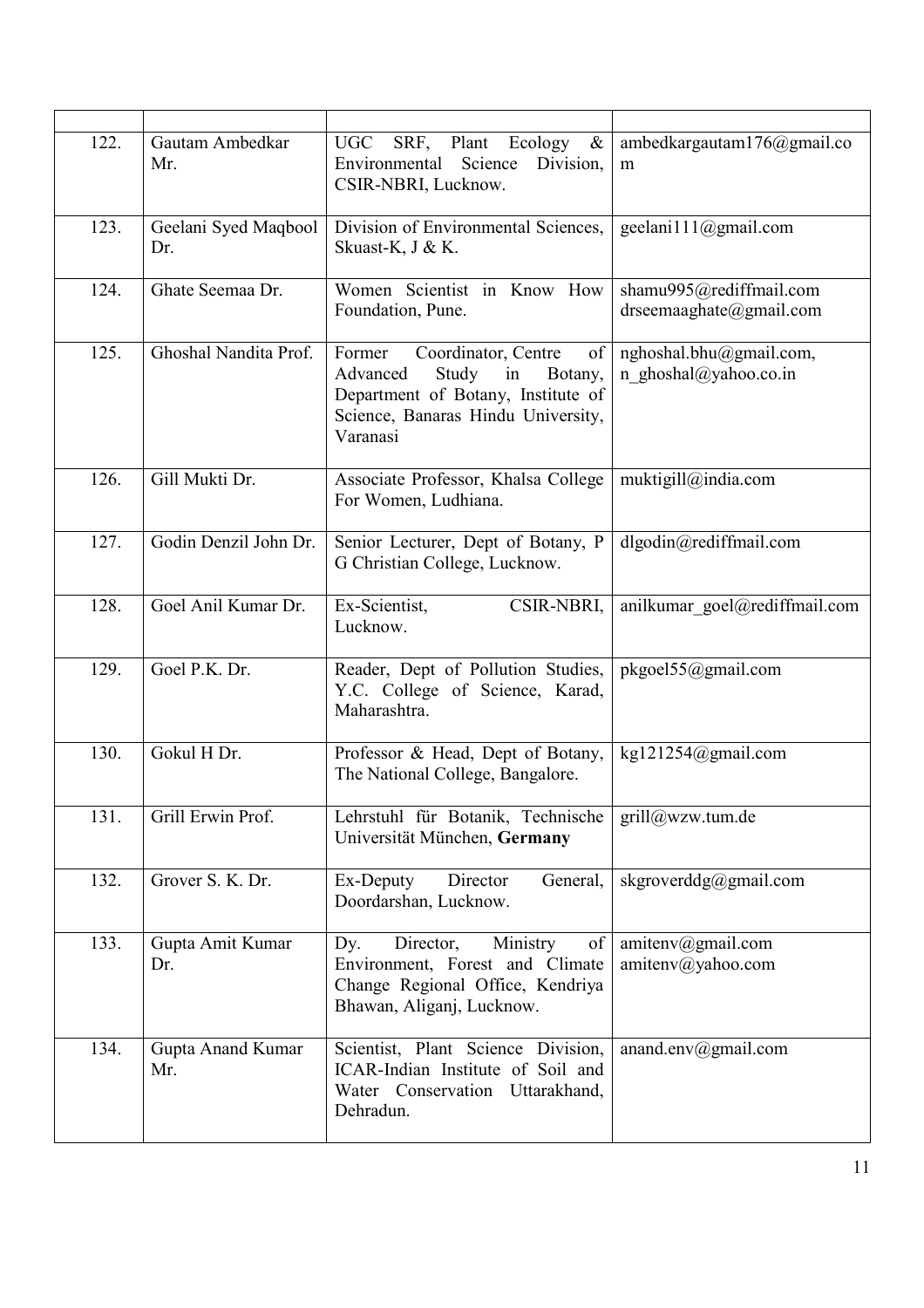| 135. | Gupta Anil Kumar<br>Prof.       | Professor, Head of Environment<br><b>Climate and Disaster Risk Reduction</b><br>Division,<br>(ECDRM)<br>National<br>Institute of Disaster Management,<br>Ministry of Home Affairs, GoI New<br>Delhi. | envirosafe2007@gmail.com                 |
|------|---------------------------------|------------------------------------------------------------------------------------------------------------------------------------------------------------------------------------------------------|------------------------------------------|
| 136. | Gupta D.K. Dr.                  | Hannover, Germany                                                                                                                                                                                    | guptadk1971@gmail.com                    |
| 137. | Gupta Kiran Dr.                 | UGC Post Doctor Fellow, Lucknow<br>University, Lucknow.                                                                                                                                              | sunrays79@gmail.com                      |
| 138. | Gupta Meetu. Dr.                | Assistant Professor, Jamia Millia<br>Islamia,<br>of<br>Department<br>Biotechnology, New Delhi.                                                                                                       | mgupta@jmi.ac.in<br>meetu gpt@yahoo.com  |
| 139. | Pratibha<br>Gupta<br>Dr.<br>Ms. | Scientist 'D', Botanical Survey of<br>India,<br>MOEF, Govt of<br>India,<br>Howrah, Kolkatta.                                                                                                         | drpratibha2011@rediffmail.com            |
| 140. | Gupta Reesa. Dr.                | NPDF, CSIR-NBRI, Lucknow.                                                                                                                                                                            | guptareesa $44@g$ mail.com               |
| 141. | Gupta Sanjay Kumar<br>Mr.       | Technical<br>Superintendent,<br>Department of Civil Engineering,<br>IIT Delhi.                                                                                                                       | sanjuenv@yahoo.com<br>sanjuenv@gmail.com |
| 142. | Halder Manisha Dr.              | Government<br>College,<br><b>Barasat</b><br>of<br>West<br>Bengal<br>Government<br>Kolkata                                                                                                            | maniurdr1@hotmail.com                    |
| 143. | Hasan S. Masood<br>(Qazi)       | Shahjahanpur, U.P.                                                                                                                                                                                   | hasansaif786@gmail.com                   |
| 144. | Hasanuzzaman Mirza<br>Dr.       | Professor,<br>Department<br>of<br>Agronomy, Faculty of Agriculture,<br>Sher-e-Bangla<br>Agricultural<br>University (SAU)<br>Dhaka, Bangladesh                                                        | mhzsauag@yahoo.com<br>mhzsauag@gmail.com |
| 145. | Hashim Iqbal Dr.                | Ex-Head, Dept. of Botany, Shia P.G.<br>College, Lucknow.                                                                                                                                             | iqbalhashim@yahoo.com                    |
| 146. | Hemvathi C. Dr.                 | Govt. College for Women, Mandya,<br>Karnataka.                                                                                                                                                       | c hemavathi@yahoo.com                    |
| 147. | Herbert Arpan Er.               | Assistant Professor, Govind Ballabh<br>Pant<br>College,<br>Engineering<br>Uttarakhand.                                                                                                               | arpanherbert@gmail.com                   |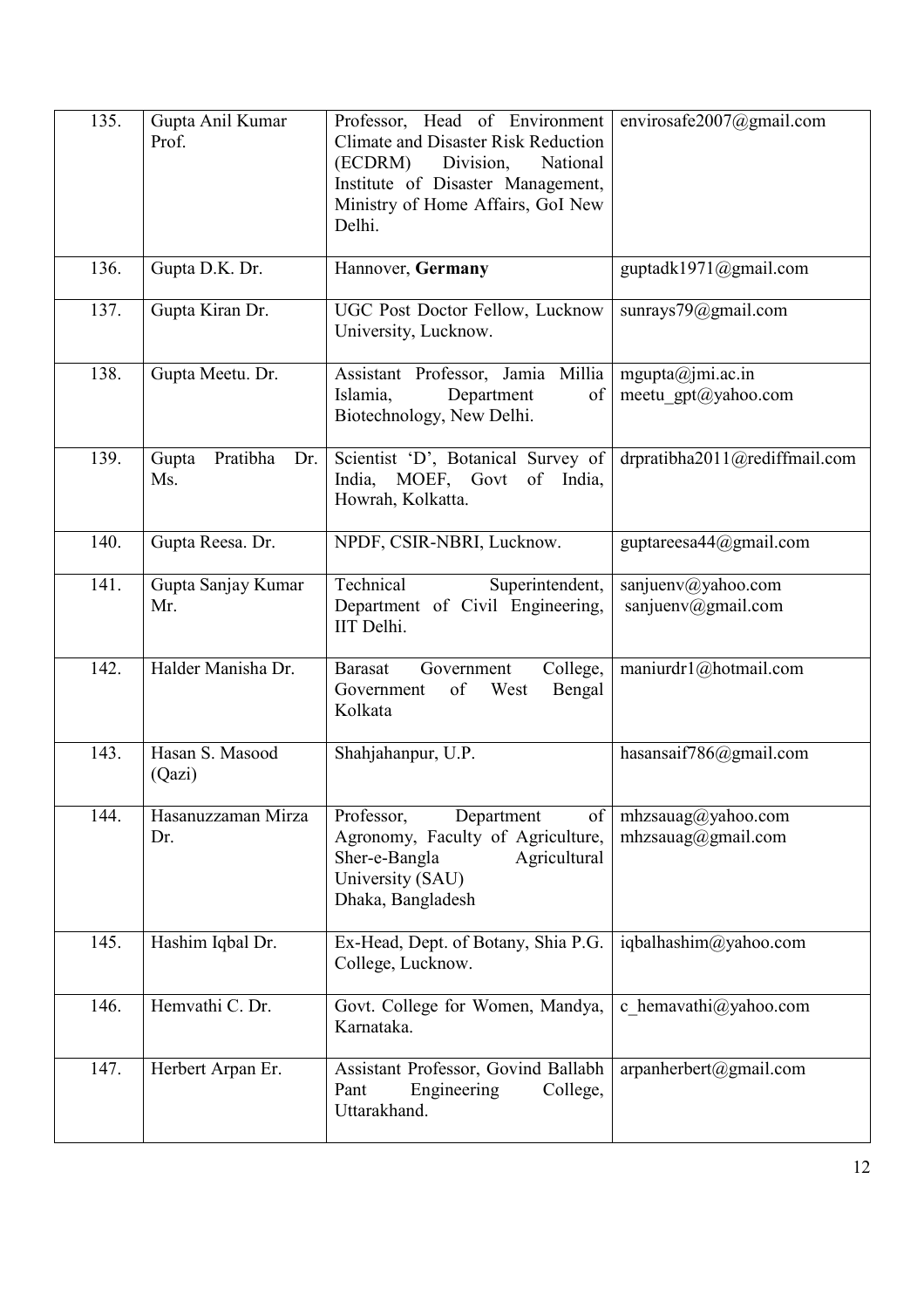| 148. | Hiremath V.T. Dr.          | Associate Professor, Dept of Botany,<br>S.J.M.<br>College,<br>Chitradurga,<br>Karnantaka.                                                                                      | hiremath2047@gmail.com                                            |
|------|----------------------------|--------------------------------------------------------------------------------------------------------------------------------------------------------------------------------|-------------------------------------------------------------------|
| 149. | Husain Tariq Dr.           | Ex Scientist, CSIR-NBRI, Lucknow.                                                                                                                                              | hustar_2000@yahoo.co.uk                                           |
| 150. | Indumathi J. Dr.           | Professor, College of Engineering,<br>Anna University, Chennai.                                                                                                                | j.indumathi@gmail.com                                             |
| 151. | Ingle Komal Kumar<br>Mr.   | Technical<br>Officer,<br>Lichenology<br>Laboratory, CSIR-NBRI, Lucknow                                                                                                         | ingle.komal@gmail.com                                             |
| 152. | Iqbal Muhammad<br>Prof.    | Professor,<br>Ex<br>Dept.<br>Botany<br>Hamdard Univ., New Delhi.                                                                                                               | iqbalg5@yahoo.co.in                                               |
| 153. | J.J. Rajappa. Dr.          | Division<br>of Natural<br>Scientist,<br>Resources<br>Management<br>(Agroforestry)<br><b>ICAR</b><br>Research<br>Complex for North Eastern Hill<br>Region, Borapani, Meghalaya. | rajappajj@gmail.com                                               |
| 154. | Jagannath Shobha Dr.       | Senior Lecturer, dept of Studies in<br>Botany, University of Mysore,<br>Karnataka.                                                                                             | shobhajaga25@gmail.com                                            |
| 155. | Jain Rajesh.Kumar Dr.      | S.R.<br>Institute<br>Principal,<br>of<br>Management<br>Technology,<br>$\&$<br>Meerut.                                                                                          | brahaspatiraj07@rediffmail.com<br>rajmeerutcity@gmail.com         |
| 156. | Jaitly Ajai Kumar<br>Prof. | Professor, Dept of Plant Science,<br><b>MJP</b><br>Rohil<br>Khand<br>University,<br>Barielly.                                                                                  | jaitly1958@gmail.com                                              |
| 157. | Jamil Sarah Dr.            | Lucknow                                                                                                                                                                        | sarahjamil@rediffmail.com                                         |
| 158. | Jaya D.S. Dr.              | Senior<br>Lecturer,<br>Dept.<br>of<br>Environmental<br>Sciences,<br>Kerala<br>University,<br>Thiruvananthapuram,<br>Kerala.                                                    | j_ds@rediffmail.com                                               |
| 159. | Jerath Neelima Dr.         | Provost, Desh Bhagat University,<br>Mandi Gobindgarh, Punjab.                                                                                                                  | neelimakj@yahoo.co.uk,<br>neelimakj $(\partial \text{gmail.com})$ |
| 160. | Jha Dhruva Kumar<br>Prof.  | Professor, Department of Botany<br>Guwahati University Assam.                                                                                                                  | dkjha 203@yahoo.com<br>dkjhabot07@gmail.com                       |
| 161. | Jha Vidya Nath Dr.         | Professor of Botany & Principal<br>MLSM College, Darbhanga, Bihar.                                                                                                             | vidyanathjha@gmail.com                                            |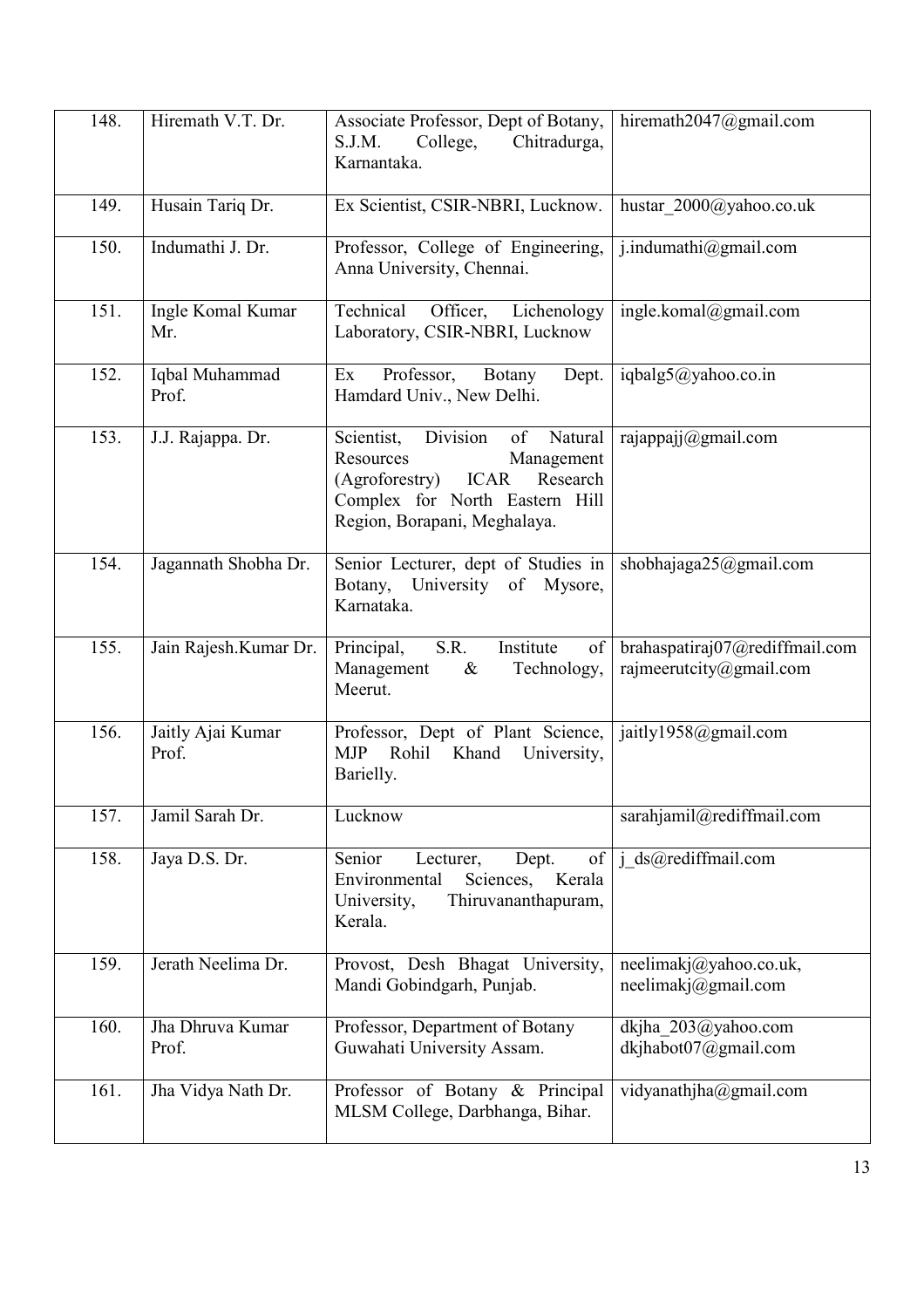| 162. | Jishtu Vaneet. Dr.        | Scientist, Div of NWFP, Indian<br>Council of Forestry Research and<br>Education<br>/Himalayan<br>Forest<br>Research Institute, Shimla.                                             | jishtu@yahoo.com<br>jishtu@hotmail.com              |
|------|---------------------------|------------------------------------------------------------------------------------------------------------------------------------------------------------------------------------|-----------------------------------------------------|
| 163. | Joshi Ambika Dr.          | Jai Hind College, Mumbai.                                                                                                                                                          | ambikaambika2@rediffmail.com                        |
| 164. | Joshi Bhanesh H. Dr.      | C.G.<br>Senior<br>Lecturer,<br><b>Bhakta</b><br>Instituted of Biotechnology, Surat.                                                                                                | asutosh29@rediffmail.com                            |
| 165. | Joshi Nitesh C. Dr.       | Rizvi College of Arts, Science &<br>Commerce, Mumbai.                                                                                                                              | niteshcjoshi@gmail.com                              |
| 166. | Joshi S.C. Dr.            | Mohal-Kullu,<br>Scientist,<br>$Ex-$<br>Himachal Pradesh.                                                                                                                           | joshisc@hotmail.com                                 |
| 167. | Kain Tinu Anand Mr.       | UGC JRF, Department of Botany,<br>Chemical<br>School<br>of<br>$\&$<br>Life<br>Sciences,<br>Jamia Hamdard,<br><b>New</b><br>Delhi.                                                  | tinuanandkain@gmail.com                             |
| 168. | Kakkar Pushp Bala<br>Mrs  | Lucknow                                                                                                                                                                            |                                                     |
| 169. | KalraYash Pal Prof.       | Canada                                                                                                                                                                             | yashpk1@hotmail.com                                 |
| 170. | Kannaujia Rekha. Mrs      | Technical Assistant, Plant Ecology<br>and<br>Environment<br>Technologies,<br>CSIR-NBRI, Lucknow.                                                                                   | rekha.nbri@gmail.com<br>rekha.nbri@nbri.res.in      |
| 171. | Kant Rama Dr.             | Professor,<br>Principal<br>Associate<br>Investigator-MoEFCC Project, Algal<br>Biotechnology<br>Laboratory,<br>Department of Botany, Chaudhary.<br>Charan Singh University, Meerut. | ramakant.algae@gmail.com<br>rkojha 1@rediffmail.com |
| 172. | Kant Shashi Prof.         | Jammu University.                                                                                                                                                                  |                                                     |
| 173. | Kapoor Archana Dr.        | Sr. Lecturer, I.T College, Lucknow.                                                                                                                                                | archanakapoor29@gmail.com                           |
| 174. | Kapoor Ravi Mr.           | Photographer, Lucknow                                                                                                                                                              | raviphotographics@yahoo.com                         |
| 175. | Kapoor Riti Thapar<br>Dr. | Amity Institute of Biotechnology,<br>Noida.                                                                                                                                        | drriti bhu@yahoo.co.in                              |
| 176. | Kapoor Rupam. Prof.       | Professor, Dept of Botany, Delhi<br>University, Delhi.                                                                                                                             | kapoor rupam@yahoo.com                              |
| 177. | Kapoor V P. Dr.           | Ex-Emeritus Scientist, CSIR-NBRI,<br>Lucknow.                                                                                                                                      | vpkapoor123@rediffmail.com                          |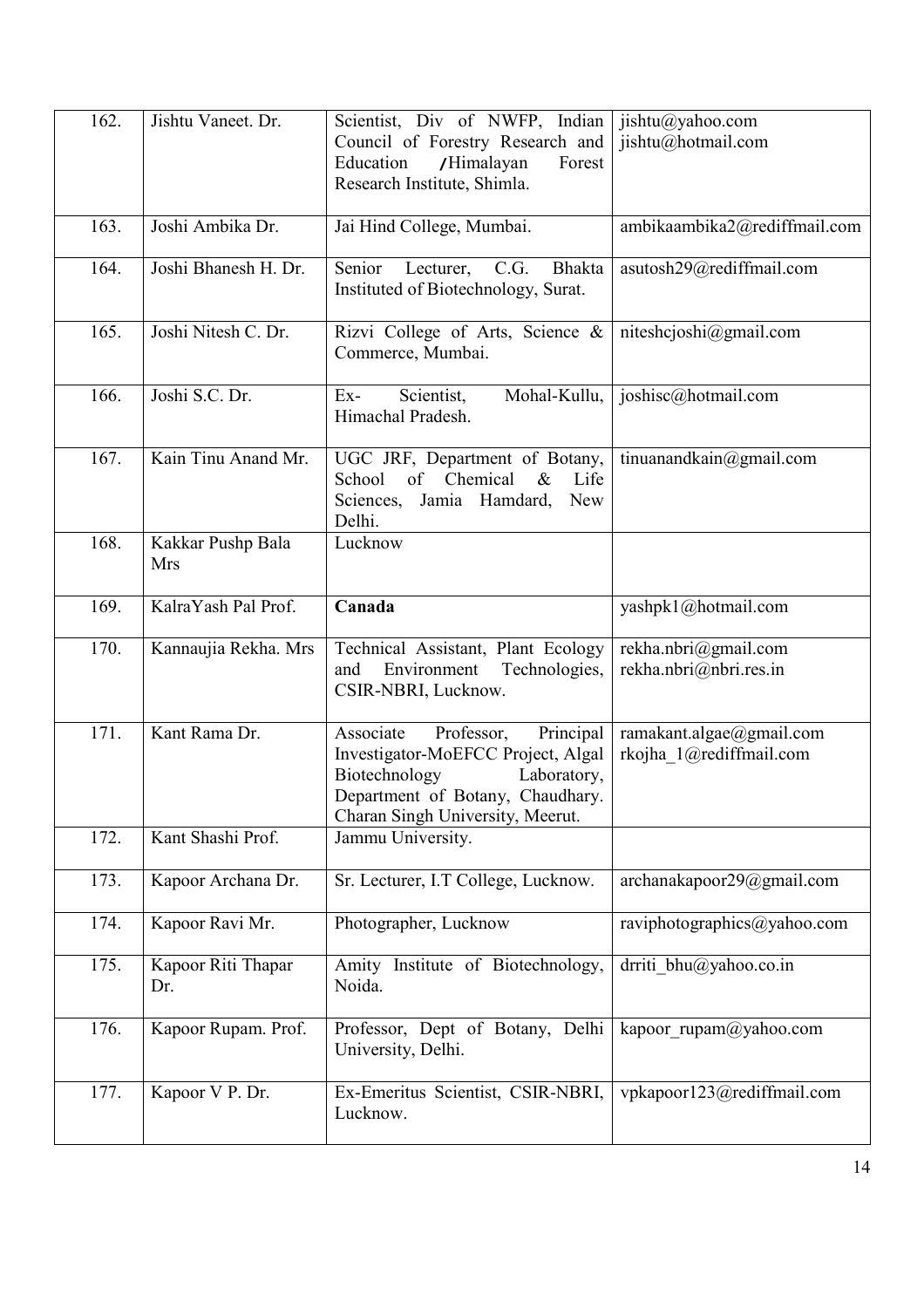| 178. | Kathal Rekha Dr.             | Associate Professor, Department of<br>Botany, Daulat Ram College<br>University of Delhi, Delhi   | rkathal14@gmail.com                     |
|------|------------------------------|--------------------------------------------------------------------------------------------------|-----------------------------------------|
| 179. | Katiyar B C Dr.              | Director, Horticulture,<br>C.P.W.D,<br>New Delhi.                                                | b.c.katiyar@gmail.com                   |
| 180. | Kaundal Ruchika Ms.          | Dept of Botany, Delhi University,<br>Delhi.                                                      | ripsps2001@yahoo.co.in                  |
| 181. | Kaur Gurjeet Ms.             | of<br>Hamdard<br>Dept<br>Botany,<br>University, New Delhi.                                       | jeetu hmt@yahoo.co.in                   |
| 182. | Kayang H Dr.                 | Associate Professor, Centre for<br>Advance studies in Botany, Dept of<br>Botany, NEHU, Shillong. | hkayang@yahoo.com<br>hkayang@nehu.ac.in |
| 183. | Khan Ishrat Ms.              | Department of Botany, Faculty of<br>Science, Hamdard University, New<br>Delhi                    | khan ishrat@rediffmail.com              |
| 184. | Khan M A Ali Dr.             | Ex Principal, Kisan P.G. College<br>Simbhaoli, Ghaziabad.                                        | maalikhan@rediffmail.com                |
| 185. | Khan Mohammad<br>Hussain Dr. | Assistant Professor, Dept of Botany,<br>Ramkrishna<br>Mahavidyalaya,<br>Tripura.                 | mhkbio@yahoo.co.in<br>mhkbio@gmail.com  |
| 186. | Khan Mohd. Latif<br>Prof.    | Professor, Department of Botany,<br>Dr. H.S. Gour Central University,<br>Sagar.                  | khanml@yahoo.com<br>khan61@gmail.com    |
| 187. | Khan Mujeebur<br>Rahman Dr.  | Associate Professor Dept of Plant<br>Aligarh<br>Muslim<br>Protection,<br>University, Aligarh.    | mrkhan777in@yahoo.co.in                 |
| 188. | Khare P B Dr.                | CSIR-NBRI,<br>Ex-Scientist,<br>Lucknow.                                                          | kharepb@yahoo.com                       |
| 189. | Khare P.K. Prof.             | Professor Department of Botany<br>Harisingh Gour<br>University,<br>Dr.<br>Sagar.                 | p.k.khare@gmail.com                     |
| 190. | Khatoon Sayyada Dr.          | Ex Scientist, CSIR-NBRI, Lucknow.                                                                | sayyadak@yahoo.com                      |
| 191. | Khurana Poonam Dr.           | Assistant Professor, J.P. Institute<br>Engineering Technology, Meerut.                           | poonamkhurana2012@gmail.co<br>m         |
| 192. | Khwaja Ahmad Mr.             | <b>U.K.</b>                                                                                      | ahmadkhwaja@yahoo.com                   |
| 193. | Kidwai Mohd. Kashif          | of<br>Department<br>Energy<br>$\&$                                                               | kashif357313@yahoo.co.in                |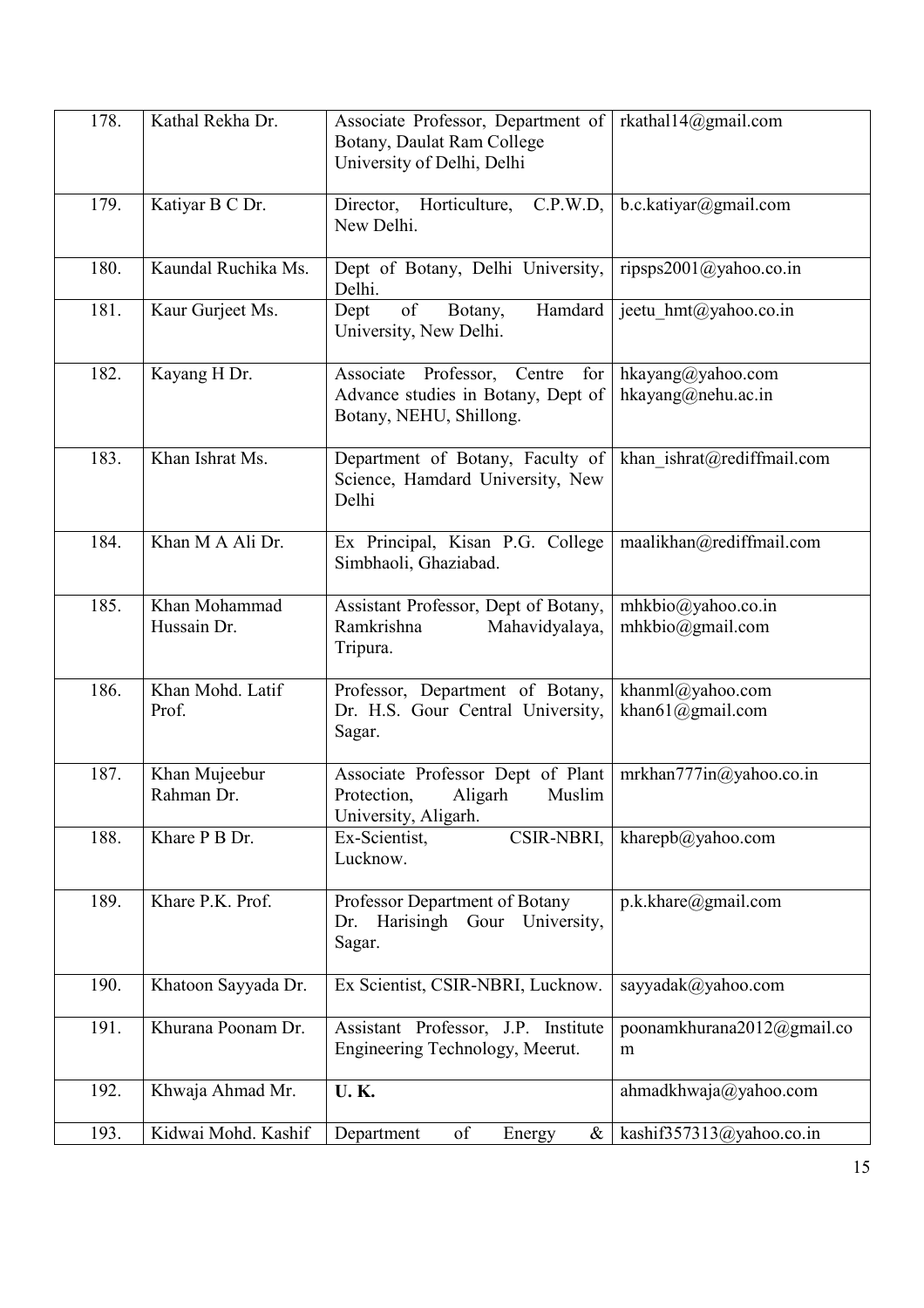|      | Dr.                        | Sciences<br>Environmental<br>Chaudhary Devi Lal University,<br>Haryana.                                                                 | kashifkidwai@rediffmail.com                               |
|------|----------------------------|-----------------------------------------------------------------------------------------------------------------------------------------|-----------------------------------------------------------|
| 194. | Kohli Ravinder K.<br>Prof. | Vice-Chancellor, Punjab Central<br>University Bathinda.                                                                                 | rkkohli45@yahoo.com                                       |
| 195. | Kolkar Kiran P Dr.         | Professor, Dept of Botany, Karnatak<br>College,<br>Dharwad,<br>Science<br>Karnataka.                                                    | kpkolkar kcd@rediffmail.com                               |
| 196. | Kothari Richa Dr.          | Associate Professor, Department of<br>Environmental Sciences, Central<br>University Jammu, Rahya, Suchani<br>(Bagla), Samba, J&K, India | kothariricha $21$ @gmail.com<br>richakothari786@gmail.com |
| 197. | Koul Monika. Dr.           | Assistant Professor, Dept of Botany,<br>Hans Raj College, Delhi.                                                                        | drmkoul@gmail.com                                         |
| 198. | Kulshreshtha Kamla<br>Dr.  | CSIR-NBRI,<br>Ex-Scientist,<br>Lucknow.                                                                                                 | kamlanbri@gmail.com                                       |
| 199. | Kumar Alok Dr.             | Tata<br>Deputy General Manager,<br>Consulting Engineers Ltd, Mumbai.                                                                    | alokk@tce.co.in<br>alok500@gmail.com                      |
| 200. | Kumar Amit Dr              | Assistant Professor, Department of<br>Geo informatics, Central University<br>of Jharkhand, Brambe, Ranchi,<br>Jharkhand.                | amit.iirs@gmail.com,<br>amit.kumar@cuj.ac.in              |
| 201. | Kumar Amit Dr.             | S. Kothari Postdoctoral<br>D.<br>Dr.<br>Fellowship, Department of Botany,<br>Lucknow University, Lucknow                                | amit gene@yahoo.com                                       |
| 202. | Kumar Ashwani. Dr.         | Assistant Professor, Department of<br>Botany, Dr. H.S. Gour Central<br>University, Sagar.                                               | ashwaniiitd@hotmail.com                                   |
| 203. | Kumar Dharmendra<br>Dr.    | Lecturer, M.C.V. Mandir Gidhaur,<br>Jamui, Bihar.                                                                                       | drdharmendra.kumar@gmail.co<br>m                          |
| 204. | Kumar Mukesh Dr.           | Associate Professor of Botany Sahu.<br>P.G.<br>College,<br>Najibabad<br>Jain.<br>Bijnor.                                                | mukesh.najibabad@gmail.com                                |
| 205. | Kumar Narendra Dr.         | Assistant Professor, Department of<br>Environmental Sciences, B.B.A.U,<br>Lucknow.                                                      | narendrakumar_lko@yahoo.co.i<br>n                         |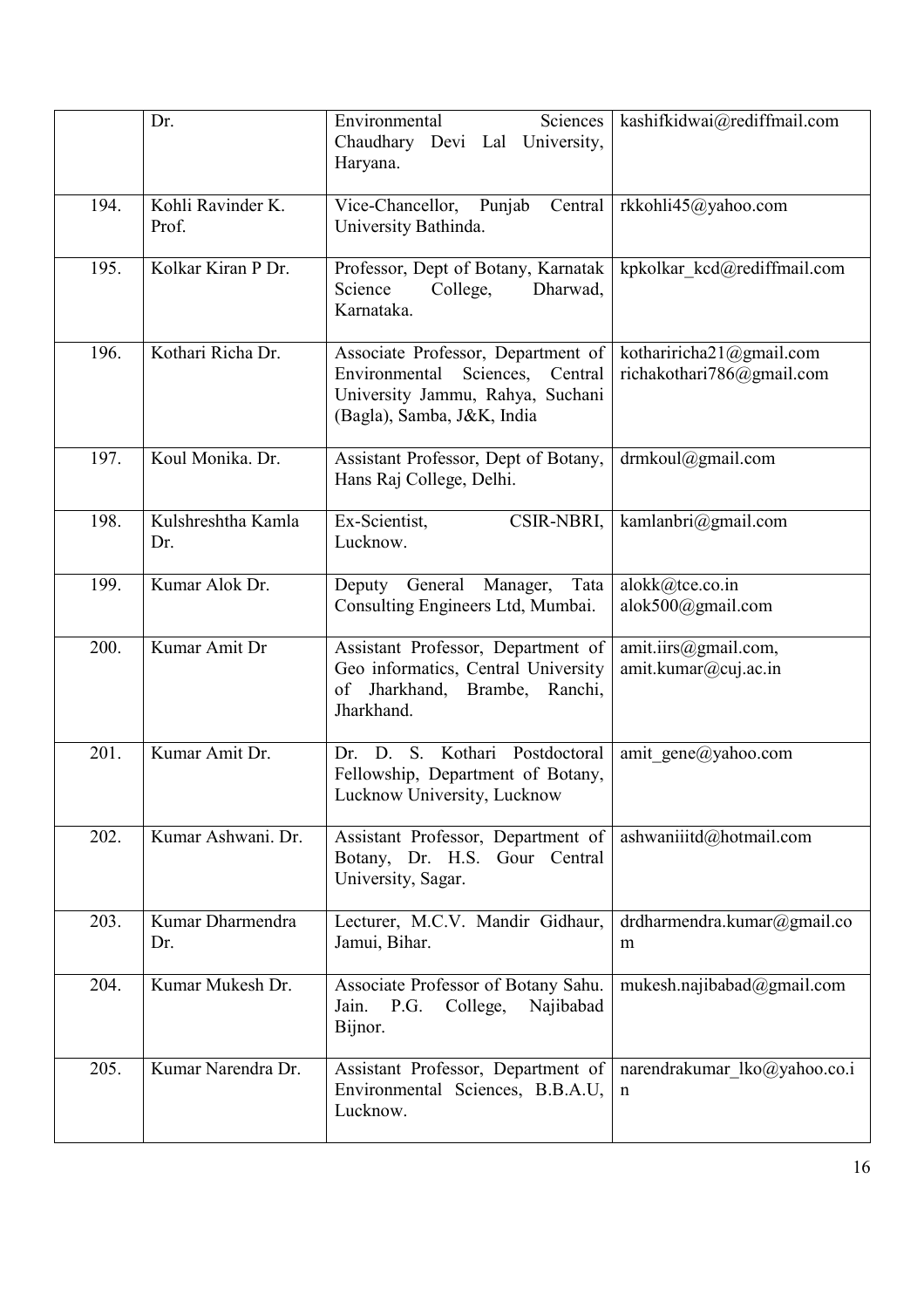| 206. | Kumar Navin Dr          | Kreitman Postdoctoral Fellow, Ben-<br>of<br>University,<br>Gurion<br>Faculty<br>Natural<br>Sciences Life Sciences,<br>Israel.           | navinmsbc@gmail.com                                 |
|------|-------------------------|-----------------------------------------------------------------------------------------------------------------------------------------|-----------------------------------------------------|
| 207. | Kumar Nikhil Dr.        | Ex-Scientist,<br>CSIR-NBRI,<br>Lucknow.                                                                                                 | n.kumar1650@gmail.com                               |
| 208. | Kumar Rajeev Dr.        | STO, Botanic Garden, CSIR-NBRI,<br>Lucknow.                                                                                             | rajeev@nbri.res.in                                  |
| 209. | Kumar Rakesh Dr.        | Assistant Professor, Department of<br>Botany in Rajiv Gandhi Memorial<br>Govt<br>College,<br>Jogindernagar,<br>Mandi, Himachal Pradesh. | rbotany@gmail.com                                   |
| 210. | Kumar Sanjay Dr.        | Principal<br>Scientist,<br>Senior<br>Biotechnology Div, IHBT Palampur.                                                                  | sanjaykumar@ihbt.res.in<br>sanjayplp@rediffmail.com |
| 211. | Kumar Smita Dr. Ms.     | DST-Inspire Faculty, Plant genomic<br>Lab, CSIR-NBRI, Lucknow.                                                                          | smitabiochem@gmail.com                              |
| 212. | Kumar Surya Mani<br>Dr. | Associate Professor, Dept of Botany,<br>Ramesh<br>Jha<br>Mahila<br>College<br>Saharsa, Bihar.                                           | smanikrp@gmail.com                                  |
| 213. | Kumar Swadesh Mr.       | B.B.A University, Lucknow.                                                                                                              | swadesh.kumar.sk@gmail.com                          |
| 214. | Kumar Vinit Dr.         | Assistant Professor, Institute<br>of<br>Environmental<br>Science,<br>Bundelkhand University, Jhansi.                                    | vinit dhaka@yahoo.co.in                             |
| 215. | Kumar Vishnu Mr.        | CSIR-SRF,<br>Plant<br>Ecology<br>$\&$<br>Climate Change Science Division,<br>CSIR-NBRI, Lucknow                                         | vishnukumar772@gmail.com                            |
| 216. | Kumari Alka Dr.         | Associate Professor, Department of<br>Lucknow<br>Botany,<br>University,<br>Lucknow                                                      | kumarialkasanjay@rediffmail.co<br>m                 |
| 217. | Kumari B Lalitha Dr.    | Assistant Professor, Department of<br>Kakatiya<br>Botany,<br>University,<br>Warangal, Telangana.                                        | lalitha21prasad@gmail.com                           |
| 218. | Kumari Babita Dr.       | Technical<br>Officer,<br>Senior<br>Pharmacognosy,<br>Phytochemistry<br>and Product Development Division,<br>CSIR-NBRI, Lucknow.         | babita.bit86@gmail.com                              |
| 219. | Kushwaha S.P.S Prof     | Former Group Director & Dean (A),                                                                                                       | spskushwaha@gmail.com                               |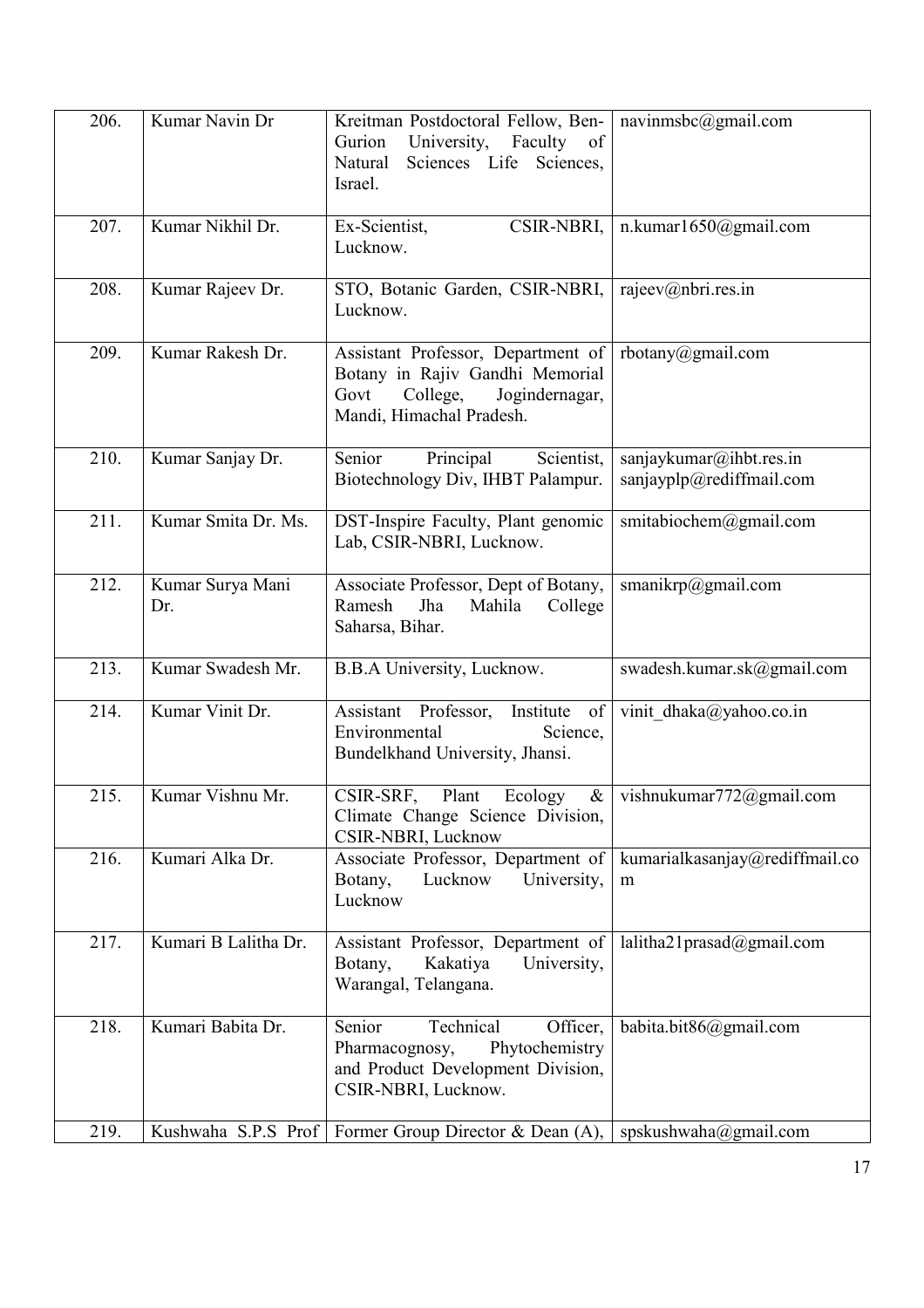|      | Dr.                           | Indian Institute of Remote Sensing,<br>Indian Space Research Organisation,<br>Dehradun.                                                          |                                                   |
|------|-------------------------------|--------------------------------------------------------------------------------------------------------------------------------------------------|---------------------------------------------------|
| 220. | Lal M.M. Prof.                | Ex-Scientist, IITR, Lucknow.                                                                                                                     |                                                   |
| 221. | Lal Sunaina Dr.               | Lecturer, Jhunjhunwala P.G. College<br>Faizabad.                                                                                                 | sinupma@hotmail.com                               |
| 222. | Lata Charu Dr                 | Senior Scientist and Editor IJMS &<br>ISA, CSIR-National Institute<br>of<br>Communication<br>Science<br>and<br>Information Resources, New Delhi. | charulata@niscair.res.in<br>charulata14@gmail.com |
| 223. | Lathe Archana Ms.             | Lucknow.                                                                                                                                         |                                                   |
| 224. | Lavania Seshu Dr.             | Professor, Department of Botany,<br>Lucknow University, Lucknow.                                                                                 | lavaniaseshu@yahoo.co.in                          |
| 225. | Lavania Umesh<br>Chandra Dr.  | Emeritus<br>Scientist,<br>Lucknow<br>University, Lucknow.                                                                                        | lavaniauc@yahoo.co.in                             |
| 226. | Lone Javeed Ahmad<br>Mr.      | Sher-e-Kashmir<br>University<br>of<br>Agricultural<br>Sciences<br>$\alpha$<br>Technology, Srinagar, J&K.                                         | javeedevs@gmail.com<br>javeedevs@hotmail.com      |
| 227. | Ma Q Lena                     | Soil<br>Water<br>Sciences<br>and<br>Department, University of Florida,<br>Gainesville, Florida, China                                            | lqma@ufl.edu                                      |
| 228. | Madav Ramesh<br>Pandurang Dr. | Director<br>Chief-Ecology<br>$\&$<br>and<br>Restoration,<br>Ecotech,<br>Terracon<br>Mumbai.                                                      | ramesh@terraconindia.com;                         |
| 229. | Mahalakshmi, L.K.<br>Dr.      | Chief Scientist, Banka Bioloo Ltd,<br>Secunderabad.                                                                                              | mahalakshmi@bankabio.com                          |
| 230. | Majumdar Arnab. Dr.           | of<br>Sciences,<br>Department<br>Earth<br><b>IISER Kolkata.</b>                                                                                  | geomicrobiology.arnab@gmail.c<br>om               |
| 231. | Malick A.A. Er.               | CSIR-NBRI, Lucknow.                                                                                                                              |                                                   |
| 232. | Mallick Shekhar Dr.           | Principal Scientist, Plant Ecology<br>Environment<br>Technologies,<br>and<br>CSIR-NBRI, Lucknow.                                                 | shekharm@nbri.res.in<br>shekharm@hotmail.com      |
| 233. | Mamatha N. Dr.                | Associate Professor, Government<br>First Grade College, Ramanagara.                                                                              | mamatha1961@gmail.com                             |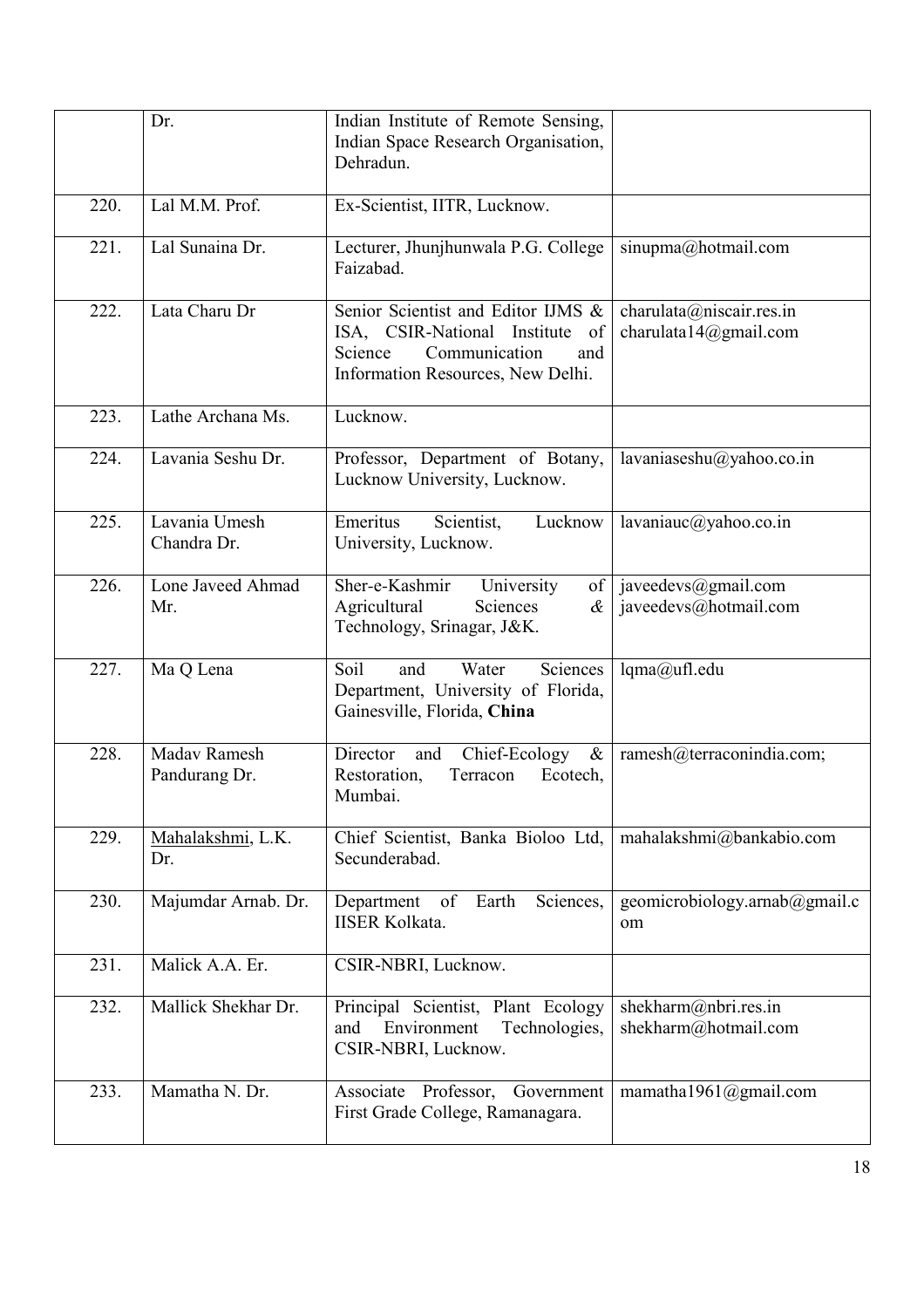| 234. | Manning W.J. Prof.         | Editor-in-Chief<br>Environmental<br>Pollution, Massachusetts University,<br><b>U.S. A.</b>             | wmanning@microbio.umass.edu<br>environmentalpollution@mindsp<br>ring.com |
|------|----------------------------|--------------------------------------------------------------------------------------------------------|--------------------------------------------------------------------------|
| 235. | Margaret Elizabeth<br>Dr.  | Head, Department of Botany, St.<br>College<br>Women<br>for<br>Anns<br>Hyderabad.                       | margaret nje@yahoo.co.in                                                 |
| 236. | Masih Maj Neerja Dr.       | of<br>Biotechnology,<br>Department<br>Isabella Thoburn College, Lucknow.                               | neerjamasih@yahoo.com                                                    |
| 237. | Masood Jamal Er.           | Ex-Chief<br>Engineer,<br>UPSEB,<br>Lucknow.                                                            | $\text{imasood}(a)$ gmx.net                                              |
| 238. | Mathur Ajit Kumar<br>Dr.   | Ex-Scientist, NEDA, Lucknow.                                                                           | ajit.mathur2@gmail.com                                                   |
| 239. | Mathur Satish Kumar<br>Mr. | New Delhi                                                                                              | satishmathur2006@rediffmail.co<br>m                                      |
| 240. | Maurya Mridula Dr.         | Assistant Professor,<br>Sri M.P.D.<br>College, Mohanlalganj, Lucknow.                                  | mridulamaurya.mailbox@gmail.co<br>m                                      |
| 241. | Mehta Jiwan Singh<br>Dr.   | Retd-State Silvi-culturist Almora,<br>Uttarakhand.                                                     | jsmehtakailashi@gmail.com                                                |
| 242. | Menon Geetha S. Dr.        | Associate Professor, R.K. Talreja<br>College of Arts, Sci. & Commerce,<br>Ulhasnagar, Maharashtra.     | drgeetamenon@gmail.com                                                   |
| 243. | Mina Usha Dr.              | Scientist, Division of Environmental<br>Sciences ICAR-IARI, New Delhi.                                 | usha env@iari.res.in                                                     |
| 244. | Mishra Ajay Kumar<br>Mr.   | Associate Scientist (Soil Science)<br>International Rice Research Institute,<br>New Delhi.             | akm8cest@gmail.com                                                       |
| 245. | Mishra Ankita Dr.          | <b>DST</b><br>Scientist,<br>Young<br>Pharmacognosy Division,<br>CSIR-<br>NBRI, Lucknow.                | anku.mis@gmail.com                                                       |
| 246. | Mishra B.P. Dr.            | Associatet.<br>Professor,<br>Mizoram<br>University, Aizawl.                                            | mishrabp111@yahoo.com                                                    |
| 247. | Mishra Babita Dr.          | Department of Biotechnology<br>Sophitorium Institute of Technology<br>and Life Skills Khordha, Odisha. | bbtmshr@yahoo.co.in<br>bbtmshr@yahoo.co.in                               |
| 248. | Mishra Gauray Kumar<br>Dr. | Scientist,<br>Plant<br>Diversity,<br>Systematics and Herbarium, CSIR-<br>NBRI, Lucknow.                | gmishrak@gmail.com                                                       |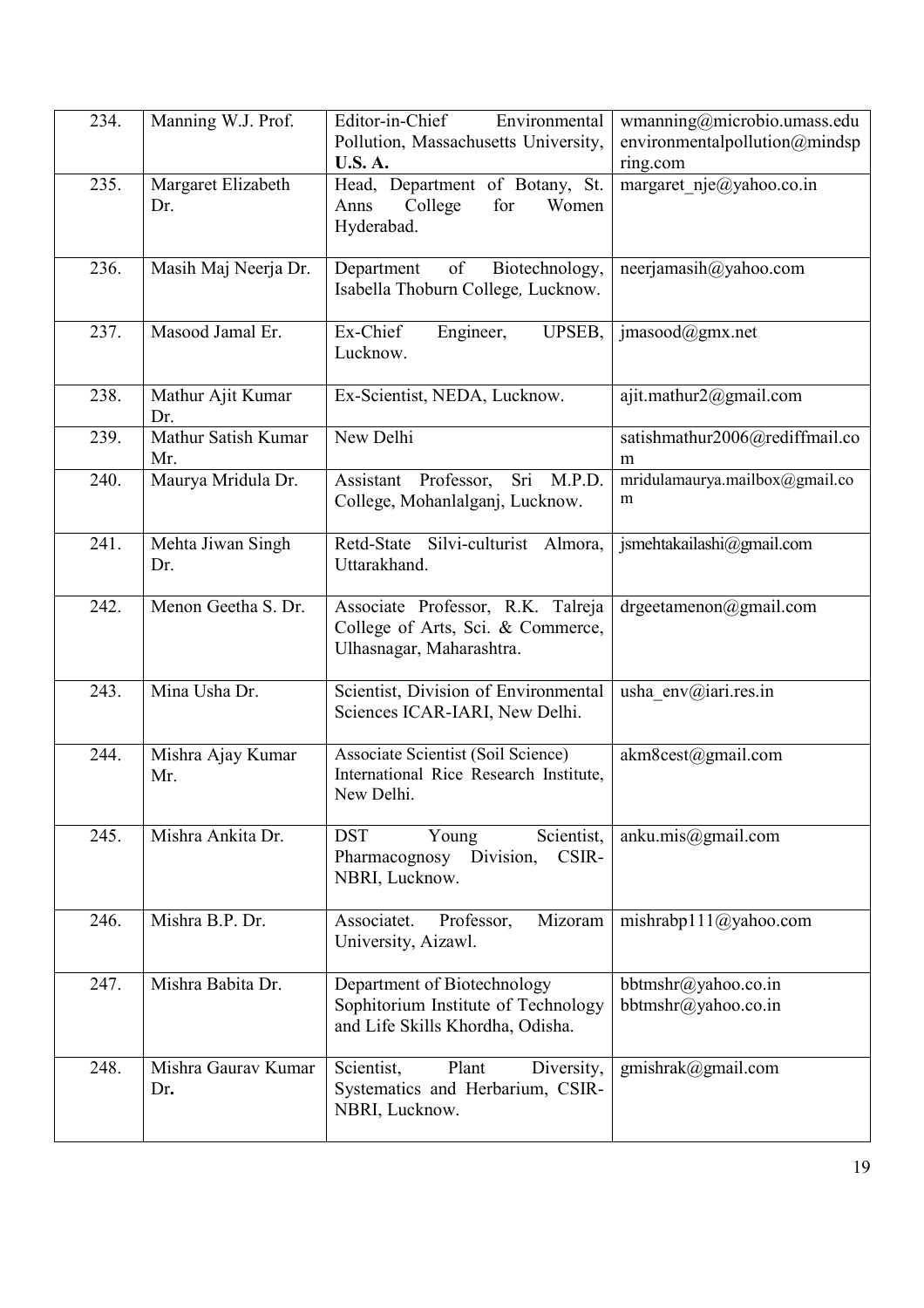| 249. | Mishra Navneet<br>Kumar Dr.  | Krishi Vigyan Kendra West Kameng<br>Dirang S.M.S. Arunachal Pradesh.                                                                            | navneetkumarmishra123@gmail.<br>com                       |
|------|------------------------------|-------------------------------------------------------------------------------------------------------------------------------------------------|-----------------------------------------------------------|
| 250. | Mishra Ravindra Nath<br>Dr.  | Ex-Principal Chief Conservator of<br>Forests, Raipur, Chhattisgarh.                                                                             | ravindranath.mishra@gmail.com                             |
| 251. | Mishra Rohit Kumar<br>Dr.    | Lucknow                                                                                                                                         | rohit mishra6@rediffmail.com<br>rohit.nbri@gmail.com      |
| 252. | Mishra Seema Dr.             | Assistant Professor, Department of<br>Chemistry Deen Dayal Upadhyaya<br>Gorakhpur University, Gorakhpur.                                        | seema mishra2003@yahoo.co.in                              |
| 253. | Mishra Seema. Dr.            | Research<br>Officer,<br><b>SIES</b><br>Indian<br>Institute<br>Environment<br>of<br>Management, Navi Mumbai.                                     | seema.mishra03@gmail.com                                  |
| 254. | Mishra Shailesh<br>Kumar Mr. | Shri<br>Ram<br>Lecturer,<br>Swaroop<br>Memorial<br>College of<br>Engg.<br>$\&$<br>Management, Lucknow.                                          | msk.2609@gmail.com                                        |
| 255. | Mishra Shyam<br>Narayan Dr.  | Dean, Faculty of Life-Sciences,<br>Head Departments of Biosciences,<br>Botany                                                                   | shyamnmishra@yahoo.com<br>snmishramdu $\omega$ gmail.com, |
| 256. | Misra Alok Dr.               | Reader, Dept of Botany, Sri Jai<br>Narayan P.G. College, Lucknow.                                                                               | alok.1953.m@gmail.com                                     |
| 257. | Misra KumKum Prof.           | Ex Professor, Dept of Botany,<br>Lucknow University, Lucknow.                                                                                   | dr kumkum@rediffmail.com                                  |
| 258. | Misra Pradeep Kumar<br>Dr    | Associate<br>Professor/SMS<br>(Agroforestry),<br>Acharya Narendra<br>Dev University of Agriculture &<br>Technology, Kumarganj, Ayodhya,<br>U.P. | pkmisra2001@gmail.com                                     |
| 259. | Misra Tulika Ms.             | Lucknow                                                                                                                                         | pranutulika@yahoo.co.in                                   |
| 260. | Mohan Dinesh Prof.           | Professor, School of Environmental<br>Sciences,<br>Nehru<br>Jawaharlal<br>University   New Delhi.                                               | dm 1967@hotmail.com                                       |
| 261. | Mohanty Chandra<br>Sekhar Dr | Principal Scientist, Plant Genetics<br>Resources & Improvement, CSIR-<br>NBRI, Lucknow.                                                         | sekhar cm2002@rediffmail.com<br>cs.mohanti@nbri.res.in    |
| 262. | Mondal Tapan Kumar<br>Dr     | Principal Scientist, Indian Council<br>of Agricultural Research- National                                                                       | mondaltk@yahoo.com,<br>mondaltk@rediffmail.com            |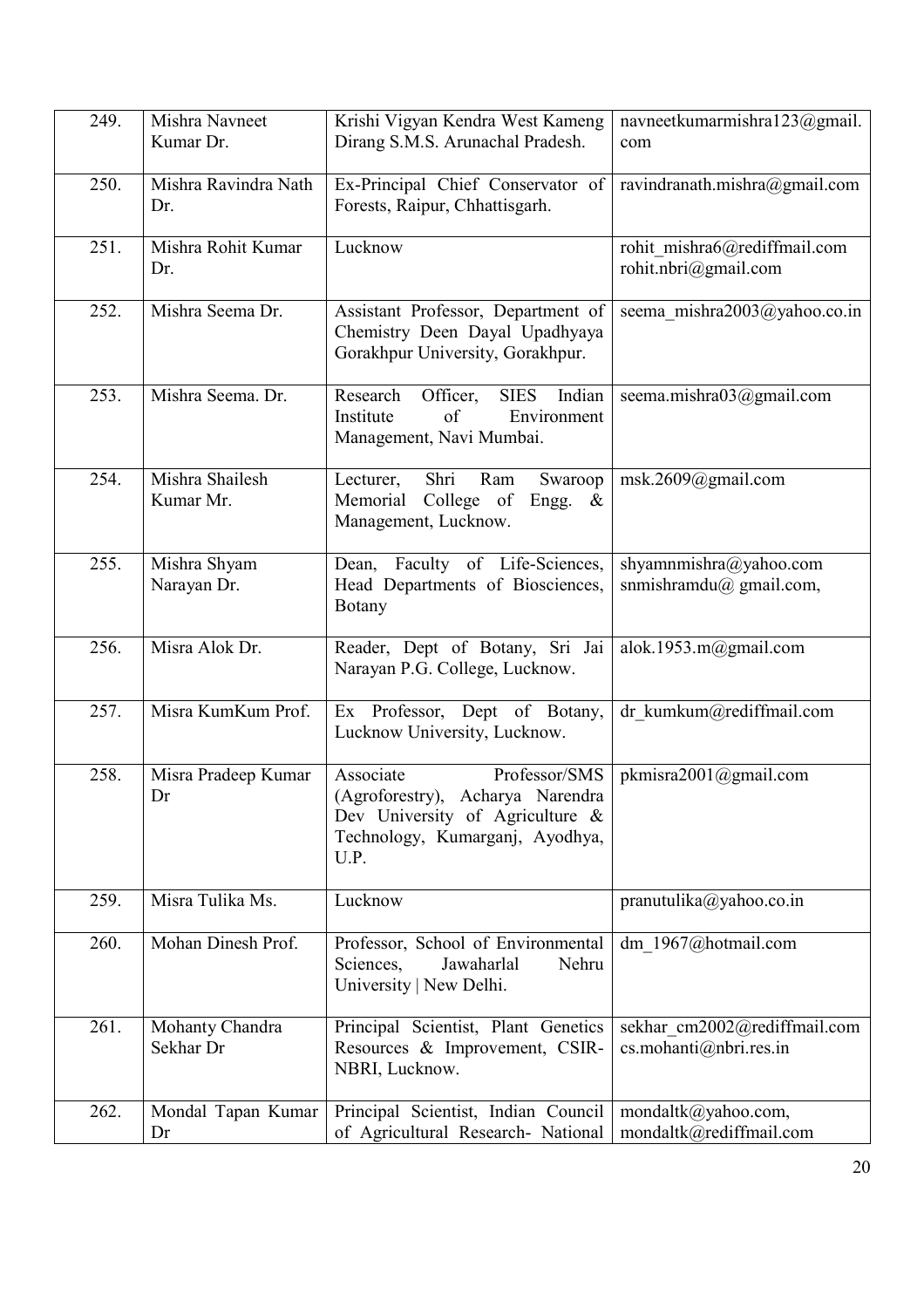|      |                                  | Institute for Plant Biotechnology,<br>Pusa, New Delhi                                                                                                                             |                                                  |
|------|----------------------------------|-----------------------------------------------------------------------------------------------------------------------------------------------------------------------------------|--------------------------------------------------|
| 263. | More Archana Dr.                 | Associate Professor, S.N. Govt. P.G.<br>College, Khandwa, M.P.                                                                                                                    | m arcaml23@yahoo.com                             |
| 264. | Mudasiru Opeyemi.<br>Muideen.    | Lecturer and Researcher, Covenant<br>University, Ota, Nigeria.                                                                                                                    | opeyemi.mudasiru2013@gmail.c<br>om               |
| 265. | Mukerjee, Pranab Mr.             | Jamshedpur, Jharkhand                                                                                                                                                             | binametalway@binametalway.co<br>m                |
| 266. | Mukherjee<br>Santanu<br>Dr.      | Assistant<br>Professor,<br>of<br>School<br>Shoolini<br>Agriculture<br>Sciences,<br>University of Biotechnology<br>and<br>Management Sciences, Bajhol,<br>Solan, Himachal Pradesh. | santanu_mukherjee86@yahoo.co<br>.in              |
| 267. | Mukhopadhyay,<br>Sangeeta Mrs.   | of<br>Mines,<br>CSIR-Indian<br>School<br>Jharkhand, Dhanbad.                                                                                                                      | sangeeta.dccs@rediffmail.com                     |
| 268. | Mukundan Usha Prof.              | <b>HVPS</b><br>Ramniranjan<br>Director,<br>Jhunjhunwala College,<br>Ghatkopar<br>West-Mumbai.                                                                                     | usha.rjc@gmail.com                               |
| 269. | Nag Dasgupta,<br>Chitralekha Dr. | University,<br>Lecturer,<br>Amity<br>Lucknow.                                                                                                                                     | chitralekha.dasgupta@gmail.co<br>m               |
| 270. | Nagakumar Jayanthi<br>Dr.        | Bangalore.                                                                                                                                                                        | drjayanthinag@gmail.com                          |
| 271. | Nagpal Avinash. Kaur.<br>Dr.     | Professor, Department of Botany &<br>Environmental<br>Sciences,<br>G.N.D.<br>University, Amritsar.                                                                                | avnagpal@rediffmail.com                          |
| 272. | Nandi Shyamal Kumar<br>Dr.       | Ex-Scientist & Head, Environmental   shyamal_nandi@rediffmail.com<br>Physiology & BiotechnologyDept,<br>Almora, Uttarakhand                                                       |                                                  |
| 273. | Naqvi A.A. Mr.                   | National<br>Managing<br>Director,<br><b>Backward</b><br>Classes<br>Finance<br>and<br>Development<br>Corporation,<br><b>New</b><br>Delhi.                                          | mdnbcfdc@gmail.com                               |
| 274. | Narayan Raghvendra<br>Pratap Dr. | Professor<br>B.R.<br>Assistant<br>Dr.<br>Ambedkar Degree College Kannauj.                                                                                                         | raghu707@rediffmail.com                          |
| 275. | Narzary Diganta Dr.              | Guwahati<br>Dept<br>of<br>Botany,<br>University, Guwahati, Assam.                                                                                                                 | d narzary@yahoo.co.in<br>d narzary@gauhati.ac.in |
| 276. | Nath Virendra Dr.                | Ex Scientist CSIR-NBRI, Lucknow.                                                                                                                                                  | drvirendranath2001@rediffmail.<br>com            |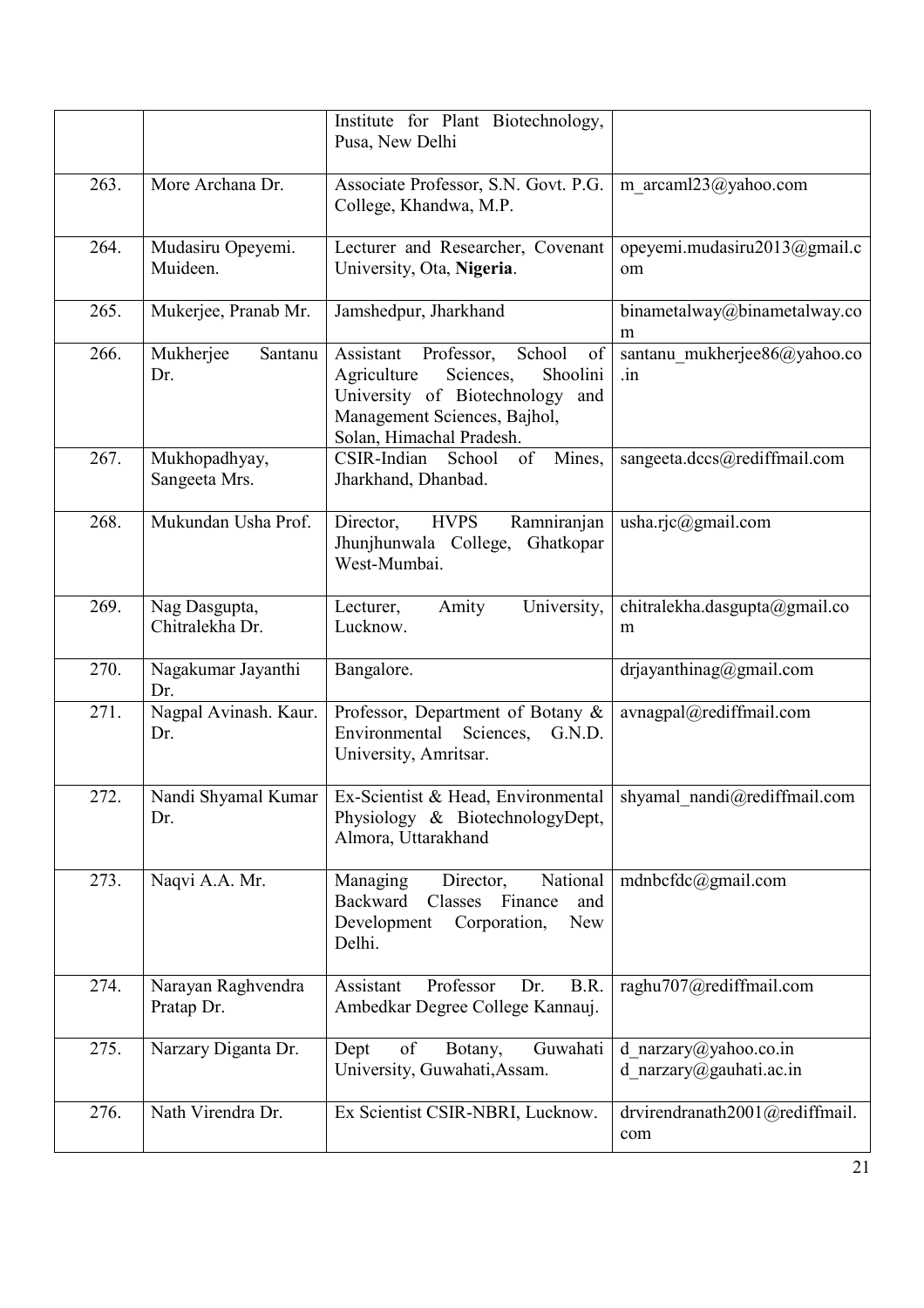| 277. | Nautiyal Chandra<br>Shekhar Dr. | Fellow,<br>CSIR-NBRI,<br>Bose<br>Lucknow.                                                                                                                 | csnnbri@yahoo.com            |
|------|---------------------------------|-----------------------------------------------------------------------------------------------------------------------------------------------------------|------------------------------|
| 278. | Nayaka Sanjeeva Dr.             | Senior. Principal Scientist, Plant<br>Diversity,<br>Systematics<br>and<br>Herbarium CSIR-NBRI, Lucknow.                                                   | nayaka.sanjeeva@gmail.com    |
| 279. | Naz Sabrina Prof.               | Professor, Department of Botany,<br>Rajshahi University, Bangladesh                                                                                       | drsabrina naz@yahoo.com      |
| 280. | Nigam Anita Dr.                 | Assistant<br>Professor,<br>dept<br>of<br>Geography, DBS College, Kanpur.                                                                                  | anitanigam1975@gmail.com     |
| 281. | Nigam R K Dr.                   | Kanpur                                                                                                                                                    |                              |
| 282. | Padhi Bijaya Kumar<br>Mr.       | Assistant<br>Centre<br>for<br>Professor,<br>Environmental<br>$\&$<br>Occupational<br>Health, Asian Instt. of Public Health,<br>Samantarapur, Bhubaneswar. | bkpadhi@gmail.com            |
| 283. | Padhi S.B. Prof.                | Berhampur University, Odisha.                                                                                                                             |                              |
| 284. | Pal Amit Dr.                    | Institute. of Environmental Science<br>Development<br>Studies,<br>&<br>Bundelkhand Univ, Jhansi.                                                          | apu13@rediffmail.com         |
| 285. | Palni Lok Man S. Dr.            | Vice<br>Chancellor,<br>Graphic<br>Era<br>University, Dehradun.                                                                                            | lmspalni@rediffmail.com      |
| 286. | Panda Brahma Bihari.<br>Prof.   | Ex- Professor, Dept of Botany,<br>Berhampur University, Odisha                                                                                            | brahma panda@yahoo.com       |
| 287. | Pandey Baikunth N.<br>Dr.       | Govt. Girls P.G. College, Ghazipur,<br>U.P.                                                                                                               | drpandeybn@yahoo.co.in       |
| 288. | Pandey D.D. Prof.               | Professor, P.G. Dept. of Botany,<br>Nalanda College, Bihar.                                                                                               | pandeydd17@gmail.com         |
| 289. | Pandey Nalini Dr.               | Department<br>Professor,<br>Botany<br>Lucknow University, Lucknow.                                                                                        | nalini pandey@rediffmail.com |
| 290. | Pandey Piyush Prof              | Head,<br>Professor<br>Dept<br>of<br>and<br>Microbiology,<br>Assam<br>University,<br>Silchar, Assam.                                                       | piyushddn@gmail.com          |
| 291. | Pandey Rajendri Ms.             | Student, Department of Botany,<br>University of Lucknow, Lucknow.                                                                                         | pandeyrajendri@gmail.com     |
| 292. | Pandey Sadhna Prof.             | Professor, Department of Botany,<br>Govt. Kamla Raja Girls Government<br>Post Graduate, College, Gwalior.                                                 | bot.05@rediffmail.com        |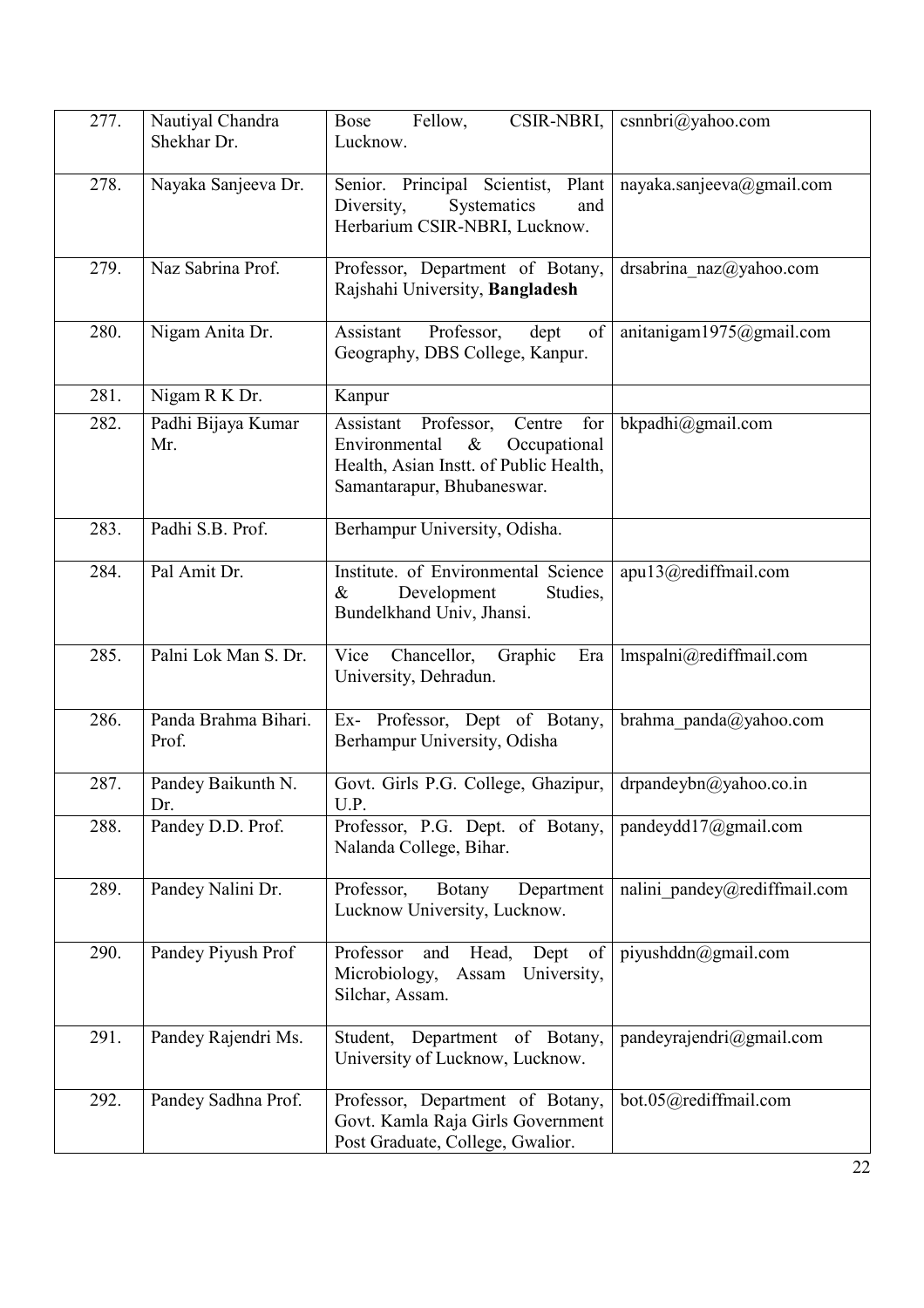| 293. | Pandey Shyam Narain<br>Dr.  | Associate<br>Lucknow<br>Professor,<br>University, Lucknow.                                                                         | snpandey511@gmail.com                                 |
|------|-----------------------------|------------------------------------------------------------------------------------------------------------------------------------|-------------------------------------------------------|
| 294. | Pandey Sudhir Dr            | Assistant Professor, Department of<br>Ghasidas<br>Guru<br>Central<br>Botany,<br>University,<br>Koni,<br>Bilaspur,<br>Chhattisgarh. | skpbhu@gmail.com                                      |
| 295. | Pandey Vimal<br>Chandra Dr. | Consultant UP Council of Science<br>And Technology, Lucknow.                                                                       | vimalcpandey@gmail.com                                |
| 296. | Pandey Vivek Dr.            | Scientist,<br>CSIR-NBRI Lucknow,<br>(Joint Secretarie)                                                                             | v.pandey@nbri.res.in                                  |
| 297. | Pandya Ishan Yogesh<br>Dr.  | Senior Lecture, Aakash Education<br>Randhesan,<br>Limited,<br>Services<br>Gandhinagar, Gujarat.                                    | genomes.world37@gmail.com                             |
| 298. | Panwar Naresh Singh<br>Mr.  | Assistant Manager Sahara Pariwar,<br>Jankipuram, Lucknow.                                                                          | nspanwar123@gmail.com<br>nspanwar123@rediffmail.com   |
| 299. | Patel Anju Dr.              | Scientist,<br>Plant<br>Ecology<br>and<br>Environment Technologies, CSIR-<br>NBRI, Lucknow.                                         | patel7anju@gmail.com<br>anju.patel@nbri.res.in        |
| 300. | Patel B.M. Prof.            | Hon. Ex-Director, C.G. Bhakta Inst.<br>Biotechnology,<br>Kosamba,<br>of<br>Gujarat.                                                | asutosh29@rediffmail.com                              |
| 301. | Patel K.M. Prof.            | Retd Principal, Municipal Arts &<br>Science College, Mehsana,<br>U.B.<br>Gujarat.                                                  | kmpatel.flyfortune@gmail.com                          |
| 302. | Patel Preeti Ms             | JRF, Tissue Culture Lab, CSIR-<br>NBRI, Lucknow.                                                                                   | preetibhu $62$ @gmail.com                             |
| 303. | Pathak Shashi Kant<br>Dr.   | Department of Physics<br>Christ Church College, Kanpur.                                                                            |                                                       |
| 304. | Pathak, Isha. Ms            | SRF (DST Inspire), Bryology lab,<br>CSIR-NBRI, Lucknow.                                                                            | ishapathak@gmail.com                                  |
| 305. | Patil C.S. Dr.              | Head, Dept of Biotechnology, BVB<br>College for UG & PG, Bidar,<br>Karnataka.                                                      | drcspatil1251@yahoo.co.in                             |
| 306. | Pradhan Sushil Dr.          | Lecturer, Boudh Panchayat College,<br>Sonepur Odisha.                                                                              | drsushilpradhan@gmail.com<br>sushil_pradhan@yahoo.com |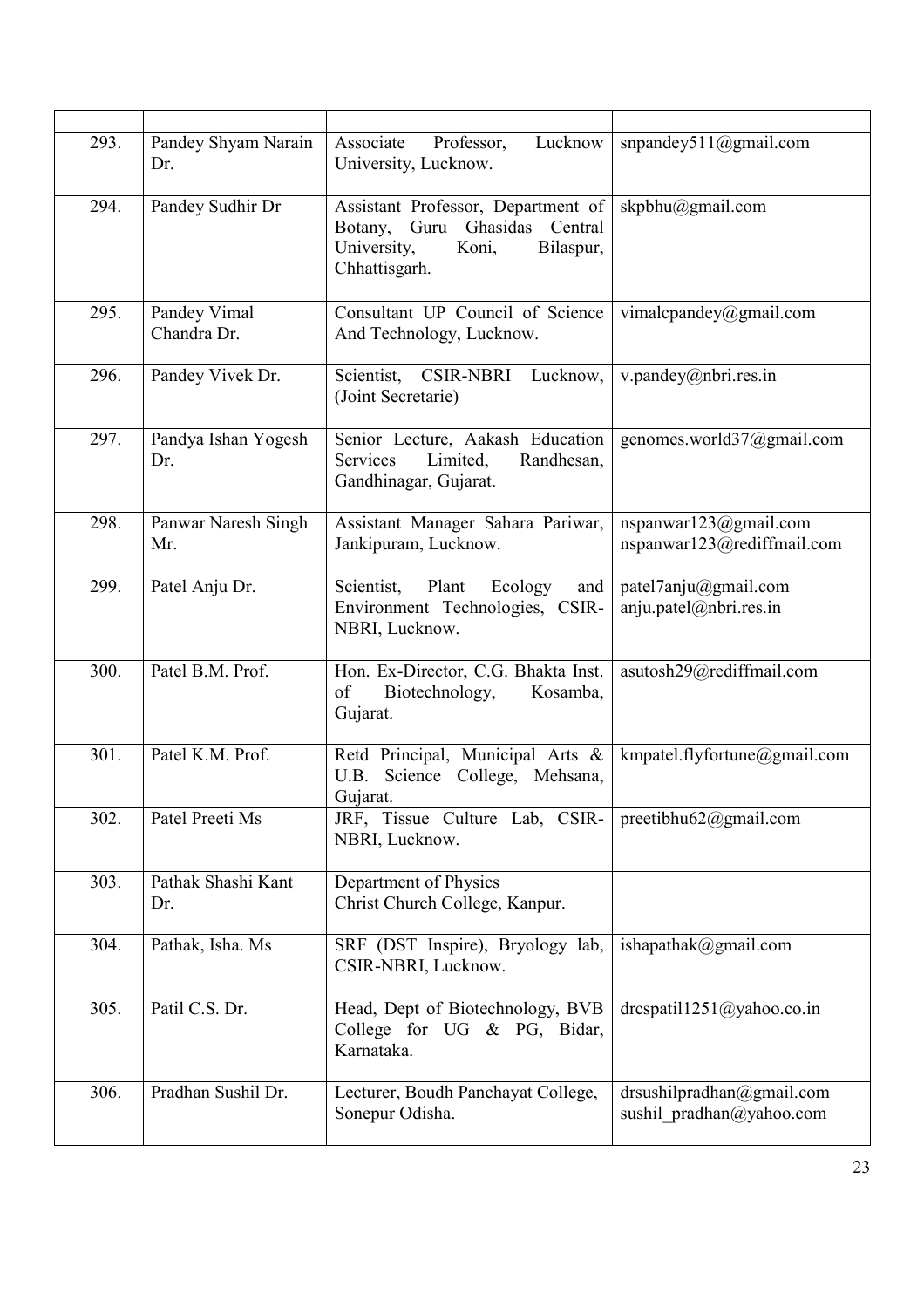| 307. | Prakash Jitendra Dr.                  | International<br>President<br>In-Vitro<br>Bangalore.                                                                                               |                                                   |
|------|---------------------------------------|----------------------------------------------------------------------------------------------------------------------------------------------------|---------------------------------------------------|
| 308. | Prance, Sir Ghillean T<br>(FRS) Prof. | Ex-Director, Botanic Gardens, Kew,<br>U.K.                                                                                                         | siriain01@yahoo.co.uk                             |
| 309. | Prasad Archana Dr.                    | Dr. D.S. Kothari, Post Doctoral<br>Fellow, Dept of Botany, University<br>of Lucknow, Lucknow.                                                      | archanaambt@gmail.com                             |
| 310. | Prasad Prem Kumar<br>Mr.              | Principal, L.N. Mithila University,<br>Darbhanga, Bihar.                                                                                           | premkuprasad@gmail.com                            |
| 311. | Prasad Rajendra Dr.                   | Chairman, Merit India Consultants,<br>New Delhi.                                                                                                   | drrajendra@gmail.com                              |
| 312. | Prasad Rajendra Dr.                   | <b>DDU</b><br>Professor,<br>Gorakhpur<br>University, Gorakhpur.                                                                                    | rprasad55@rediffmail.com                          |
| 313. | Praveen Pallavi Dr.                   | Assistant Professor, Chas Central<br>University College of Jharkhand,<br>Bokaro, Jharkhand.                                                        |                                                   |
| 314. | Preeti Ms.                            | Lucknow.                                                                                                                                           | preetienv@gmail.com                               |
| 315. | Pusalkar Vasant<br>Ramakant Mr.       | Salem, Tamil Nadu                                                                                                                                  | vrpusalkar@yahoo.co.in                            |
| 316. | Pushpangadan, Palpu<br>Padmashri. Dr. | Director<br>General<br>$\&$<br>Sr.<br>Vice<br>President, RBEF, Amity Institute for<br>Herbal&<br><b>Biotech</b><br>Products<br>Thiruvananthapuram. | palpuprakulam@yahoo.co.in                         |
| 317. | Rai Prabhat Kumar<br>Dr.              | Assistant Professor in Department of<br>Environmental<br>Science<br>Mizoram<br>University, Aizawl.                                                 | prabhatrai24@gmail.com                            |
| 318. | Rai Richa Dr.                         | Senior Scientist, Plant Ecology and<br>Climate Change Science Division,<br>CSIR-NBRI, Lucknow.                                                     | richa.rai@nbri.res.in<br>richarai $81@g$ mail.com |
| 319. | Rai U N Dr.                           | Ex Scientist, CSIR-NBRI, Lucknow.                                                                                                                  | rai un@rediffmail.com                             |
| 320. | Rai Vartika Dr.                       | Indira Nagar, Lucknow.                                                                                                                             | raivartika@yahoo.com<br>vartikarai@rediffmail.com |
| 321. | Rajan Sonika Dr.                      | Lecturer, I T College, Lucknow                                                                                                                     | itc.sonika@gmail.com                              |
| 322. | Ram Tota Dr.                          | Ex-Scientist,<br>CSIR-NBRI,                                                                                                                        |                                                   |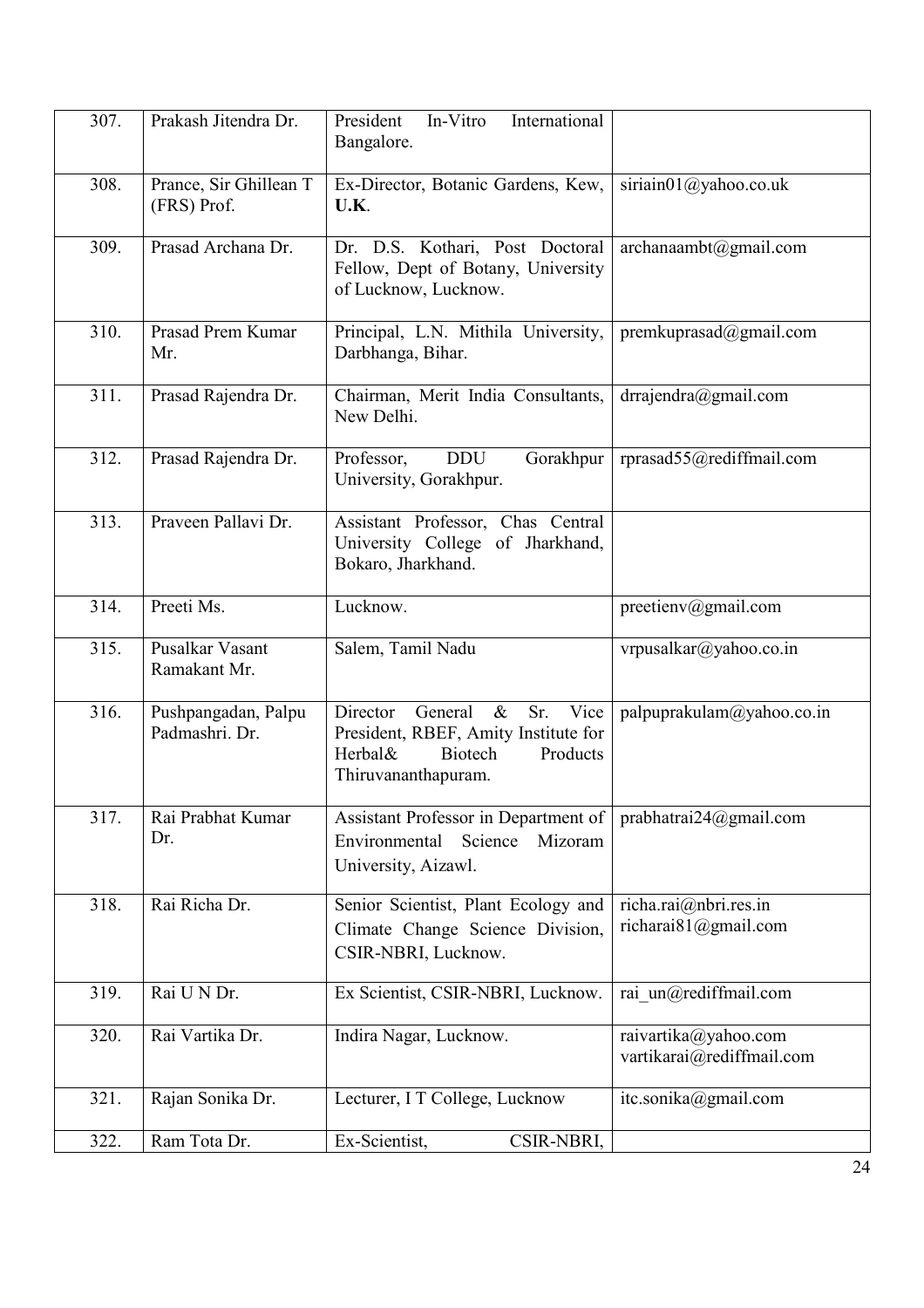|      |                                 | Lucknow.                                                                                                                                |                                                                                |
|------|---------------------------------|-----------------------------------------------------------------------------------------------------------------------------------------|--------------------------------------------------------------------------------|
| 323. | Rambal Kavita Dr.               | Retd Reader, M.D. College of Arts,<br>Science & Commerce, Mumbai.                                                                       | kavita.rambal@rediffmail.com                                                   |
| 324. | Ramteke Pramod<br>Wasudeo Prof. | P.G.<br>studies,<br>Sam<br>Dean,<br>Higginbottom<br>Institute<br>of<br>Agriculture,<br>Technology<br>$\&$<br>Sciences, Naini, Prayagraj | pramod.ramteke@shiats.edu.in<br>dean.pgstudies@shiats.edu.in                   |
| 325. | Rana Tikam.S. Dr.               | Chief Scientist, Plant Diversity,<br>Systematics and Herbarium, CSIR-<br>NBRI, Lucknow.                                                 | ranatikam@gmail.com                                                            |
| 326. | Rane Payal P. Miss              | Jai Hind College, Mumbai.                                                                                                               |                                                                                |
| 327. | Ranjan Ruma Dr.                 | Research Scholar Plant Ecology. &<br>Climate Change Sciences Division,<br>CSIR-NBRI, Lucknow                                            | connect.ruma89@gmail.com                                                       |
| 328. | Rao G. Venkateshwar<br>Dr.      | Osmania<br>University,<br>Lecturer,<br>Hyderabad.                                                                                       | drgvrao44@yahoo.com                                                            |
| 329. | Rao G.Mohan<br>Narasimha Dr.    | Assistant Professor, Dept of Botany,<br>Andhra University, Visakhapatnam.                                                               | geddada_mangrove@rediffmail.<br>com<br>gmnrao algae@hotmail.com                |
| 330. | Rastogi Padam B Dr.             | Advisor,<br>of<br>Former<br>Ministry<br>Environment, Forests and Climate<br>Change, New Delhi.                                          | pb.rastogi123@gmail.com<br>ifo.secretarygeneral@gmail.com<br>pb.rastogi@nic.in |
| 331. | Rastogi R.P. Dr.                | Gomti Nagar, Lucknow                                                                                                                    | rameshprasad2009@rediffmail.c<br>om                                            |
| 332. | Rastogi Rajesh Prasad<br>Dr.    | Chulalongkorn<br>University,<br>Department<br>Biochemistry,<br>of<br>Scientist, Ministry of Environment,<br>New Delhi                   | raj rastogi@rediffmail.com                                                     |
| 333. | Rathod Mulchand<br>Mangu Dr.    | Vice Principal & Head of the Deptt<br>of Botany, S.S.M.M. Arts, Science<br>Commerce College, Pachora,<br>&<br>Maharashtra.              | vanmul@rediffmail.com                                                          |
| 334. | Rathore Bhagwan Das<br>Mr.      | Senior Technical Officer, NEHU,<br>Shillong.                                                                                            |                                                                                |
| 335. | Ratti Neelima Dr.               | Women<br>Scientist<br>DST,<br>Hislop<br>School of Biotechnology, Nagpur.                                                                | neelimaratti2010@gmail.com                                                     |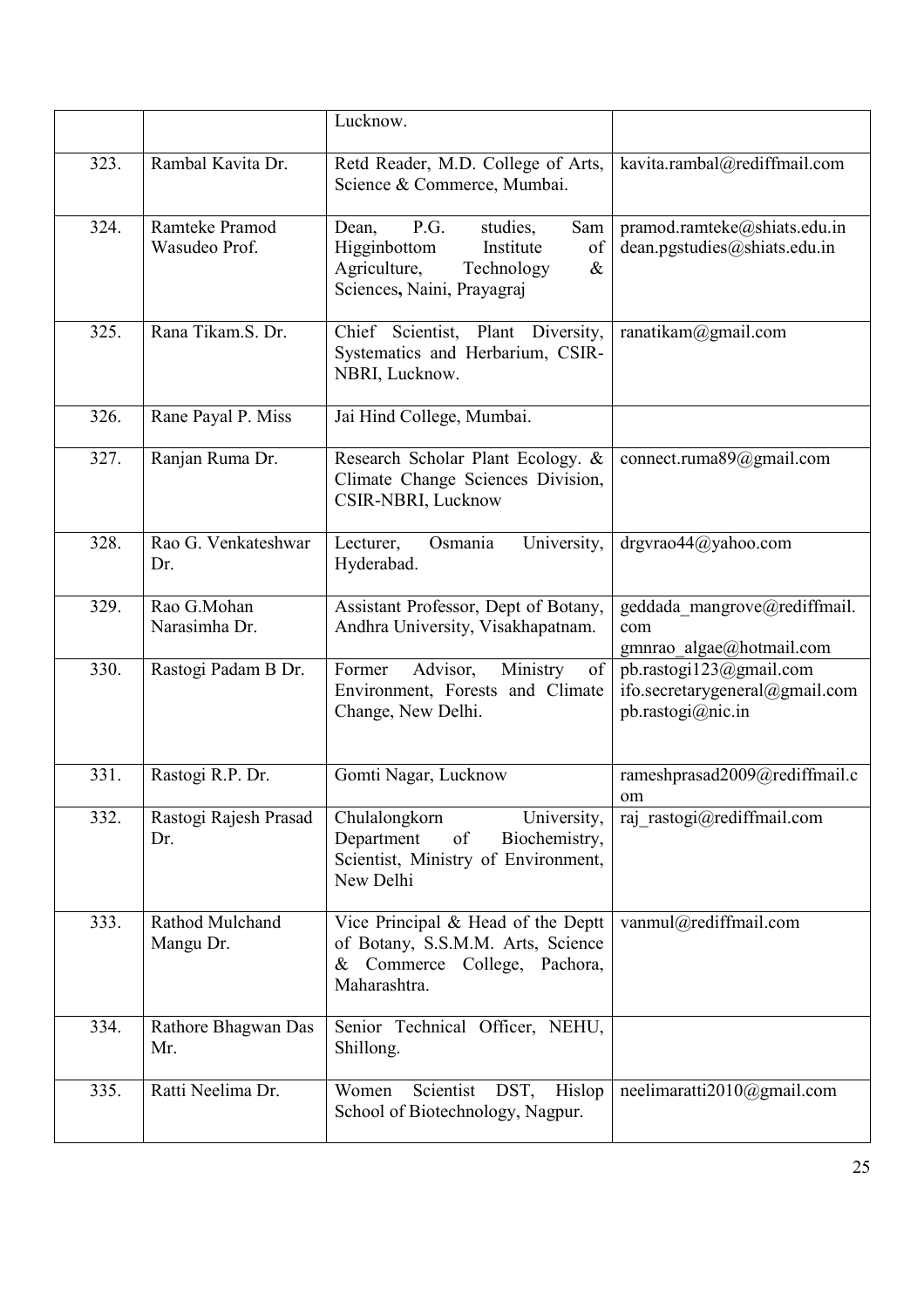| 336. | Raza SH Prof.                         | Hyderabad, A P                                                                                                                     | shraza al $@y$ ahoo.com                              |
|------|---------------------------------------|------------------------------------------------------------------------------------------------------------------------------------|------------------------------------------------------|
| 337. | Richa Miss.                           | in<br>Centre<br>for<br>advanced<br>Study<br>Botany, BHU, Varanasi.                                                                 | connectingricha@gmail.com                            |
| 338. | Rishi Vikas Dr.                       | Professor, NABI, Mohali, Punjab.                                                                                                   | vikasrishi@nabi.res.in                               |
| 339. | Roy Parth Sarathi Dr.                 | Senior<br>Sustainable<br>Fellow,<br>Landscapes and Restoration, Water<br>Resource Institute, New Delhi.                            | psroy13@gmail.com                                    |
| 340. | Roy R K Dr.                           | Consultant Scientist, CSIR-NBRI,<br>Lucknow.                                                                                       | roynbri@rediffmail.com                               |
| 341. | Sachan Reeta Mrs.                     | Assistant Professor, R H Govt. P G<br>College Kashipur, Uttarakhand.                                                               |                                                      |
| 342. | Sahai Suman Dr.                       | Gene Campaign, New Delhi.                                                                                                          | mail@genecampaign.org                                |
| 343. | Sahu Anshu Ms.                        | Junior<br>Research<br>Fellow,<br>Plant<br>Molecular<br><b>Biology</b><br>and<br>Biotechnology<br>Lab, CSIR-NBRI,<br>Lucknow.       | anshu2541@gmail.com                                  |
| 344. | Sahu Sumedha Nanda<br>Dr.             | Centre for Rural Development &<br>Technology, I.I.T New. Delhi.                                                                    | sahusumedha85@gmail.com                              |
| 345. | Sahu Vinay. Dr                        | Senior<br>Technical<br>Officer,<br>Biodiversity and Conservation Lab,<br>CSIR-NBRI, Lucknow.                                       | sahuvinay8@gmail.com                                 |
| 346. | Saikia Bhanu Prova<br>Dr.             | Associate Professor, Dept of Botany,<br>Shivsagar, Assam.                                                                          | bhanudutta@yahoo.co.in                               |
| 347. | Saikia Purabi Dr                      | Assistant Professor, Department of<br>Sciences, Central<br>Environmental<br>University of Jharkhand, Brambe,<br>Ranchi, Jharkhand. | purabi.saikia83@gmail.com<br>purabi.saikia@cuj.ac.in |
| 348. | Sakhala Shaila<br>VijayKumar Dr. Mrs. | Reader, Nana Saheb Y. N. Chavan<br>Science<br>and<br>Commerce<br>Arts,<br>College,<br>Chalisgaon,<br>Jalgaon,<br>Maharashtra.      | Shailasakhala19@yahoo.co.in                          |
| 349. | Salgare Shesharao<br>Apparao Dr.      | Karjat, Maharashtra.                                                                                                               | drsalgare@rediffmail.com                             |
| 350. | Salunke Shekhar Prof.                 | Member<br>Secretary,<br>Centre<br>for<br>Environment Solapur, Maharashtra.                                                         | spr salunke@bsnl.in                                  |
| 351. | Sane P.V Dr.                          | Ex-Director CSIR-NBRI, Lucknow.                                                                                                    | rajsane@hotmail.com                                  |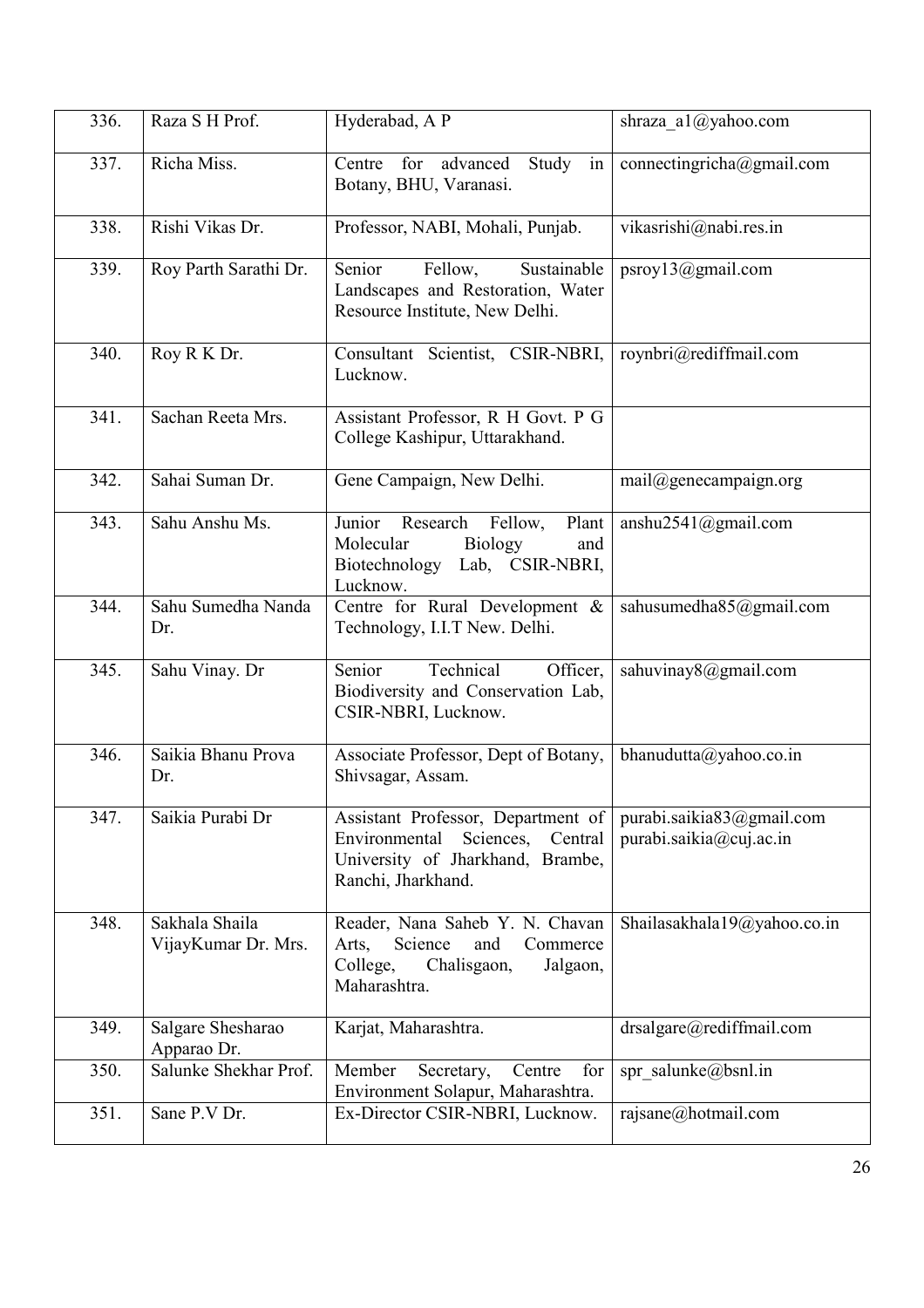| 352. | Sangwan Rajender<br>Singh. Dr. | CEO, Bio-Processing Unit (DBT)<br>Mohali, Punjab.                                                                                                                                                                                                                                                                                                                               | sangwan.lab@gmail.com                               |
|------|--------------------------------|---------------------------------------------------------------------------------------------------------------------------------------------------------------------------------------------------------------------------------------------------------------------------------------------------------------------------------------------------------------------------------|-----------------------------------------------------|
| 353. | Sanyal Indraneel Dr.           | Senior. Principal Scientist, Plant<br>Molecular<br><b>Biology</b><br>and<br>Biotechnology<br>Lab, CSIR-NBRI,<br>Lucknow.                                                                                                                                                                                                                                                        | i sanyal@rediffmail.com                             |
| 354. | Sarkar Sukumar Dr.             | Associate Professor, Dept of Botany,<br>Hooghly Mohsin College, Chinsurah,<br>W.B.                                                                                                                                                                                                                                                                                              | sarkarsdss@hotmail.com                              |
| 355. | Sarmah Roshan Dr.              | Assistant Professor, Department of<br>Botany,<br>Debraj<br>Roy<br>College,<br>Golaghat, Assam.                                                                                                                                                                                                                                                                                  | roshansarmah@gmail.com<br>roshan sarmah@yahoo.co.in |
| 356. | Sawant Samir V Dr.             | Senior Principal Scientist, Molecular<br>Biology and Biotechnology, CSIR-<br>NBRI, Lucknow.                                                                                                                                                                                                                                                                                     | samirsawant@rediffmail.com                          |
| 357. | Saxena Gauri Prof.             | Professor, Department of Botany,<br>Lucknow University, Lucknow.                                                                                                                                                                                                                                                                                                                | gaurigupta72@yahoo.com                              |
| 358. | Seth Chandra Shekhar<br>Dr.    | Assistant Professor, Department of<br>Botany, University of Delhi, Delhi.                                                                                                                                                                                                                                                                                                       | seth bhu@yahoo.co.in                                |
| 359. | Seth P K Prof.                 | NASI Senior Scientist Platinum<br>Chairman<br>Jubilee Fellow,<br>ILSI-<br>India, Convenor IAN-IBRO Global<br>Advocacy Program, Former CEO,<br>Biotech Park, Former Director,<br>Indian<br>Institute of<br>Toxicology<br>Research, Lucknow<br>Past President, Federation of Asian<br>& Oceanian Neuroscience Societies<br>(FAONS), Janki Puram Sector G,<br>Kursi Road, Lucknow. | pkseth@hotmail.com                                  |
| 360. | Shah Jasmine M. Dr.            | Assistant Professor, Department of<br>Plant Science, School of Biological<br>Sciences, Central University of<br>Kerala, Periye, Kasaragod, Kerala.                                                                                                                                                                                                                              | jasmine@cukerala.ac.in                              |
| 361. | Shankar Daya Dr.               | Principal Technical Officer, Botanic<br>Floriculture<br>Garden/<br>Division,<br>CSIR-NBRI, Lucknow.                                                                                                                                                                                                                                                                             | dayashankar1966@yahoomail.co<br>m                   |
| 362. | Shankar Uma Prof.              | Professor, Dept of Botany, NEHU,<br>Shillong.                                                                                                                                                                                                                                                                                                                                   | arshuma@yahoo.com                                   |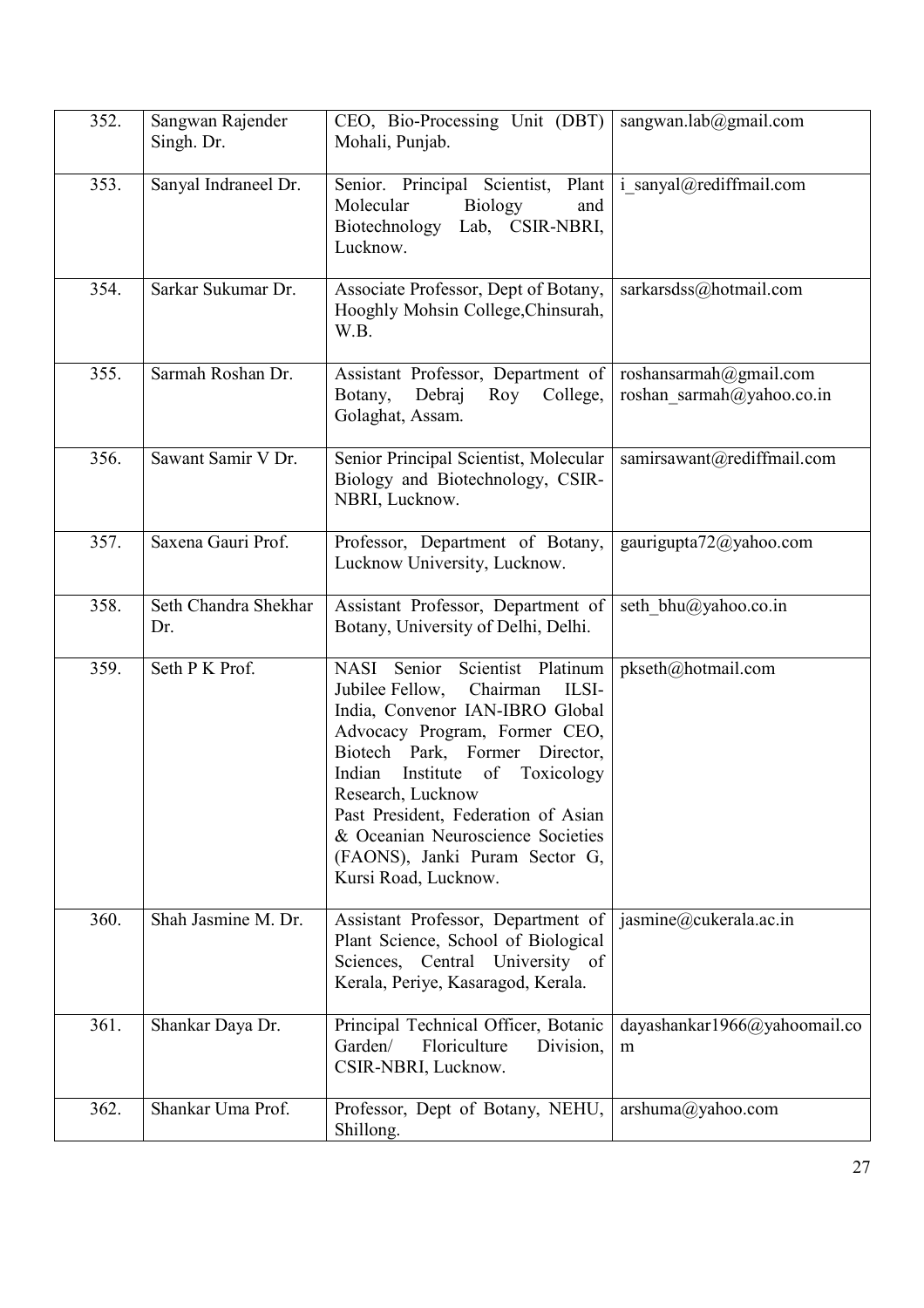| 363. | Shankarrao Salve<br>Uttam Dr. | Associate Professor & Head, Dept of<br>Swa.<br>Sawarkar<br>Botany,<br>Mahavidyalaya, Maharashtra.      | uttamssalve@gmail.com                                         |
|------|-------------------------------|--------------------------------------------------------------------------------------------------------|---------------------------------------------------------------|
| 364. | Shanker Arun Kumar<br>Dr.     | Jhansi, U.P.                                                                                           |                                                               |
| 365. | Sharga A N Dr.                | Ex-Scientist,<br>CSIR-NBRI,<br>Lucknow.                                                                |                                                               |
| 366. | Sharma Bhavisha Mrs           | BHU, Varanasi                                                                                          | bhavisha.sharma@gmail.com<br>bhavisha.sharma04@gmail.com      |
| 367. | Sharma Bhawna. Dr.            | Associate Professor, Radha Raman<br>Mishra Post<br>Graduate<br>College<br>Tulapur Sikandara Prayagraj. | bhawnasharma246@gmail.com<br>drbhawnasharma71@gmail.com       |
| 368. | Sharma Binod<br>Chandra Dr.   | Darjeeling<br>Assistant<br>Professor,<br>Government College,<br>Darjeeling,<br>W.B.                    | bcsdgc@gmail.com                                              |
| 369. | Sharma Jyoti K Dr             | Professor, Environment Science &<br>Natural Res. Management School of<br>Natural Science, Noida.       | jyoti.sharma@snu.edu.in                                       |
| 370. | Sharma K.C. Dr.               | Horticulture<br>Ex-Director,<br>MCD,<br>New Delhi                                                      |                                                               |
| 371. | Sharma Laxmi Kant<br>Dr.      | Professor,<br>Assistant<br>Centre<br>University of Jharkhand, Brambe,<br>Ranchi.                       | laxmikant1000@yahoo.com                                       |
| 372. | Sharma Madhu Laxmi<br>Dr.     | Professor and Head, Department of<br>Botany, Govt. K.R.G.P.G. autoe<br>college, Gwalior.               | dr.dema@rediffmail.com<br>madhulaxmisharma@gmail.com          |
| 373. | Sharma Neeta Prof.            | Lucknow University. Lucknow.                                                                           | dr neeta sharma2003@yahoo.com<br>dr. neeta.sharma09@gmail.com |
| 374. | Sharma P N Prof.              | Prof.<br>Lucknow<br>Ex.<br>University,<br>Lucknow.                                                     | sharmapn $42@$ gmail.com                                      |
| 375. | Sharma Pankaj Dr.             | Gomti Nagar, Lucknow.                                                                                  | pank shar@yahoo.com                                           |
| 376. | Sharma Prabha Dr.             | Delhi University, Delhi                                                                                | sharmaprabha3@rediffmail.com<br>uniyalpl@rediffmail.com       |
| 377. | Sharma Rajesh Kumar<br>Dr.    | Assistant Professor, Department of<br>Botany, BHU, Varanasi.                                           | rajeshbhu78@gmail.com<br>rajeshbot78@bhu.ac.in                |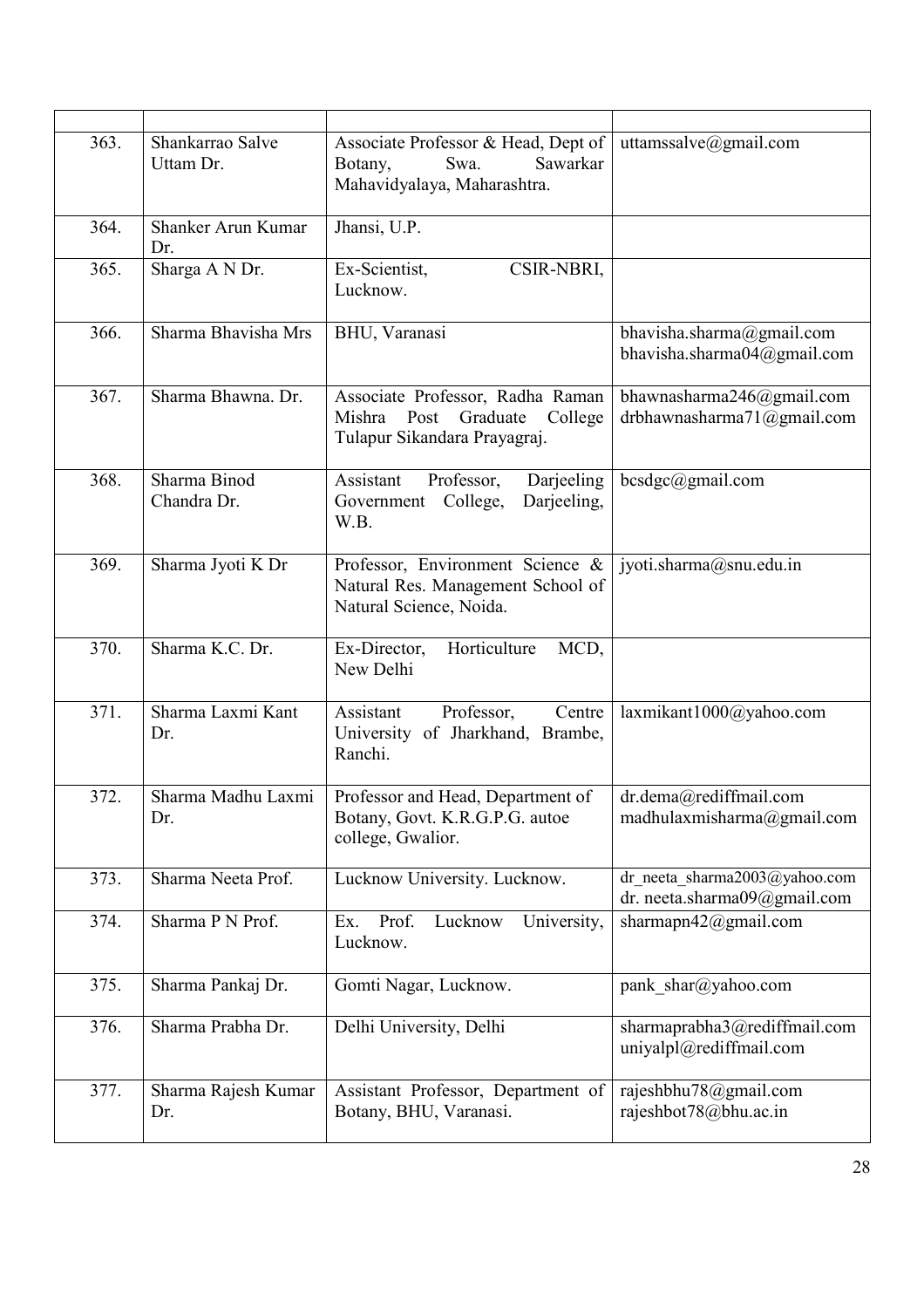| 378. | Sharma Rashmi Dr                       | Scientist F, Department of Science<br>& Technology, New Delhi.                                                                                          | sharmarashmi96@gmail.com                                    |
|------|----------------------------------------|---------------------------------------------------------------------------------------------------------------------------------------------------------|-------------------------------------------------------------|
| 379. | Sharma Suresh<br>Chandra Dr.           | Ex-Scientist,<br>CSIR-NBRI,<br>Lucknow.                                                                                                                 | scsharmagardener@gmail.com                                  |
| 380. | Sharma U C Er.                         | Gurgaon, Haryana.                                                                                                                                       | ucsharma77@gmail.com                                        |
| 381. | Sharma Yogesh.<br>Kumar Prof.          | Professor, Department of Botany,<br>Lucknow University, Lucknow.                                                                                        | yogesh s26@yahoo.com                                        |
| 382. | Sheo Mohan Prasad<br>Prof.             | Professor, Ranjan Plant Physiology<br>and Biochemistry, University of<br>Allahabad, Plant Physiology and<br>Biochemistry Laboratory, Prayagraj.         | profsmprasad@gmail.com                                      |
| 383. | Shirke Pramod Arvind<br>Dr.            | Senior Principal Scientist, Plant<br>Physiology Division, CSIR-NBRI,<br>Lucknow.                                                                        | pashirke@nbri.res.in<br>pashirke@yahoo.com                  |
| 384. | Shivay Yashbir Singh<br>Dr.            | Principal<br>Scientist &<br>Former<br>Professor (ARS, FNAAS, FISA<br>Division of Agronomy ICAR-Indian<br>Agricultural Research Institute, New<br>Delhi. | ysshivay@hotmail.com                                        |
| 385. | Shri P. Usha. Dr                       | Lecturer, St Ann's College for<br>Women Mehdipatnam, Telangana,<br>Hyderabad.                                                                           | ushapanchakatla@yahoo.co.uk                                 |
| 386. | Shrivastava Shobha<br>Dr.              | Professor, Dept of Botany, Govt.<br>MLB Girls P G College, Bhopal.                                                                                      | shrivastavashobha@yahoo.co.in                               |
| 387. | Shukla Alpana M Dr.                    | Associate Professor, Head, Botany<br>Department,<br>Mafatlal<br>Gagalbhai<br>Science Institute, Ahmedabad.                                              | alpana.botany@gmail.com                                     |
| 388. | Shukla Amritesh<br>Chandra. Prof (Dr.) | Additional<br>Professor<br>$\&$<br>Dean<br>of<br>$(RAC)$ ,<br>Faculty<br>Science,<br>Department of Botany, University of<br>Lucknow, Lucknow.           | amriteshcshukla@gmail.comamr<br>itesh.shukla@rediffmail.com |
| 389. | Shukla Mridul Kumar<br>Dr.             | Senior.<br>Technical<br>Officer,<br>Plant<br>Diversity,<br>Systematics<br>and<br>Herbarium CSIR-NBRI, Lucknow.                                          | mridul shukla@rediffmail.com                                |
| 390. | Shukla O.P. Dr.                        | General Manager, Wolkem India<br>Limited, Madri, Udaipur.                                                                                               | om.shukla@wolkem.com,<br>shukla om@rediffmail.com           |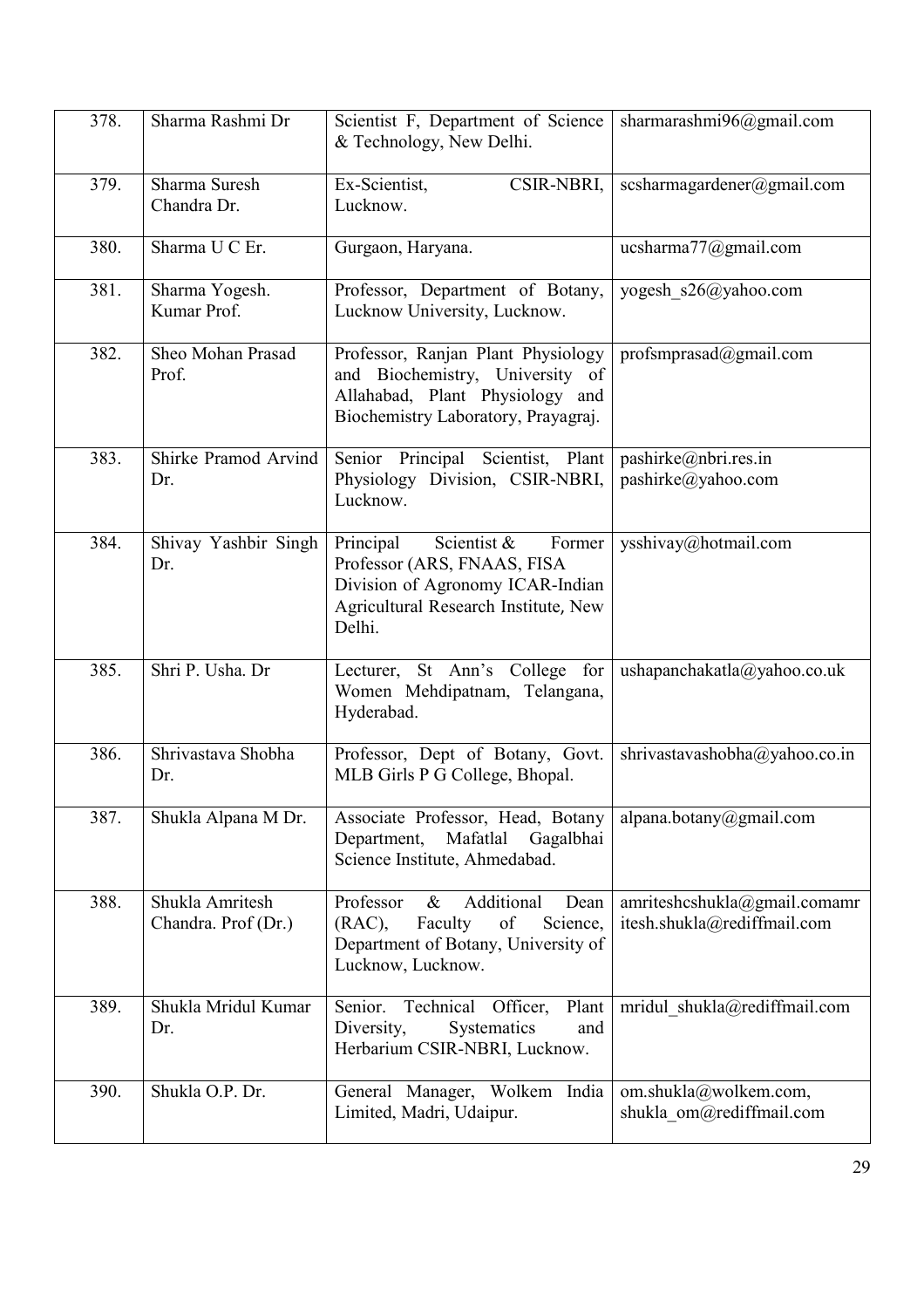| 391. | Shukla Sudhir Dr.          | Consultant CSIR-CIMAP, Lucknow.                                                                                                          | s shukla31@rediffmail.com                          |
|------|----------------------------|------------------------------------------------------------------------------------------------------------------------------------------|----------------------------------------------------|
| 392. | Shukla Vertika Dr.         | BBAU, Lucknow.                                                                                                                           | vertika_shukla@rediffmail.com                      |
| 393. | Shyam A.K. Dr.             | Environmental<br>Specialist,<br><b>GMR</b><br>Group, Bangalore.                                                                          | asoorshyam delhi@yahoo.com<br>akshay1948@gmail.com |
| 394. | Siddiqui Tariq Omar<br>Dr. | Hamdard<br>Dept<br>of<br>Botany,<br>University, New Delhi.                                                                               | tariq117@rediffmail.com                            |
| 395. | Sidhu M.C. Dr.             | Assistant Professor, Dept of Botany,<br>Punjab University, Chandigarh.                                                                   | mesidhu@pu.ac.in                                   |
| 396. | Simon Thara K Dr.          | Ex-Lecturer, Dept of Botany, U.C.<br>College, Aluva, Kerala.                                                                             | tharasimon@yahoo.com                               |
| 397. | Sinam GeetGovind<br>Dr.    | Technical<br>Officer, CIF,<br>Senior<br>CSIR-National Botanical Research<br>Institute Lucknow.                                           | geetgovindsinam@gmail.com                          |
| 398. | Singariya Premlata Dr.     | Dr. D.S. Kothari, Post Doctoral<br>Researcher University of Rajasthan,<br>Jaipur.                                                        | premlatasingariya@gmail.com                        |
| 399. | Singh Aditya Abha<br>Dr.   | Assistant<br>Professor,<br>Babasaheb<br>Bhimrao<br>Ambedkar<br><b>Bihar</b><br>University, Muzaffarpur, Bihar.                           | abha2512.singh@gmail.com                           |
| 400. | Singh Ajay Kumar Dr.       | Principal Scientist & Head R&D<br>AG Bio Systems Private Limited<br>Telangana, Hyderabad.                                                | drajay2009@gmail.com                               |
| 401. | Singh Amar Nath Dr.        | Assistant Professor, (HOD) Dept of   amaranc2010@gmail.com<br>A.N. Degree College<br>Botany,<br>Dumka Jharkhand. A.N. College,<br>Dumka. | amar nath1123@rediffmail.com                       |
| 402. | Singh Anil Kumar Dr.       | <b>CSIR-CIMAP</b><br>Chief<br>Scientist,<br>Lucknow.                                                                                     | akscimap@yahoo.co.in                               |
| 403. | Singh Anjali Dr.           | Scientist,<br>Department<br>of<br>Biotechnology, Thakur Prasad Singh<br>College, College, Patna.                                         | dranjalisingh $04@g$ mail.com                      |
| 404. | Singh Anuradha Dr.         | Project Scientist, Remote Sensing<br>Application Centre, Lucknow.                                                                        | sinanuradha@gmail.com                              |
| 405. | Singh Arun Kumar<br>Mr.    | Ramnagar (Nainital).                                                                                                                     |                                                    |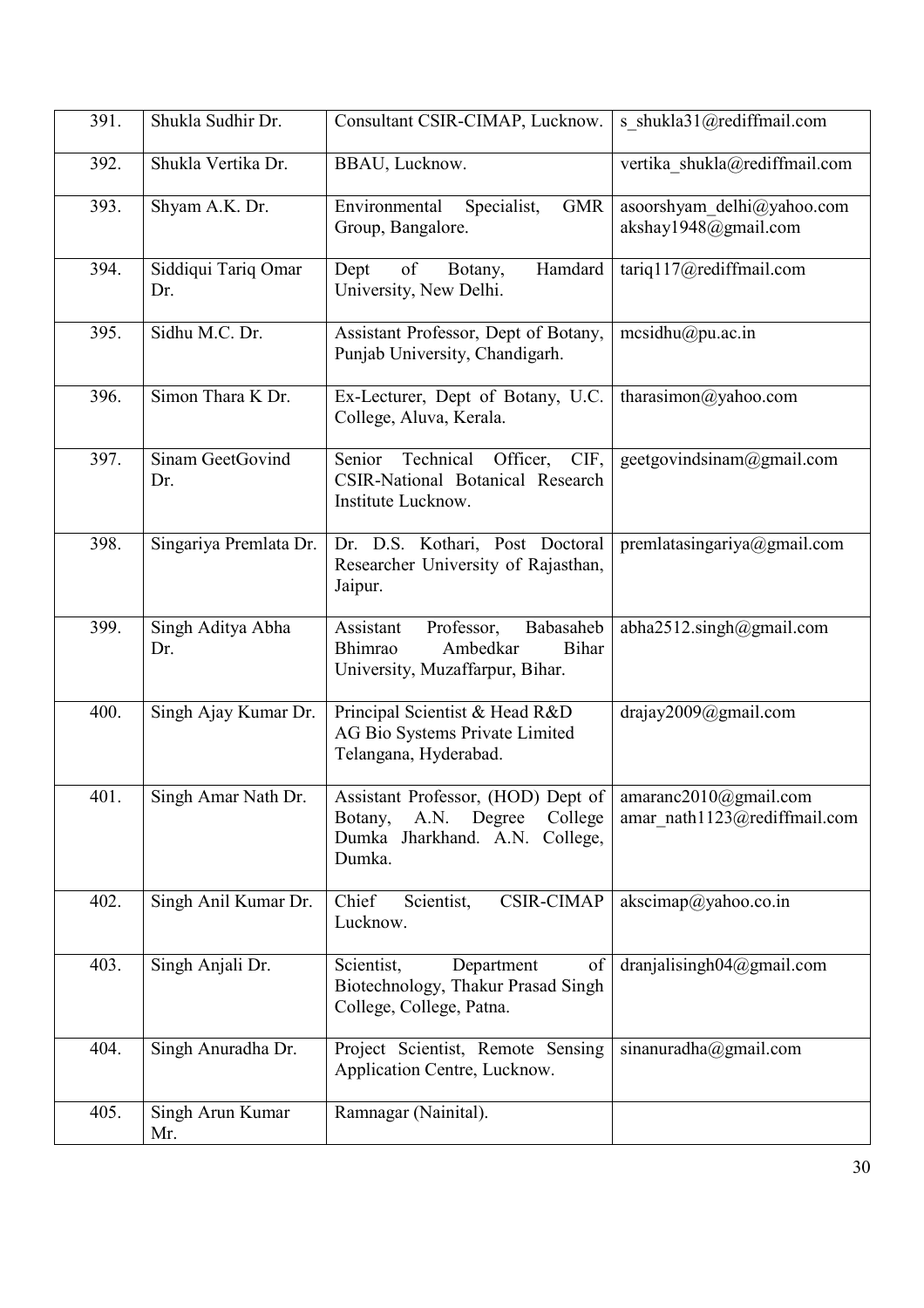| 406. | Singh B P Dr.                | Ex-Scientist,<br>CSIR-NBRI,<br>Lucknow.                                                                                                | tmkhare@gmail.com<br>bpsingh1938@gmail.com        |
|------|------------------------------|----------------------------------------------------------------------------------------------------------------------------------------|---------------------------------------------------|
| 407. | Singh Bajrang Dr.            | Ex Scientist, CSIR-NBRI, Lucknow.                                                                                                      | bsingh471@rediffmail.com                          |
| 408. | Singh Doris M. Dr.           | Dept<br>of<br>Professor,<br>Botany,<br>Karnataka<br>Science<br>College,<br>Dharwad.                                                    | dorissingh@gmail.com                              |
| 409. | Singh Geeta Dr.              | Assistant Professor, Department of<br>Chemistry, Deen Dayal Upadhyay<br>Gorakhpur University, Gorakhpur.                               | geetasanger@gmail.com<br>geeta.chem@ddugu.ac.in   |
| 410. | Singh Jay Shankar Dr.        | Assistant Professor, Department of<br>Environment<br>Microbiology,<br>$\&$<br>Ambedkar<br>Babasaheb<br>Bhimrao<br>University, Lucknow. | jayshankar 1@yahoo.co.in                          |
| 411. | Singh K P Prof.              | Ex Professor, BHU, Varanasi                                                                                                            | kpsingh.bhu@gmail.com                             |
| 412. | Singh Kripal Mr.             | Lucknow.                                                                                                                               | gill kp@yahoo.co.in                               |
| 413. | Singh Makhan, Dr.            | Assistant Professor Dept of Botany,<br>Government College Mahendergarh,<br>Haryana.                                                    | msbhandoria@rediffmail.com                        |
| 414. | Singh Meenakshi Ms.          | Sam Higginbottom University of<br>Agriculture,<br>Technology<br>and<br>Sciences, Prayagraj.                                            | minaxi.aug88@gmail.com                            |
| 415. | Singh Mukta Dr.              | Professor, BHU, Varanasi.                                                                                                              | drmuktasingh@gmail.com                            |
| 416. | Singh Nandita Dr.            | Consultant<br>Scientist,<br><b>CSIR-NBRI</b><br>Lucknow.                                                                               | nanditasingh8@yahoo.co.in                         |
| 417. | Singh Naveen Kumar.<br>Dr    | Assistant Professor, Department of<br>Chemistry,<br>Manipal University,<br>Jaipur, Rajasthan.                                          | naveenenviro04@gmail.com                          |
| 418. | Singh Pardeep Mr.            | Department of Chemistry, Indian<br>Institute<br>$\circ$ f<br>Technology,<br>BHU,<br>Varanasi.                                          | psingh.rs.apo@itbhu.ac.in                         |
| 419. | Singh Poonam C Dr.           | Principal Scientist, Plant Microbe<br>Interaction, CSIR-NBRI, Lucknow.                                                                 | poonamnbri@gmail.com<br>$pc.\nsingle@nbri.res.in$ |
| 420. | Singh Pradyumna<br>Kumar Dr. | Plant Ecology & Climate Changes<br>Division, CSIR-National<br>Science<br>Botanical<br>Research<br>Institute,<br>Lucknow.               | pkdk2009@gmail.com                                |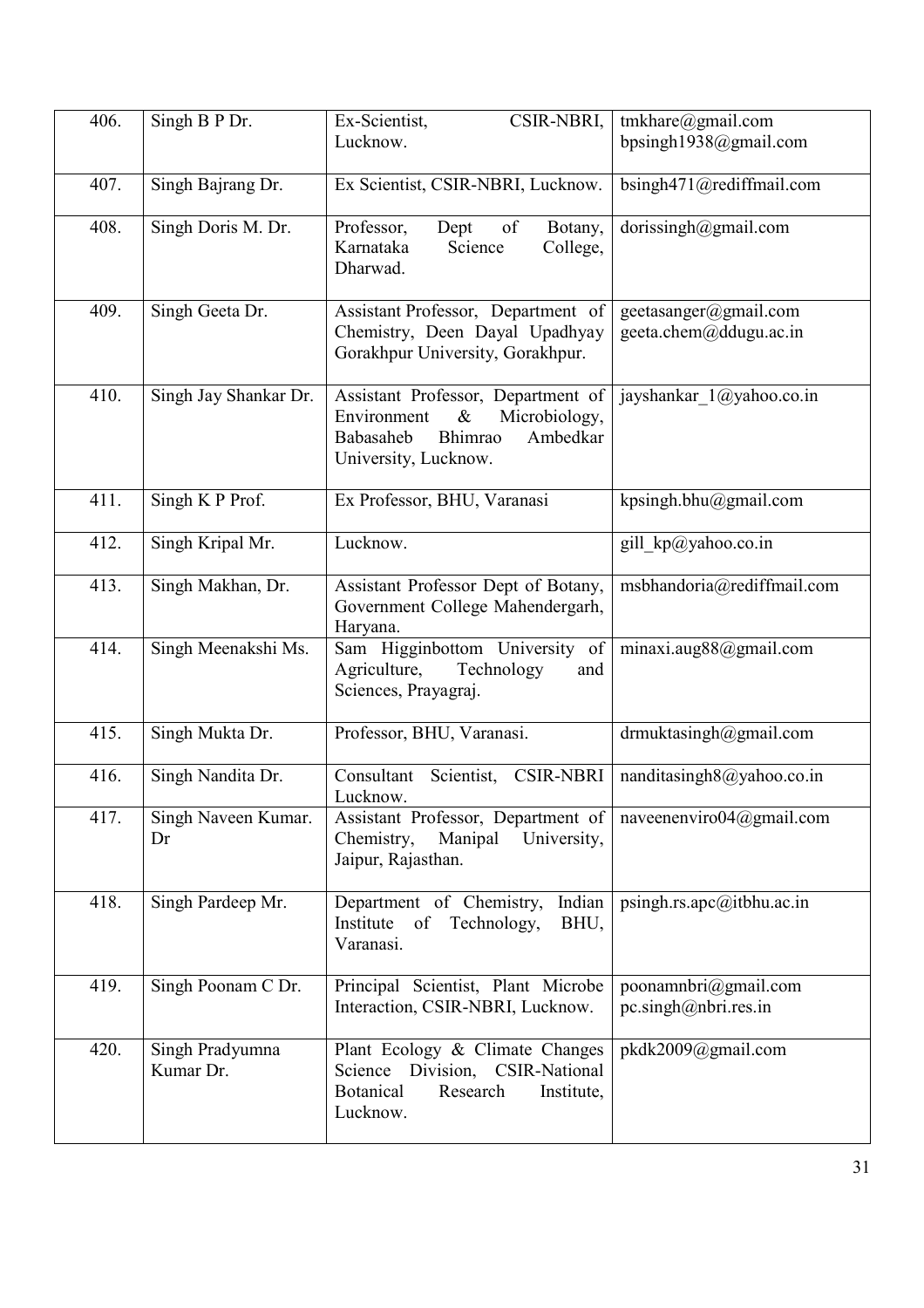| 421. | Singh Pradyumna<br>Kumar Dr. | Senior Principal Scientist, Molecular<br>Biology & Biotechnology Division,<br>CSIR-NBRI, Luckow.                                            | pksingh@nbri.res.in<br>pradhyumnasingh@hotmail.com                      |
|------|------------------------------|---------------------------------------------------------------------------------------------------------------------------------------------|-------------------------------------------------------------------------|
| 422. | Singh Pramod Kumar<br>Dr.    | Reader, U P Autonomous College<br>Varanasi.                                                                                                 | singh $p$ kumar@rediffmail.com                                          |
| 423. | Singh Pratibha Ms.           | I.F.S. U.P State Biodiversity Board,<br>Lucknow.                                                                                            | poly.singh@gmail.com                                                    |
| 424. | Singh Raj Shekhar Dr.        | Ex-Scientist,<br>CSIR-CIMFR,<br>Dhanbad, Jharkhand.                                                                                         | rss 60@yahoo.com                                                        |
| 425. | Singh Rajeev Pratap<br>Dr.   | Assistant Professor,<br>Institute<br>of<br>Sustainable<br>Environment<br>$\&$<br>Development,<br>Hindu<br>Banaras<br>University, Varanasi.  | rajeevprataps@gmail.com                                                 |
| 426. | Singh Rama Kant.<br>Prof.    | Deputy<br>Director,<br>Toxicology<br>Division, CSIR-CDRI, Lucknow                                                                           | rktox@yahoo.com                                                         |
| 427. | Singh Rana Abhilash<br>Mr.   | Research Fellow, Genetic & Plant<br>Breeding Lab, BHU, Varanasi                                                                             | rasingh.ag@gmail.com                                                    |
| 428. | Singh Rana D.P. Dr.          | Head Division of Plant Breeding and<br>Director/Officer<br>Incharge,<br>Joint<br>Sugarcane<br>Research<br>Station,<br>Kunraghat, Gorakhpur. | singhranadp@gmail.com<br>sugarcaneresearch.gkp@gmail.c<br>om            |
| 429. | Singh Rana Pratap<br>Prof.   | Professor,<br><b>BBA</b><br>University,<br>Lucknow.                                                                                         | ranapsingh1@hotmail.com<br>pmbpeditor@gmail.com<br>cceseditor@gmail.com |
| 430. | Singh Rishikesh. Mr          | <b>Institute</b><br>of<br>Environment<br>$\&$<br>Sustainable Development (IESD),<br>BHU, Varanasi.                                          | rishikesh.cup@gmail.com<br>rishikesh.iesd@gmail.com                     |
| 431. | Singh S N Dr.                | Ex-Chief<br>Scientist,<br>CSIR-NBRI,<br>Lucknow.                                                                                            | $drsn06$ ( $a$ ) gmail.com                                              |
| 432. | Singh Sarita Dr.             | Renukoot, Sonebhadra.                                                                                                                       |                                                                         |
| 433. | Singh Shailza Dr.            | CSIR-NBRI, Lucknow.                                                                                                                         | shailza22.singh@gmail.com                                               |
| 434. | Singh Shalini Dr.            | Ex Lecturer, Government Degree<br>College, Rajajipuram, Lucknow.                                                                            | drshalinisingh222@gmail.com                                             |
| 435. | Singh Shyamli Dr.            | Lecturer, Bhagwan Parasuram Inst.<br>of Tech. Delhi.                                                                                        | shyamli.env@gmail.com                                                   |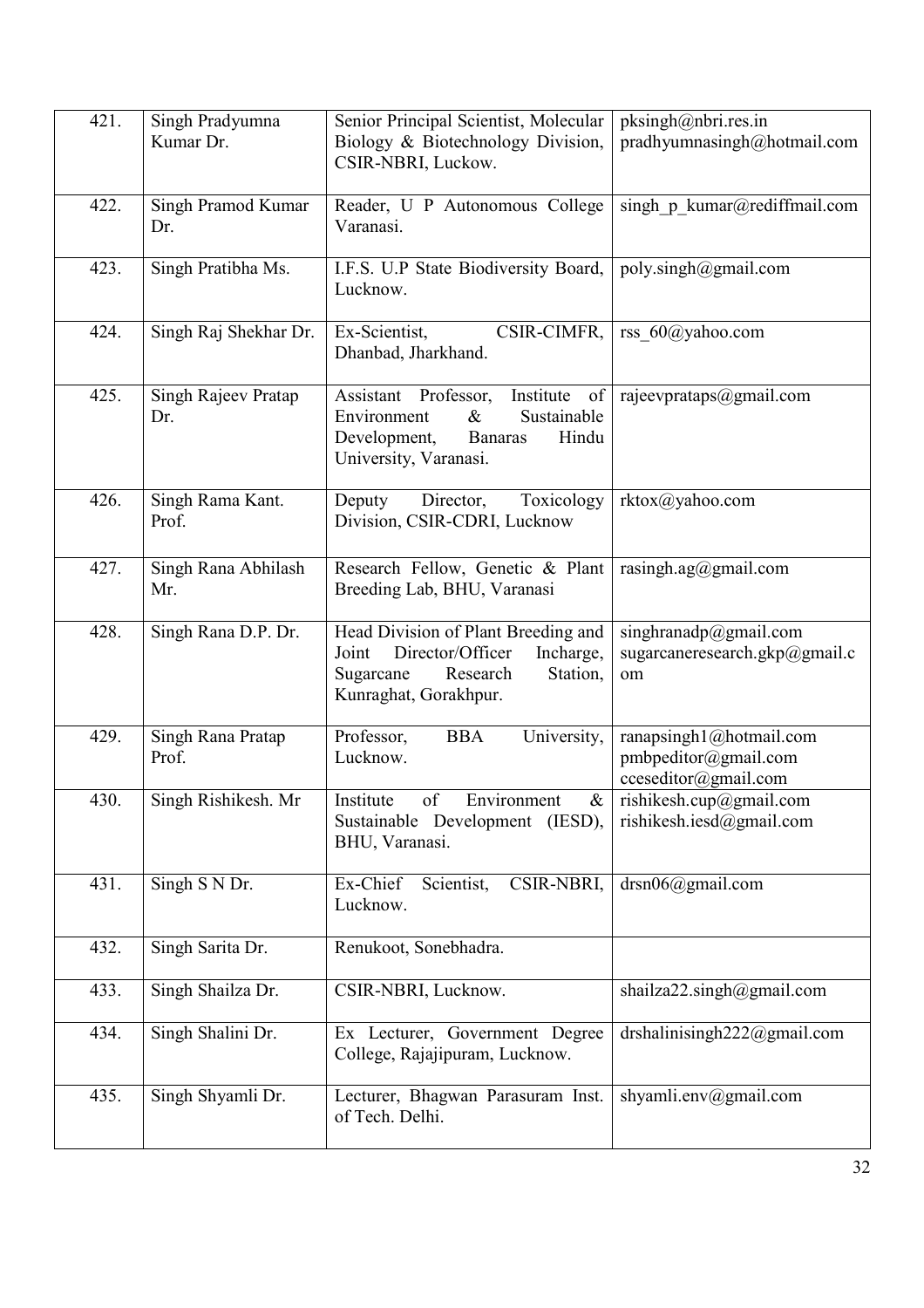| 436. | Singh Siddharth Dr.          | Dhanbad, Jharkhand.                                                                                                                         | ssgcmri@yahoo.com                                                           |
|------|------------------------------|---------------------------------------------------------------------------------------------------------------------------------------------|-----------------------------------------------------------------------------|
| 437. | Singh Swaranjit Dr.          | Scientist F, IMTECH, Chandigarh.                                                                                                            | ssc@imtech.res.in<br>swaranjitsingh@yahoo.com                               |
| 438. | Singh Vandana Dr.            | CSIR-NBRI, Lucknow.                                                                                                                         | singh vini02@yahoo.co.in                                                    |
| 439. | Singh Vinay Kumar<br>Mr.     | New Delhi.                                                                                                                                  | $v$ inayjnu@yahoo.com<br>vinayjnu@gmail.com                                 |
| 440. | Singh Vineet Kumar<br>Mr.    | Scientist-in-charge,<br>Central<br>Regional Centre, Botanical Survey<br>of India, Chatham Lines, Prayagraj.                                 | vineet.singh332@gmail.com                                                   |
| 441. | Singha Lal Bihari Dr.        | Assistant Professor, North Eastern<br>Regional<br>Instt.<br>of Science<br>$\boldsymbol{\mathcal{X}}$<br>Technol, Nirjuli, Arunachal Pradesh | lbsingha@hotmail.com<br>singhalb@yahoo.com                                  |
| 442. | Sinha Rajeshwar.P.<br>Prof.  | Associate Professor,<br>Center<br>for<br>Advance Study in Botany, BHU<br>Varanasi.                                                          | r.p.sinha@gmx.net<br>rpsinhabhu@gmail.com;<br>rajeshwarsinha@rediffmail.com |
| 443. | Sinha Sarita Dr.             | Ex Scientist, CSIR-NBRI, Lucknow.                                                                                                           | sinha sarita52@yahoo.com                                                    |
| 444. | Sodhi Kuljeet Singh<br>Mr.   | Senior. Principal Scientist, I.M.T.<br>Chandigarh.                                                                                          | kuljeet@imtech.res.in<br>kuljeetsodhi5@gmail.com                            |
| 445. | Soni Sunita Ms.              | Architect,<br>Green<br>Buildings,<br>Gaziabad, Delhi.                                                                                       | ssunita $01@g$ mail.com                                                     |
| 446. | Sonkar Preeti Ms.            | Bundelkhand University, Jhansi.                                                                                                             | preetisonkar1@gmail.com                                                     |
| 447. | Srisudha S. Dr.              | Associate Professor, Lady Doak<br>College Department of Botany,<br>Madurai, Tamil Nadu                                                      | botany@ldc.edu.in                                                           |
| 448. | Srivastava Alka Dr.          | Department of Botany, Lucknow<br>University, Lucknow.                                                                                       | alkasrivastava@hotmail.com                                                  |
| 449. | Srivastava Alok<br>Kumar Dr. | Indira Nagar, Lucknow                                                                                                                       | dr alok1800@rediffmail.com                                                  |
| 450. | Srivastava Anamika<br>Dr.    | Birla Institute of Technology,<br>Mesra, Ranchi.                                                                                            | anamika411@yahoo.com                                                        |
| 451. | Srivastava Deepa Dr.         | UGC,<br>Doctoral<br>Fellow,<br>Post<br>Department of<br>Botany,<br>D.D.U.<br>Gorakhpur University, Gorakhpur.                               | drdeepasrivastav@gmail.com                                                  |
| 452. | Srivastava Neha. Ms.         | Plant Biodiversity & Conservation                                                                                                           | nehasrivastava403@gmail.com                                                 |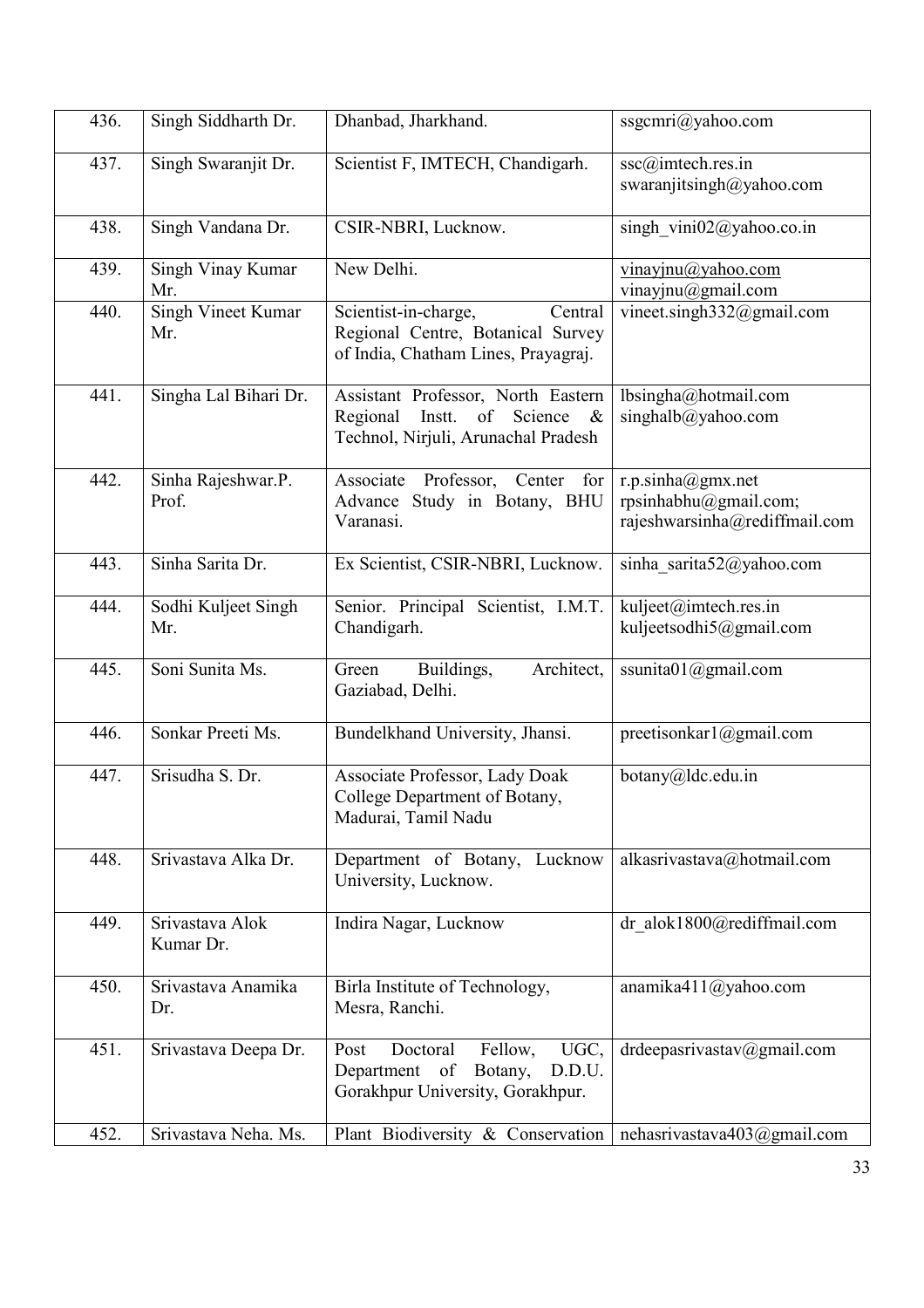|      |                                     | Section, CSIR-NBRI, Lucknow.                                                                                                                                                       |                                                                          |
|------|-------------------------------------|------------------------------------------------------------------------------------------------------------------------------------------------------------------------------------|--------------------------------------------------------------------------|
| 453. | Srivastava Nupur Dr.                | Lucknow.                                                                                                                                                                           | nupuraq@gmail.com                                                        |
| 454. | Srivastava O P Mr.                  | Mumbai.                                                                                                                                                                            |                                                                          |
| 455. | Srivastava Pankaj Dr.               | Principal Scientist, Plant Ecology<br>Environment<br>Technologies,<br>and<br>CSIR-NBRI, Lucknow.                                                                                   | drpankaj@gmail.com<br>pankajk@nbri.res.in                                |
| 456. | Srivastava Pankaj. Mr               | Science<br>Soil<br>and<br>Agronomy<br>Division, ICAR-Indian Institute of<br>Soil<br>and<br>Water<br>Conservation,<br>Dehradun, Uttarakhand.                                        | pksnbri@gmail.com                                                        |
| 457. | Srivastava S.K. Dr.                 | Dean Amity University, Lucknow.                                                                                                                                                    | sksrivastava@lko.amity.edu                                               |
| 458. | Srivastava Sharad Dr.               | Senior Principal Scientist & Head,<br>Division,<br>Pharmacognosy<br>CSIR-<br>NBRI, Lucknow.                                                                                        | sharad_ks2003@yahoo.com<br>sharadks2003@gmail.com,<br>sharad@nbri.res.in |
| 459. | Srivastava Suchi Dr.                | Principal Scientist, Plant Microbe<br>Interaction, CSIR-NBRI, Lucknow.                                                                                                             | ssnbri@gmail.com                                                         |
| 460. | Srivastava Sudhakar<br>Dr.          | Assistant Professor, Environmental<br>Science & Technology, Institute of<br>Sustainable<br>Environment<br>$\&$<br>Development,<br><b>Banaras</b><br>Hindu<br>University, Varanasi. | sudhakar.srivastava@yahoo.com                                            |
| 461. | Srivastava Suresh.<br>Chandra Prof. | Ex-Head,<br>Botany<br>Department<br>Lucknow University.                                                                                                                            | sri scs@rediffmail.com                                                   |
| 462. | Srivastava Vaibhav<br>Mr.           | Environment<br>Institute<br>of<br>&<br>Development,<br>Sustainable<br>BHU,<br>Varanasi.                                                                                            | vaibhavsri921@gmail.com                                                  |
| 463. | Srivastava Vandana<br>Dr.           | Guest faculty, Dept. Botany, Univ.<br>Allahabad                                                                                                                                    | vansri.envirotech@gmail.com                                              |
| 464. | Sudarshan P. Bhat Mr.               | Indian Institute of Science (IISc),<br>Mysore University, Bangalore                                                                                                                | bhat.sudarshanp@gmail.com                                                |
| 465. | Suman N.R. Dr.                      | Assistant Professor Department of<br>Botany, Government. P.G. College,<br>Damoh, M.P.                                                                                              | dsnrsuman@gmail.com                                                      |
| 466. | Sundaramoorthy P.                   | Associate Professor, Dept of Botany,                                                                                                                                               | ppsmoorthy@yahoo.com                                                     |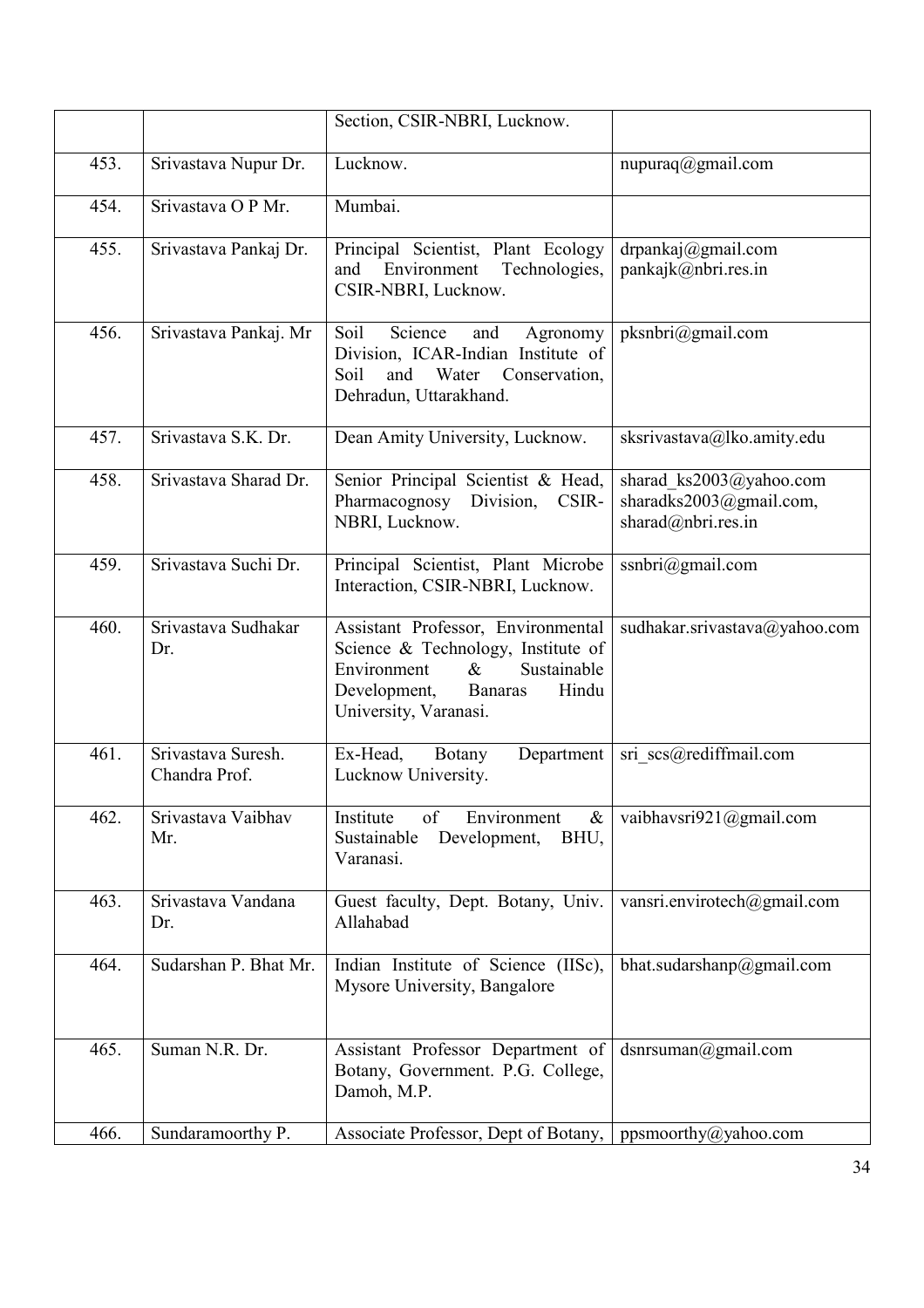|      | Dr.                             | Annamalai University, Annamalai<br>Nagar, T.N.                                                                                           |                                                       |
|------|---------------------------------|------------------------------------------------------------------------------------------------------------------------------------------|-------------------------------------------------------|
| 467. | Suprasanna Penna Dr.            | Scientist<br>Senior<br>$\&$<br>Professor,<br>Agriculture<br>Nuclear<br>$\&$<br>Biotechnology Division, Bhabha,<br>Mumbai.                | penna888@yahoo.com                                    |
| 468. | Suseela M R Dr.                 | CSIR-NBRI,<br>Ex-Scientist,<br>Lucknow.                                                                                                  | $mr$ .suseela@gmail.com                               |
| 469. | Sushma Dr.                      | Assistant<br>Professor,<br>G.<br>G.<br>Vishwavidyalaya,<br>Bilaspur,<br>Chhattisgarh                                                     | sushmabhel@yahoo.com                                  |
| 470. | Talukdar Dibyendu.<br>Prof.     | Associate Professor, Department of<br>Botany, Raja Peary Mohan College,<br>Uttarpara, Hooghly West Bengal.                               | dib tal@rediffmail.com<br>dibyendutalukdar9@gmail.com |
| 471. | Tandon Pramod. Dr.              | Chief Executive Officer, Biotech<br>Park, Jankipuram, Biotech Park,<br>Lucknow.                                                          | profptandon@gmail.com                                 |
| 472. | Tanuja Dr.                      | Associate Professor/Head of the<br>Dept. of Botany and Coordinator of<br>Dept. of Biotech, B.M.D. College,<br>Vaishali, Bihar            | tanujasinghpatna@yahoo.com                            |
| 473. | Teron Robindra Mr.              | Dept of Life Sciences,<br>Assam<br>University, Karbi Anglong.                                                                            | robin kongkat@rediffmail.com                          |
| 474. | Tewari Anamika Dr.              | Kanpur                                                                                                                                   | tewarianamika@rediffmail.com                          |
| 475. | Tewari D D Dr                   | of<br>Lecturer,<br>Dept<br>Botany,<br>Balrampur, U.P.                                                                                    |                                                       |
| 476. | Tewari Prakash.<br>Chandar. Dr. | Assistant Professor, Department of<br>Sciences<br>Environmental<br>Kamla<br>Nehru Institute of Physical & Social<br>Sciences, Sultanpur. | drprakashtewari@gmail.com                             |
| 477. | Tewari Rajesh Kumar<br>Dr.      | Associate Professor, Department of<br>Botany, University of Lucknow,<br>Lucknow.                                                         | rktewari bot@yahoo.com                                |
| 478. | Tewari S.K. Dr.                 | Chief Scientist, Botanical Garden,<br>Conservation<br>Plant<br>and<br>Agrotechnologies,<br>CSIR-NBRI,<br>Lucknow.                        | drsktewari@rediffmail.com                             |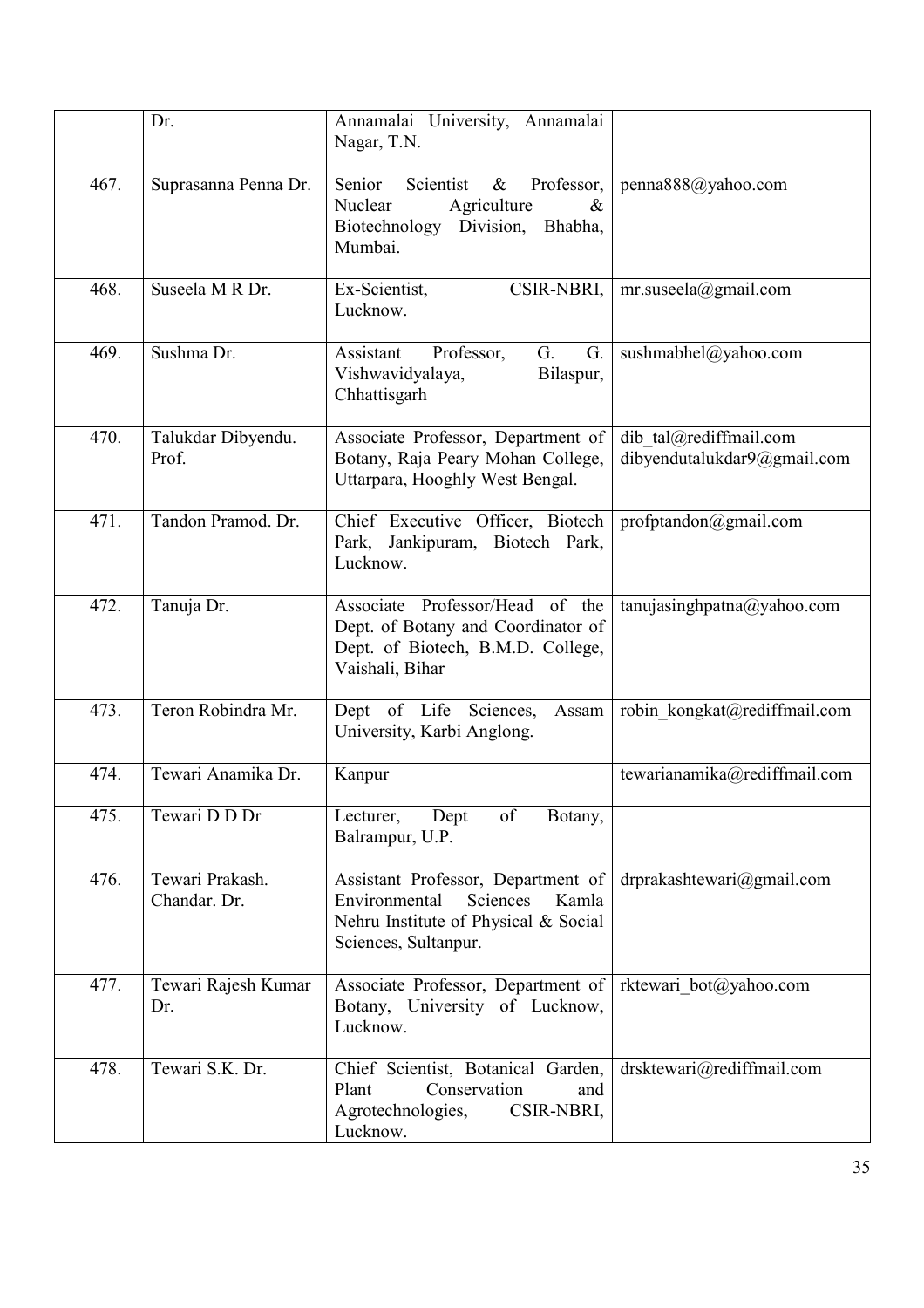| 479. | Tewary B K Dr.              | Ex-Scientist,<br>CSIR-CMFRI,<br>Dhanbad, Jharkhand.                                                                                                         | dhanbad@yahoo.com                                                               |
|------|-----------------------------|-------------------------------------------------------------------------------------------------------------------------------------------------------------|---------------------------------------------------------------------------------|
| 480. | Thakre Rekha Dr.            | Ex-Scientist, NEERI, Nagpur.                                                                                                                                |                                                                                 |
| 481. | Tharakeshwari M. Dr.        | Lecturer, Dept. Bot, National PU<br>College, Basavaragudi, Bangalore.                                                                                       | keshwarithara@yahoo.com                                                         |
| 482. | Thomas Binoy T Dr.          | Assistant Professor, & Research<br>Guide, Department<br>of Botany,<br>Phytotechnology<br>Laboratory,<br>Catholicate,<br>College,<br>Pathanamthitta, Kerala. | bttkripa@gmail.com                                                              |
| 483. | Tiwari Archana Dr.          | Assistant Professor, Guru Nanak<br>Girls College, Ludhiana, Punjab.                                                                                         | panarchana@gmail.com<br>archanapandey $in@yahoo.com$                            |
| 484. | Tiwari Kamlesh<br>Kumar Dr. | Scientific Officer, Sophisticated<br>Instrumentation Centre for Applied<br>Research<br>$\&$<br>Testing,<br>Vallabh<br>Vidyanagar, Gujarat.                  | drkktiwari@hotmail.com                                                          |
| 485. | Tiwari Manish Dr            | DBT-Ramalingaswami<br>Fellow,<br>Plant<br>Geonomics<br>Lab,<br>Biotechnology<br>Smolecular<br>and<br>Biology Division,<br>CSIR-NBRI,<br>Lucknow.            | manish.tiwari1@nbri.res.in                                                      |
| 486. | Tiwari O.N. Dr.             | Division<br>Senior<br>Scientist,<br>of<br>Microbiology, ICAR-IARI,<br>New<br>Delhi                                                                          | ontiwari1968@gmail.com                                                          |
| 487. | Tiwari S L Prof.            | Raigarh, MP                                                                                                                                                 |                                                                                 |
| 488. | Tiwari Siddharth Dr.        | Scientist 'C', NABI, Mohali, Panjab.                                                                                                                        | nabi.siddharth@gmail.com                                                        |
| 489. | Tomar Vinod Dr.             | Lucknow.                                                                                                                                                    | $\text{unorag}(\hat{\alpha})$ yahoo.com                                         |
| 490. | Toppo Kiran Dr.             | Technical<br>Officer,<br>Senior<br>Biodiversity and Conservation Lab,<br>CSIR-NBRI, Lucknow.                                                                | toppokiran@yahoo.co.in                                                          |
| 491. | Triapthi Shri Kant Dr.      | Reader Dept of Forestry, Mizoram<br>University, Aizawl.                                                                                                     | sk.tripathi@rediffmail.com<br>sk.tripathi 13@yahoo.com<br>skantpulmed@gmail.com |
| 492. | Tripathi Alok Dr.           | Lecturer, S.R.I.C. Saidahi Ambedkar<br>Nagar, Faizabad.                                                                                                     | aloktripathi5151@gmail.com                                                      |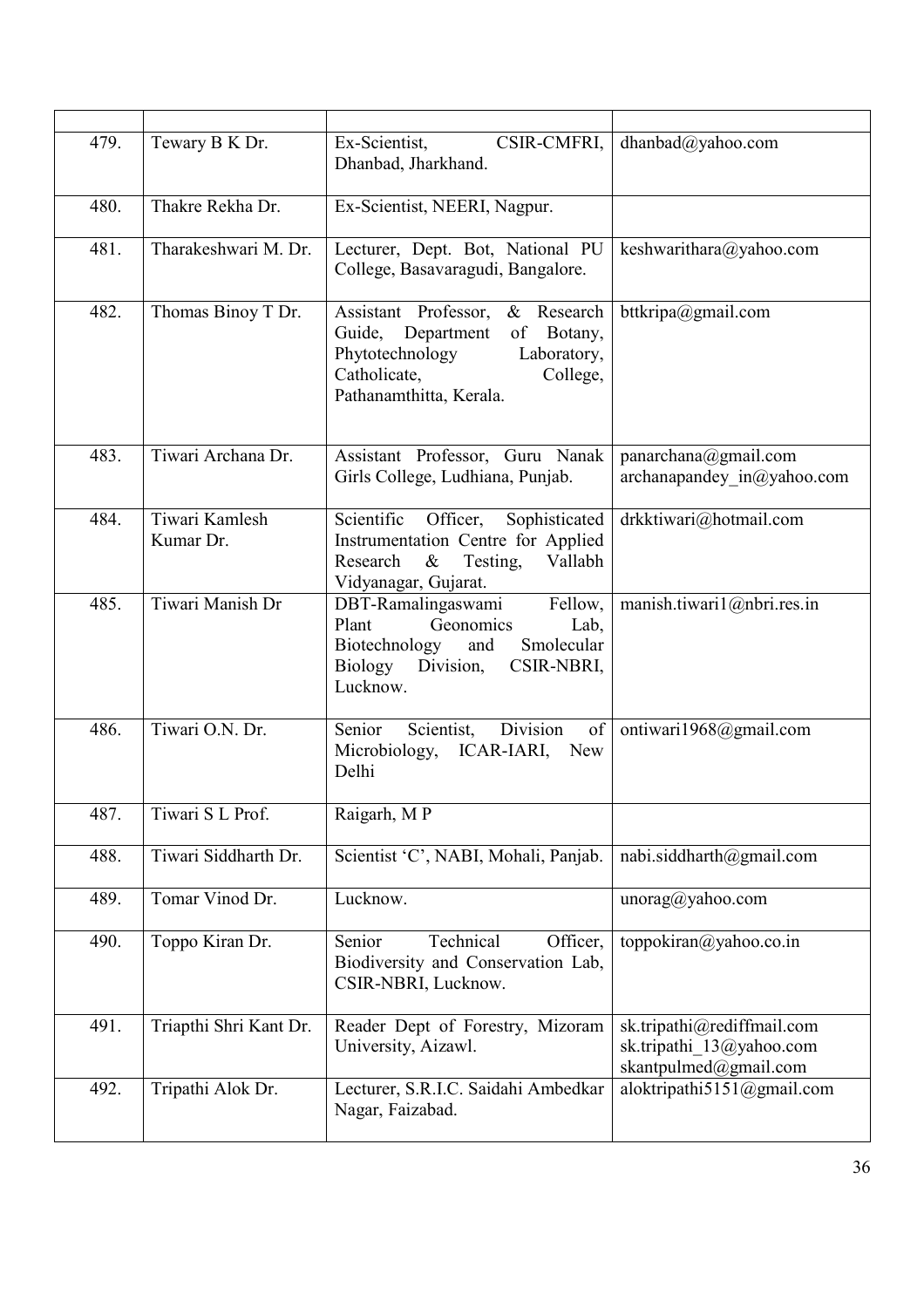| 493. | Tripathi Anamika Dr.        | Dept of Botany, Hindu College,<br>Moradabad.                                                                                                                         | anamikambd@rediffmail.com                                   |
|------|-----------------------------|----------------------------------------------------------------------------------------------------------------------------------------------------------------------|-------------------------------------------------------------|
| 494. | Tripathi Devesh Mani<br>Ar. | Principal<br>Architects,<br><b>ICON</b><br>Architects, Lucknow.                                                                                                      | icon architects@yahoo.com                                   |
| 495. | Tripathi Dr. Pratibha       | National Post<br>Doctoral Fellow,<br>CSIR-CIMPAP,<br>(SERB-NPDF)<br>Lucknow.                                                                                         | pratibhaa25686@gmail.com                                    |
| 496. | Tripathi Dr. Renu           | Chief Scientist<br>$\&$<br>In<br>charge,<br>Division of Molecular Parasitology<br><b>CSIR-CDRI</b><br>Immunology,<br>$\&$<br>Lucknow.                                | renu tripathi@cdri.res.in                                   |
| 497. | Tripathi Nimisha Dr.        | Scientist, Central Institute of Mining<br>& Fuel Research, Dhanbad.                                                                                                  | nymphaea7@yahoo.com                                         |
| 498. | Tripathi O.P. Dr.           | Assistant<br>Professor,<br>Deptt<br>of<br>Forestry, NERIST, Nirjuli, A.P.                                                                                            | optripathi@yahoo.com                                        |
| 499. | Tripathi Preeti Ms.         | Scientist C and Deputy Director<br>Ministry of Environment, Forest and<br>Climate Change Regional Office,<br>Kendriya<br>Bhawan,<br>Aliganj,<br>Lucknow.             | preeti71985@gmail.com                                       |
| 500. | Tripathi R D. Dr.           | NASI Senior Scientist, CSIR-NBRI<br>Lucknow. (Secretary ISEB).                                                                                                       | tripathi rd@rediffmail.com<br>tripathird@gmail.com          |
| 501. | Tripathi Surya.Kant.<br>Dr. | Professor & Head, Department of<br>Respiratory<br>Medicine<br>and<br>Pulmonary<br>Critical<br>and<br>Care<br>Medicine, King George's Medical<br>University, Lucknow. | sk_tripathi@rediffmail.com<br>sktripathi 13@yahoo.com       |
| 502. | Tripathi Vishal Mr.         | Institute<br>of<br>Environment<br>$\&$<br>Development,<br>Sustainable<br>BHU,<br>Varanasi.                                                                           | vishalbiotechbhu@gmail.com                                  |
| 503. | Trivedi Ajaya Kumar<br>Dr.  | Principal<br>Scientist,<br>Plant<br>Physiology, ICAR, Lucknow.                                                                                                       | ajayakumartrivedi@gmail.com;<br>ajayatrivedi@rediffmail.com |
| 504. | Trivedi Prabodh Dr.         | Director, CSIR-CIMAP, Lucknow.                                                                                                                                       | prabodht@hotmail.com                                        |
| 505. | Trivedi Ritu Dr.            | Principal Scientist, Department of<br><b>CSIR-CDRI</b><br>Endocrinology,<br>Lucknow.                                                                                 | ritu trivedi@cdri.res.in,<br>ritucdri@gmail.com             |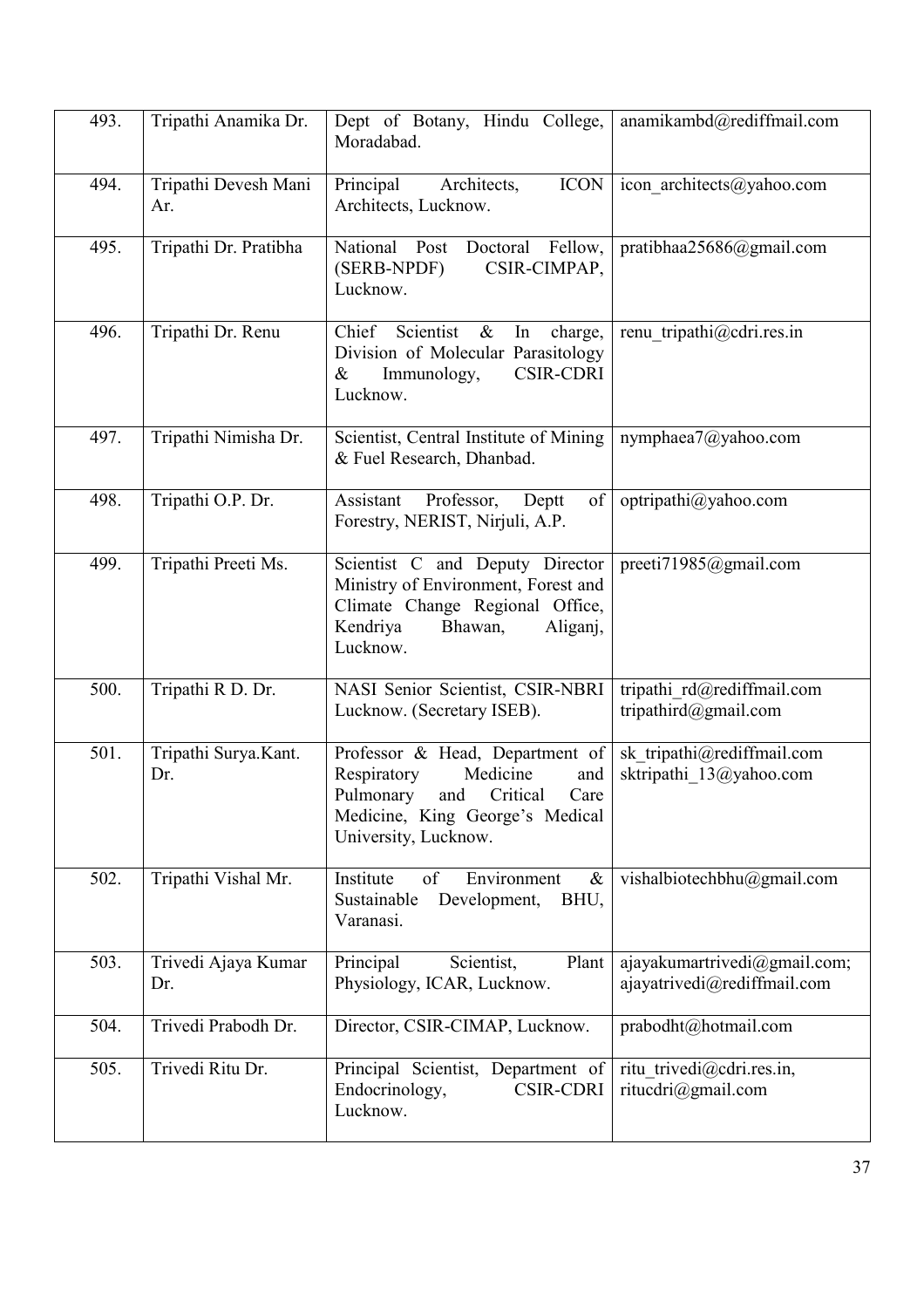| 506. | Trivedy Dr. Rakesh<br>Kumar       | Karad, Maharashtra                                                                                                                                                     |                                                          |
|------|-----------------------------------|------------------------------------------------------------------------------------------------------------------------------------------------------------------------|----------------------------------------------------------|
| 507. | Tudu Riya Ms.                     | Scientist, Indian Plywood Industries<br>Research & Training Instt. Kolkata.                                                                                            | tudu riya@yahoo.com                                      |
| 508. | Tuli Rakesh Kumar<br>Dr.          | Executive Director NABI, Mohali,<br>Punjab.                                                                                                                            | rakeshtuli@hotmail.com                                   |
| 509. | Unnisa Syeda Azeem<br>Dr.         | Jawaharlal<br>Nehru<br>Lecturer,<br>Technological<br>University,<br>Hyderabad                                                                                          | syeda 30@yahoo.co.in                                     |
| 510. | Upadhyay Alka. R.<br>Dr.          | DHI (India) Water & Environment<br>Pvt Ltd. New Delhi.                                                                                                                 | upadhyayalka1@gmail.com                                  |
| 511. | Upadhyay Atul Kumar<br>Dr.        | Bhimrao<br>N-PDF,<br>Babasaheb<br>Ambedkar University, Lucknow                                                                                                         | upadhyay.eb@rediffmail.com                               |
| 512. | Upadhyay Munish<br>Kumar Mr.      | Scholar, Plant<br><b>Stress</b><br>Research<br>Biology Laboratory,<br>Institute of<br>Environment<br>$\&$<br>Sustainable<br>(IESD),<br>Development<br>BHU,<br>Varanasi | munish007up@gmail.com                                    |
| 513. | Upreti D.K. Dr.                   | Emeritus Scientist, Plant Diversity,<br>Systematics and Herbarium Lab,<br>CSIR-NBRI, Lucknow.                                                                          | upretidk@rediffmail.com                                  |
| 514. | Usama Mohammad<br>Mr.             | of<br>Lecturer,<br>Department<br>Environmental<br>Science,<br>Integral<br>University, Lucknow.                                                                         | mohdusama26@yahoo.com                                    |
| 515. | Vajpayee Poornima<br>Prof.        | Professor, Department of Botany,<br>University of Lucknow.                                                                                                             | devpoornima@rediffmail.com<br>poornimavajpayee@gmail.com |
| 516. | Varshney C K Prof.                | Ex-Dean, School of Environmental<br>Sciences, JNU, New Delhi.                                                                                                          | ckvarshney@hotmail.com<br>ckvarshney@gmail.com           |
| 517. | Verma H.N Prof.                   | Chancellor,<br>Vice<br>Nat.<br>Jaipur<br>University, Jagatpura, Jaipur.                                                                                                | vermalko@yahoo.co.uk                                     |
| 518. | Verma Hariom. Dr.                 | of<br>BHU,<br>Department<br>Botany,<br>Varanasi.                                                                                                                       | vermahariom87@gmail.com                                  |
| 519. | Verma Justice Sudhir.<br>Chandra. | Lucknow/<br>U.P.<br>Ex-Lok<br>Ayukt,<br>Prayagraj.                                                                                                                     | vermascjustice@gmail.com                                 |
| 520. | Verma Kumar Dr.                   | Professor<br>Associate<br>Respiratory                                                                                                                                  | $\text{drajay21}$ (@gmail.com                            |